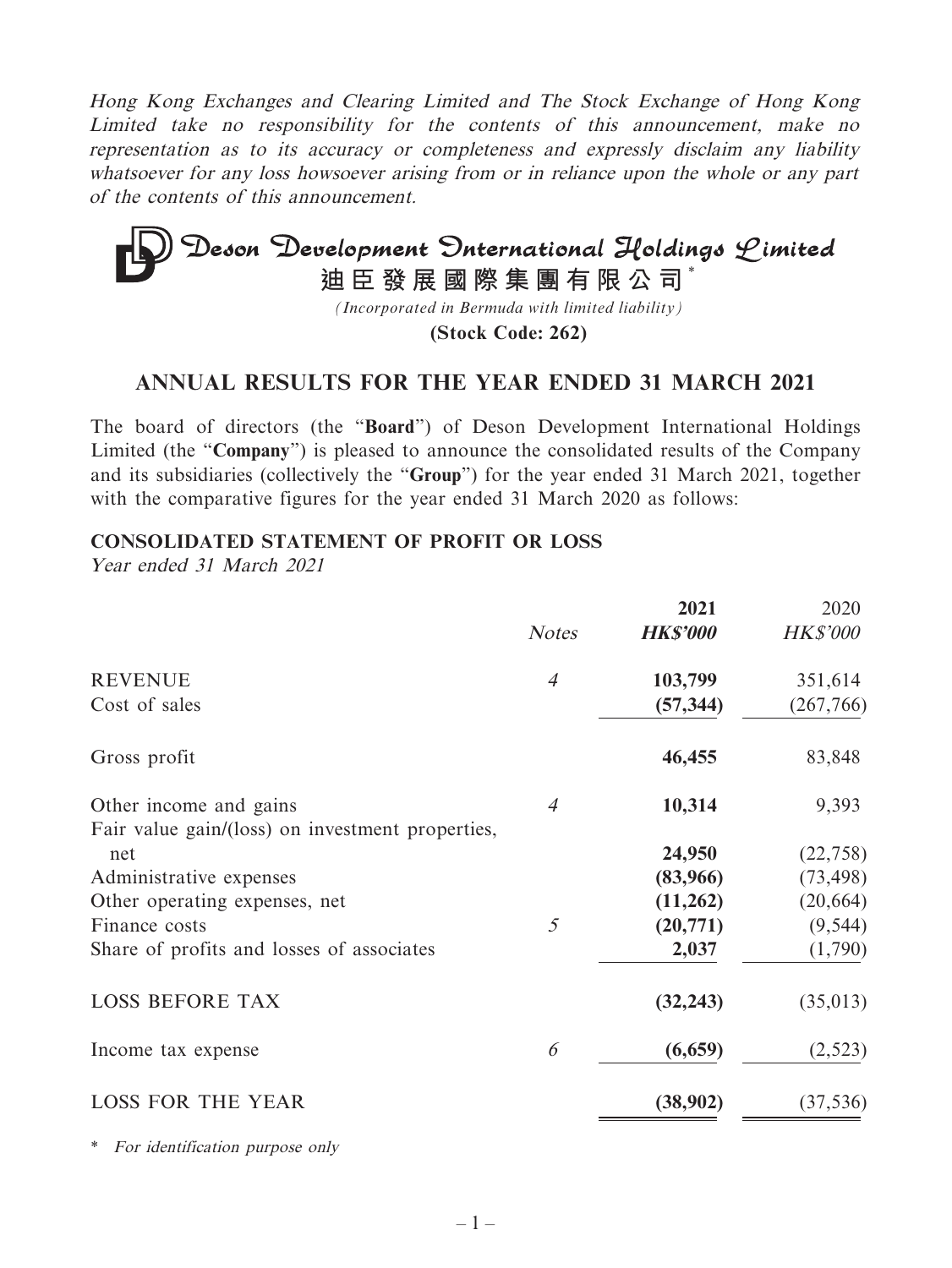## **CONSOLIDATED STATEMENT OF PROFIT OR LOSS (continued)**

Year ended 31 March 2021

|                                                                  | <b>Note</b>  | 2021<br><b>HK\$'000</b> | 2020<br><b>HK\$'000</b> |
|------------------------------------------------------------------|--------------|-------------------------|-------------------------|
| Attributable to:                                                 |              |                         |                         |
| Owners of the Company                                            |              | (36, 738)               | (35,296)                |
| Non-controlling interests                                        |              | (2,164)                 | (2,240)                 |
|                                                                  |              | (38,902)                | (37, 536)               |
| <b>LOSS PER SHARE ATTRIBUTABLE</b><br>TO ORDINARY EQUITY HOLDERS |              |                         |                         |
| OF THE COMPANY                                                   | $\mathcal S$ |                         |                         |
| <b>Basic</b>                                                     |              | $HK(3.76)$ cents        | $HK(3.61)$ cents        |
| Diluted                                                          |              | $HK(3.76)$ cents        | $HK(3.61)$ cents        |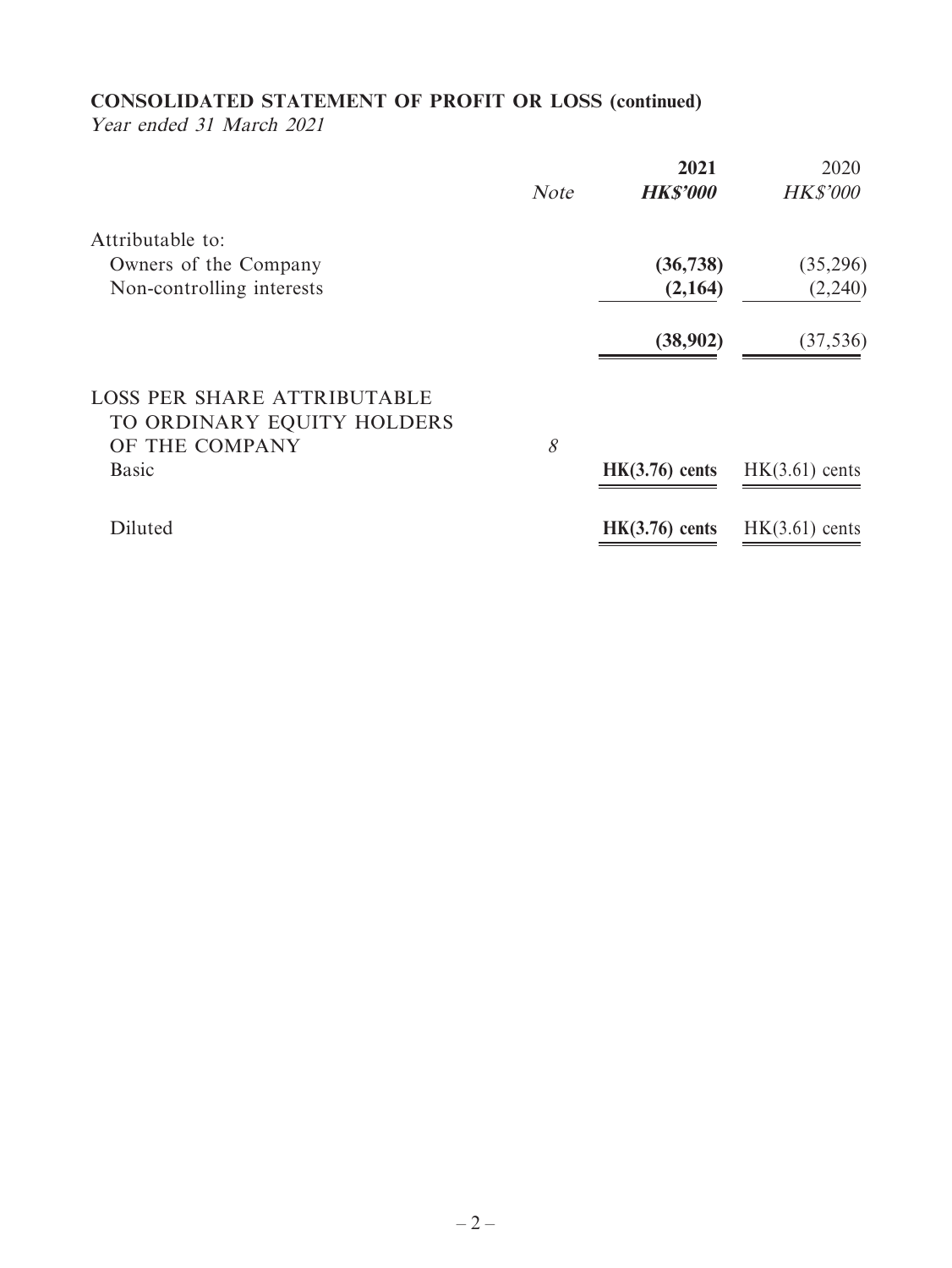**CONSOLIDATED STATEMENT OF COMPREHENSIVE INCOME**

Year ended 31 March 2021

|                                                                                                                                                                                                  | 2021<br><b>HK\$'000</b> | 2020<br><b>HK\$'000</b> |
|--------------------------------------------------------------------------------------------------------------------------------------------------------------------------------------------------|-------------------------|-------------------------|
| <b>LOSS FOR THE YEAR</b>                                                                                                                                                                         | (38,902)                | (37, 536)               |
| <b>OTHER COMPREHENSIVE INCOME/(LOSS)</b>                                                                                                                                                         |                         |                         |
| Other comprehensive income/(loss) that may be reclassified<br>to profit or loss in subsequent periods:<br>Exchange differences:                                                                  |                         |                         |
| Exchange differences on translation of foreign operations<br>Share of other comprehensive income/(loss) of associates                                                                            | 96,041<br>3,842         | (82,060)<br>(2,763)     |
| Reclassification adjustment of exchange differences of<br>associates disposed of during the year<br>Reclassification adjustment of exchange differences of a                                     |                         | (726)                   |
| subsidiary dissolved during the year                                                                                                                                                             |                         | (1, 184)                |
| Net other comprehensive income/(loss) that may be<br>reclassified to profit or loss in subsequent periods                                                                                        | 99,883                  | (86, 733)               |
| Other comprehensive income/(loss) that will not be<br>reclassified to profit or loss in subsequent periods:<br>Equity investment designated at fair value through other<br>comprehensive income: |                         |                         |
| Changes in fair value<br>Income tax effect                                                                                                                                                       |                         | 7,550<br>(537)          |
| Leasehold land and buildings:<br>Surplus/(deficit) on revaluation<br>Income tax effect                                                                                                           | 5,129<br>(465)          | (7,218)<br>1,446        |
| Net other comprehensive income that will not be reclassified<br>to profit or loss in subsequent periods                                                                                          | 4,664                   | 1,241                   |
| OTHER COMPREHENSIVE INCOME/(LOSS) FOR THE<br>YEAR, NET OF TAX                                                                                                                                    | 104,547                 | (85, 492)               |
| TOTAL COMPREHENSIVE INCOME/(LOSS) FOR THE<br><b>YEAR</b>                                                                                                                                         | 65,645                  | (123, 028)              |
| Attributable to:<br>Owners of the Company<br>Non-controlling interests                                                                                                                           | 67,721<br>(2,076)       | (120, 788)<br>(2,240)   |
|                                                                                                                                                                                                  | 65,645                  | (123, 028)              |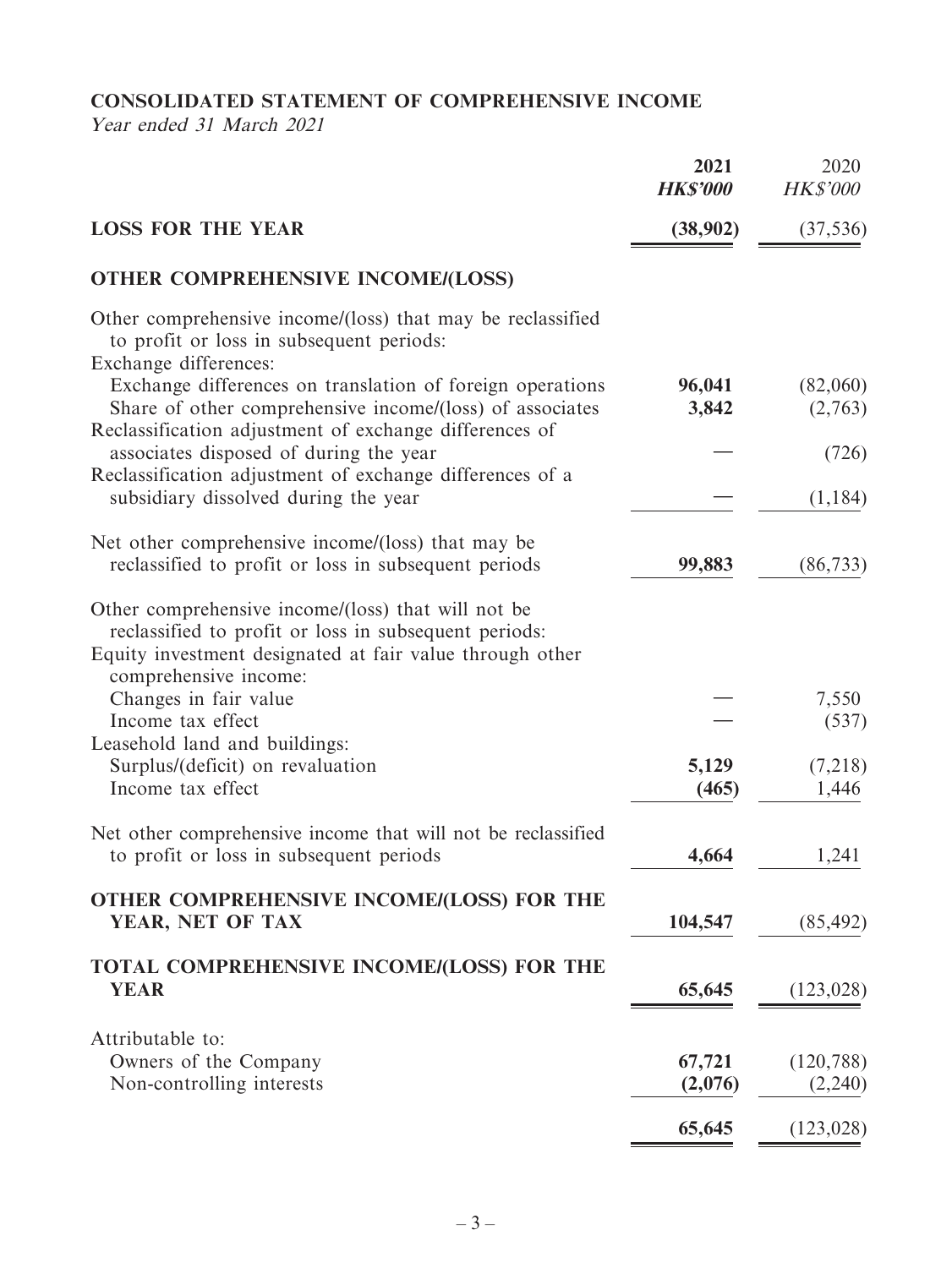## **CONSOLIDATED STATEMENT OF FINANCIAL POSITION**

31 March 2021

|                                                                          | <b>Notes</b> | 2021<br><b>HK\$'000</b> | 2020<br><b>HK\$'000</b> |
|--------------------------------------------------------------------------|--------------|-------------------------|-------------------------|
|                                                                          |              |                         |                         |
| <b>NON-CURRENT ASSETS</b>                                                |              |                         |                         |
| Property, plant and equipment                                            |              | 315,696                 | 352,089                 |
| Investment properties                                                    |              | 1,041,350               | 947,100                 |
| Investments in associates                                                |              | 27,606                  | 22,476                  |
| Equity investments at fair value through profit or                       |              |                         |                         |
| loss                                                                     |              | 125,224                 | 124,931                 |
| Total non-current assets                                                 |              | 1,509,876               | 1,446,596               |
|                                                                          |              |                         |                         |
| <b>CURRENT ASSETS</b>                                                    |              |                         |                         |
| Due from associates                                                      |              | 3,220                   | 5,242                   |
| Due from related companies<br>Properties held for sale under development |              |                         | 1,291                   |
| and properties held for sale                                             |              | 760,270                 | 638,191                 |
| Inventories                                                              |              | 11,120                  | 12,729                  |
| Accounts receivable                                                      | 9            | 22,536                  | 34,442                  |
| Prepayments, deposits and other receivables                              |              | 32,852                  | 43,030                  |
| Tax recoverable                                                          |              | 24,260                  | 22,108                  |
| Pledged deposits                                                         |              | 2,500                   | 3,500                   |
| Restricted cash                                                          |              | 4,033                   |                         |
| Cash and cash equivalents                                                |              | 20,372                  | 20,099                  |
| Total current assets                                                     |              | 881,163                 | 780,632                 |
| <b>CURRENT LIABILITIES</b>                                               |              |                         |                         |
| Accounts payable                                                         | 10           | 5,824                   | 8,160                   |
| Other payables and accruals                                              |              | 83,630                  | 71,260                  |
| Due to associates                                                        |              | 3,069                   | 8,280                   |
| Due to a related company                                                 |              | 13,054                  |                         |
| Tax payable                                                              |              | 21,787                  | 19,715                  |
| Interest-bearing bank and other borrowings                               |              | 266,572                 | 191,423                 |
| Total current liabilities                                                |              | 393,936                 | 298,838                 |
| <b>NET CURRENT ASSETS</b>                                                |              | 487,227                 | 481,794                 |
| TOTAL ASSETS LESS CURRENT LIABILITIES                                    |              | 1,997,103               | 1,928,390               |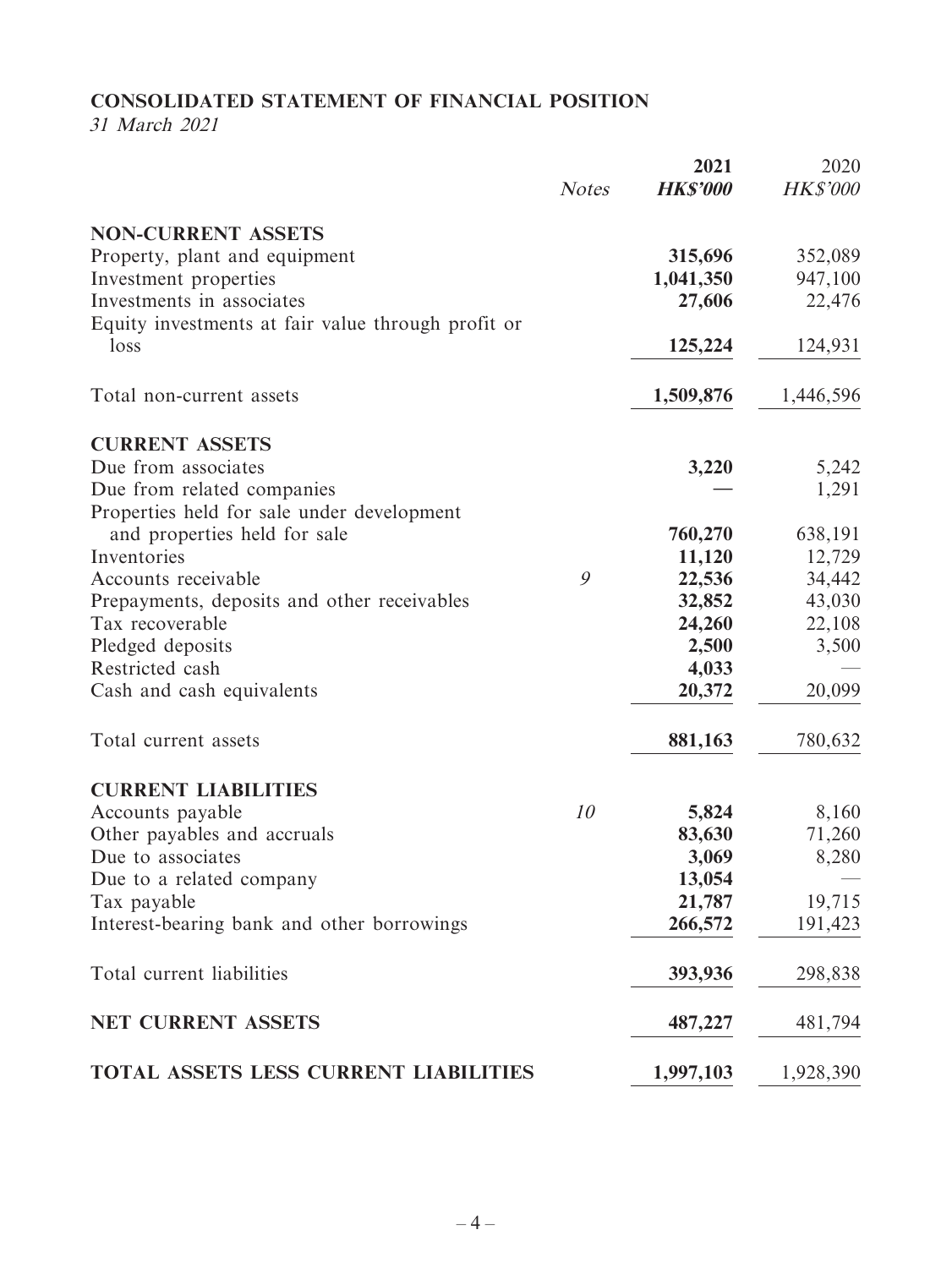# **CONSOLIDATED STATEMENT OF FINANCIAL POSITION (continued)**

31 March 2021

|                                              | <b>Note</b> | 2021<br><b>HK\$'000</b> | 2020<br><b>HK\$'000</b> |
|----------------------------------------------|-------------|-------------------------|-------------------------|
| <b>NON-CURRENT LIABILITIES</b>               |             |                         |                         |
| Interest-bearing bank and other borrowings   |             | 218,890                 | 231,550                 |
| Deferred tax liabilities                     |             | 191,791                 | 181,164                 |
| Total non-current liabilities                |             | 410,681                 | 412,714                 |
| Net assets                                   |             | 1,586,422               | 1,515,676               |
| <b>EQUITY</b>                                |             |                         |                         |
| Equity attributable to owners of the Company |             |                         |                         |
| Issued capital                               | 11          | 97,788                  | 97,788                  |
| Reserves                                     |             | 1,491,613               | 1,422,917               |
|                                              |             | 1,589,401               | 1,520,705               |
| <b>Non-controlling interests</b>             |             | (2,979)                 | (5,029)                 |
| Total equity                                 |             | 1,586,422               | 1,515,676               |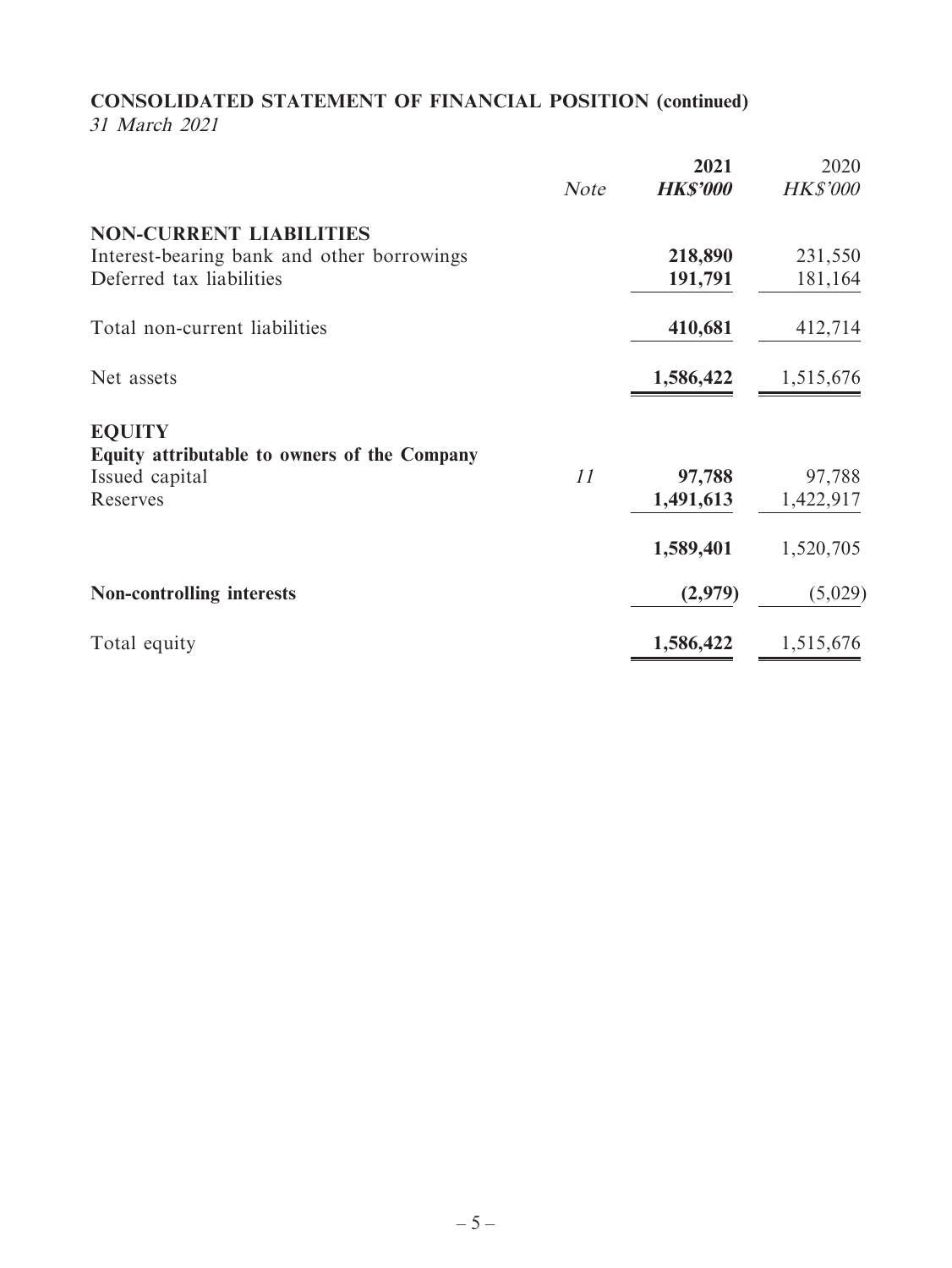#### **NOTES TO FINANCIAL STATEMENTS**

#### **1. CORPORATE AND GROUP INFORMATION**

Deson Development International Holdings Limited (the "**Company**") is a limited liability company incorporated in Bermuda. The principal place of business of the Company is located at 11th Floor, Nanyang Plaza, 57 Hung To Road, Kwun Tong, Kowloon, Hong Kong.

During the year, the operation of a hotel has become one of the Group's principal activities and the Group was involved in the following principal activities:

- property development and investment;
- trading of medical equipment and home security and automation products; and
- operation of a hotel.

#### **2.1 BASIS OF PREPARATION**

These financial statements have been prepared in accordance with Hong Kong Financial Reporting Standards ("**HKFRSs**") (which include all Hong Kong Financial Reporting Standards, Hong Kong Accounting Standards ("**HKASs**") and Interpretations) issued by the Hong Kong Institute of Certified Public Accountants ("**HKICPA**"), accounting principles generally accepted in Hong Kong and the disclosure requirements of the Hong Kong Companies Ordinance. They have been prepared under the historical cost convention, except for leasehold land and buildings classified as property, plant and equipment, investment properties and equity investments which have been measured at fair value. These financial statements are presented in Hong Kong dollars ("**HK\$**") and all values are rounded to the nearest thousand (**HK\$'000**) except when otherwise indicated.

#### **Basis of consolidation**

The consolidated financial statements include the financial statements of the Company and its subsidiaries (collectively referred to as the "**Group**") for the year ended 31 March 2021. A subsidiary is an entity (including a structured entity), directly or indirectly, controlled by the Company. Control is achieved when the Group is exposed, or has rights, to variable returns from its involvement with the investee and has the ability to affect those returns through its power over the investee (i.e., existing rights that give the Group the current ability to direct the relevant activities of the investee).

When the Company has, directly or indirectly, less than a majority of the voting or similar rights of an investee, the Group considers all relevant facts and circumstances in assessing whether it has power over an investee, including:

- (a) the contractual arrangement with the other vote holders of the investee;
- (b) rights arising from other contractual arrangements; and
- (c) the Group's voting rights and potential voting rights.

The financial statements of the subsidiaries are prepared for the same reporting period as the Company, using consistent accounting policies. The results of subsidiaries are consolidated from the date on which the Group obtains control, and continue to be consolidated until the date that such control ceases.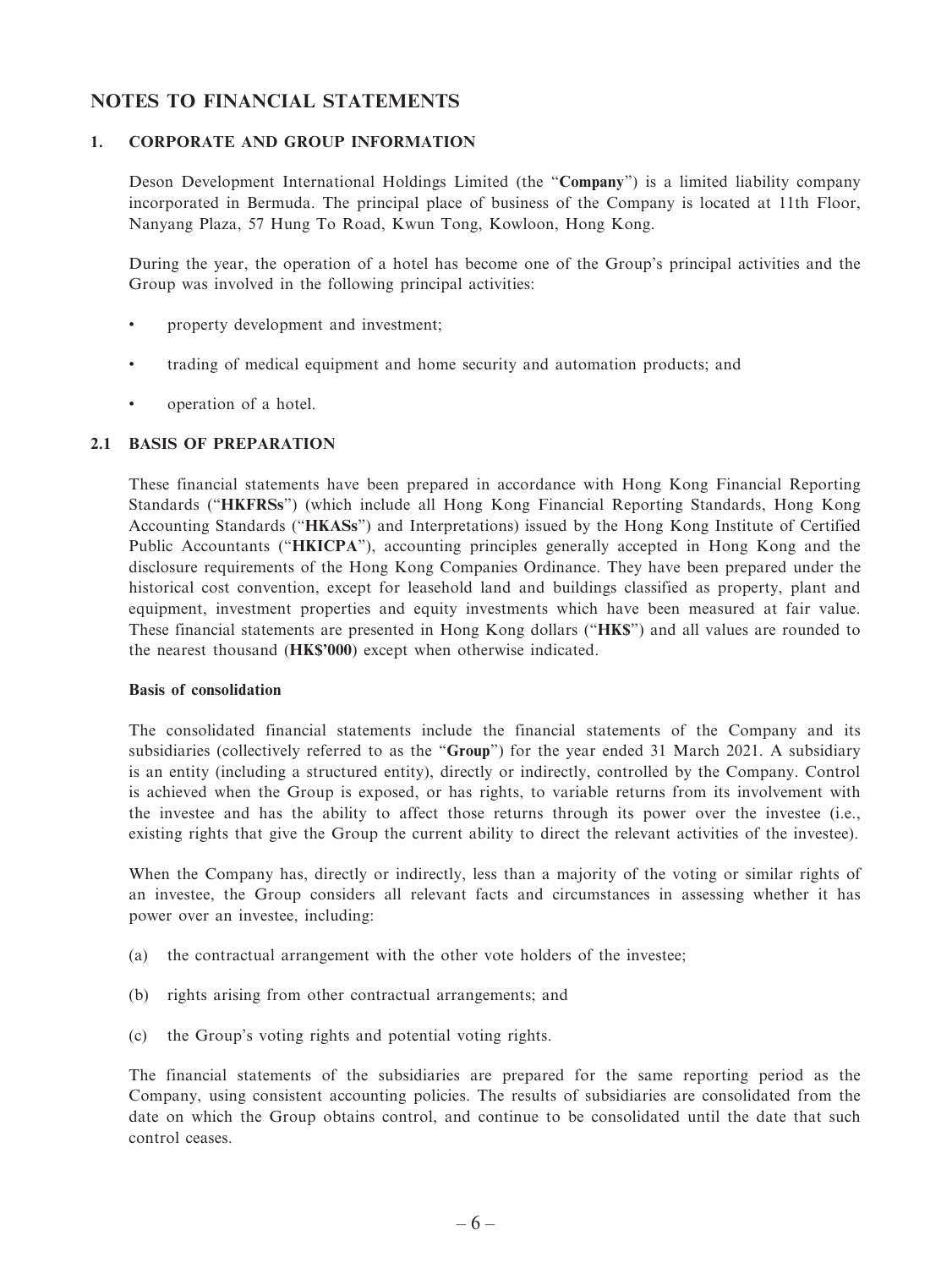#### **2.1 BASIS OF PREPARATION (continued)**

#### **Basis of consolidation (continued)**

Profit or loss and each component of other comprehensive income are attributed to the owners of the Company and to the non-controlling interests, even if this results in the non-controlling interests having a deficit balance. All intra-group assets and liabilities, equity, income, expenses and cash flows relating to transactions between members of the Group are eliminated in full on consolidation.

The Group reassesses whether or not it controls an investee if facts and circumstances indicate that there are changes to one or more of the three elements of control described above. A change in the ownership interest of a subsidiary, without a loss of control, is accounted for as an equity transaction.

If the Group loses control over a subsidiary, it derecognises (i) the assets (including goodwill) and liabilities of the subsidiary, (ii) the carrying amount of any non-controlling interest and (iii) the cumulative translation differences recorded in equity; and recognises (i) the fair value of the consideration received, (ii) the fair value of any investment retained and (iii) any resulting surplus or deficit in profit or loss. The Group's share of components previously recognised in other comprehensive income is reclassified to profit or loss or retained profits, as appropriate, on the same basis as would be required if the Group had directly disposed of the related assets or liabilities.

#### **2.2 CHANGES IN ACCOUNTING POLICIES AND DISCLOSURES**

The Group has adopted the Conceptual Framework for Financial Reporting 2018 and the following revised HKFRSs for the first time for the current year's financial statements.

| Amendments to HKFRS 3                           | Definition of a Business                          |
|-------------------------------------------------|---------------------------------------------------|
| Amendments to HKFRS 9,                          | Interest Rate Benchmark Reform                    |
| HKAS 39 and HKFRS 7                             |                                                   |
| Amendment to HKAS 16                            | Covid-19-Related Rent Concessions (early adopted) |
| Amendments to HKAS 1 and Definition of Material |                                                   |
| HKAS 8                                          |                                                   |

The nature and the impact of the Conceptual Framework for Financial Reporting 2018 and the revised HKFRSs are described below:

(a) Conceptual Framework for Financial Reporting 2018 (the "**Conceptual Framework**") sets out a comprehensive set of concepts for financial reporting and standard setting, and provides guidance for preparers of financial statements in developing consistent accounting policies and assistance to all parties to understand and interpret the standards. The Conceptual Framework includes new chapters on measurement and reporting financial performance, new guidance on the derecognition of assets and liabilities, and updated definitions and recognition criteria for assets and liabilities. It also clarifies the roles of stewardship, prudence and measurement uncertainty in financial reporting. The Conceptual Framework is not a standard, and none of the concepts contained therein override the concepts or requirements in any standard. The Conceptual Framework did not have any significant impact on the financial position and performance of the Group.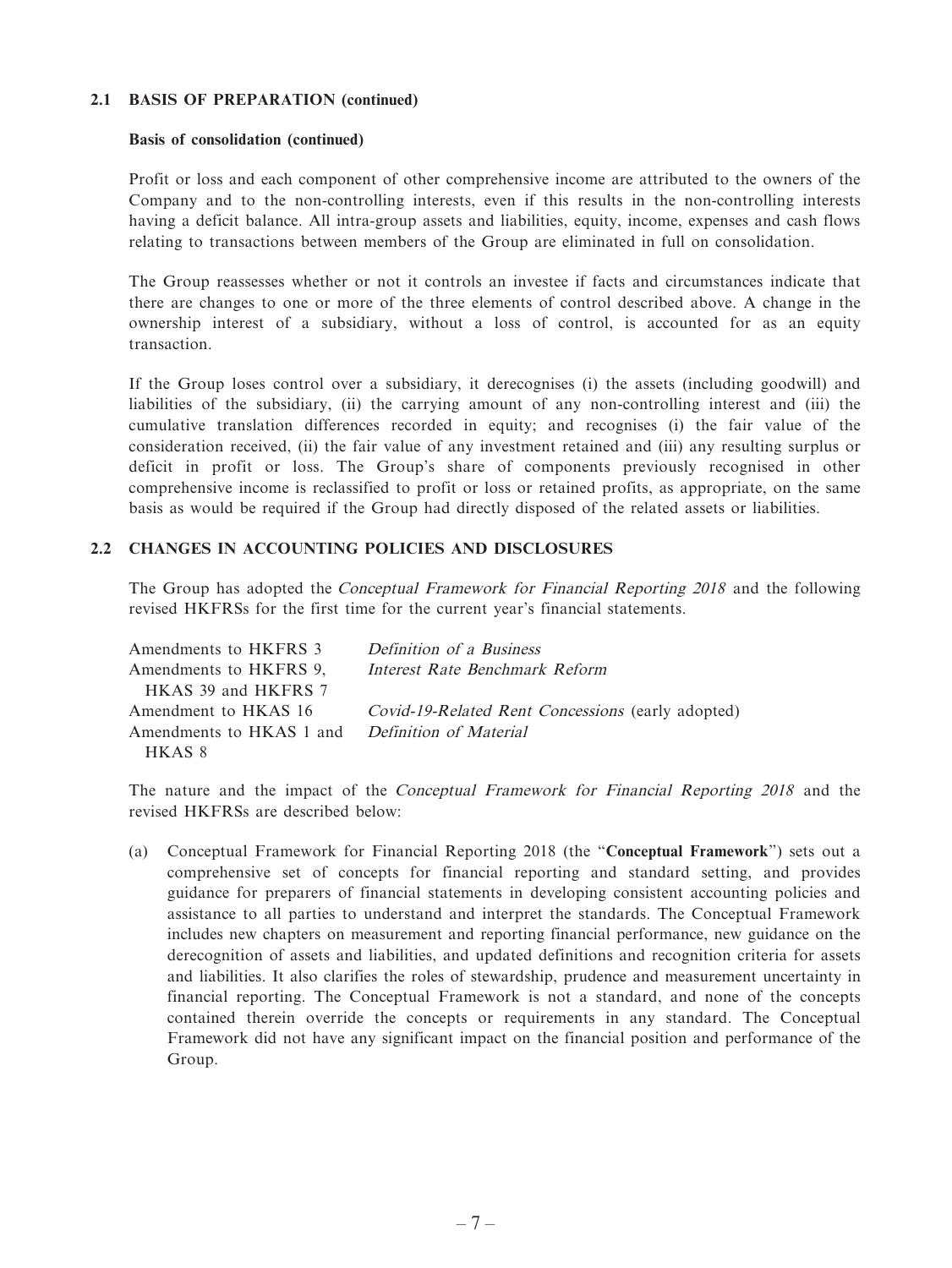#### **2.2 CHANGES IN ACCOUNTING POLICIES AND DISCLOSURES (continued)**

- (b) Amendments to HKFRS 3 clarify and provide additional guidance on the definition of a business. The amendments clarify that for an integrated set of activities and assets to be considered a business, it must include, at a minimum, an input and a substantive process that together significantly contribute to the ability to create output. A business can exist without including all of the inputs and processes needed to create outputs. The amendments remove the assessment of whether market participants are capable of acquiring the business and continue to produce outputs. Instead, the focus is on whether acquired inputs and acquired substantive processes together significantly contribute to the ability to create outputs. The amendments have also narrowed the definition of outputs to focus on goods or services provided to customers, investment income or other income from ordinary activities. Furthermore, the amendments provide guidance to assess whether an acquired process is substantive and introduce an optional fair value concentration test to permit a simplified assessment of whether an acquired set of activities and assets is not a business. The Group has applied the amendments prospectively to transactions or other events that occurred on or after 1 April 2020. The amendments did not have any impact on the financial position and performance of the Group.
- (c) Amendments to HKFRS 9, HKAS 39 and HKFRS 7 address issues affecting financial reporting in the period before the replacement of an existing interest rate benchmark with an alternative risk-free rate ("**RFR**"). The amendments provide temporary reliefs which enable hedge accounting to continue during the period of uncertainty before the introduction of the alternative RFR. In addition, the amendments require companies to provide additional information to investors about their hedging relationships which are directly affected by these uncertainties. The amendments did not have any impact on the financial position and performance of the Group as the Group does not have any interest rate hedging relationships.
- (d) Amendment to HKFRS 16 provides a practical expedient for lessees to elect not to apply lease modification accounting for rent concessions arising as a direct consequence of the covid-19 pandemic. The practical expedient applies only to rent concessions occurring as a direct consequence of the pandemic and only if (i) the change in lease payments results in revised consideration for the lease that is substantially the same as, or less than, the consideration for the lease immediately preceding the change; (ii) any reduction in lease payments affects only payments originally due on or before 30 June 2021; and (iii) there is no substantive change to other terms and conditions of the lease. The amendment is effective for annual periods beginning on or after 1 June 2020 with earlier application permitted and shall be applied retrospectively. The Group has early adopted the amendment on 1 April 2020, and the amendment did not have any significant impact on the financial position and performance of the Group.
- (e) Amendments to HKAS 1 and HKAS 8 provide a new definition of material. The new definition states that information is material if omitting, misstating or obscuring it could reasonably be expected to influence decisions that the primary users of general purpose financial statements make on the basis of those financial statements. The amendments clarify that materiality will depend on the nature or magnitude of information, or both. The amendments did not have any significant impact on the financial position and performance of the Group.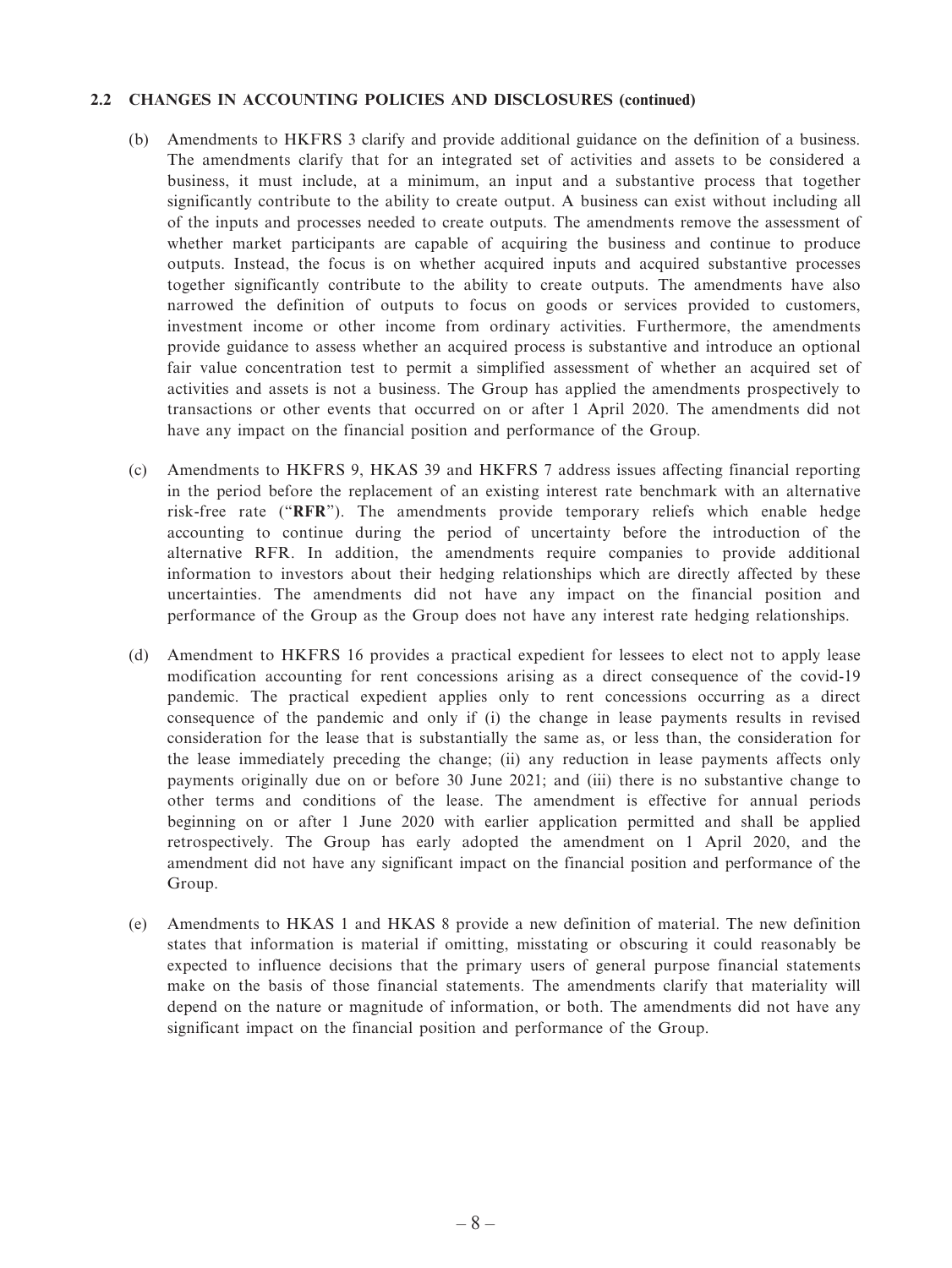#### **3. OPERATING SEGMENT INFORMATION**

For management purposes, the Group is organised into business units based on their products and services and has three (2020: three (restated)) reportable operating segments as follows:

- (a) the property development and investment business segment is engaged in property development of residential and commercial properties and the holding of investment properties;
- (b) the trading business segment is engaged in the trading of medical equipment and home security and automation products; and
- (c) the "others" segment comprises, principally, the operation of a hotel.

In the prior year, the Group had two reportable segments which were the property development and investment business segment and the "others" segment. The trading business was previously included in the "others" segment in the prior years. As a result of the increased transaction volume of the Group's trading activities during the year, management has reassessed the Group's segment reporting and decided that for financial reporting purposes, the trading business is set out in a separate reportable operating segment as the resources allocation, performance assessment and decision making of the trading business segment are considered separately. In addition, the "others" segment includes, principally, the operation of a hotel which is located in Mainland China in the current year. The Group's comparative reportable segment information is restated as if the Group had been operating under the three segments for the year ended 31 March 2020.

Management monitors the results of the Group's operating segments separately for the purpose of making decisions about resources allocation and performance assessment. Segment performance is evaluated based on reportable segment profit/loss, which is a measure of profit/loss before tax. The profit/loss before tax is measured consistently with the Group's profit/loss before tax that interest and dividend income, fair value changes on equity investments at fair value through profit or loss, finance costs, share of profits and losses of associates, loss on disposal of associates as well as unallocated head office and corporate expenses are excluded from such measurement.

Segment assets exclude investments in associates and other unallocated head office and corporate assets as these assets are managed on a group basis.

Segment liabilities exclude other unallocated head office and corporate liabilities as these liabilities are managed on a group basis.

Intersegment sales and transfers are transacted with reference to the selling prices used for sales made to third parties at the then prevailing market prices.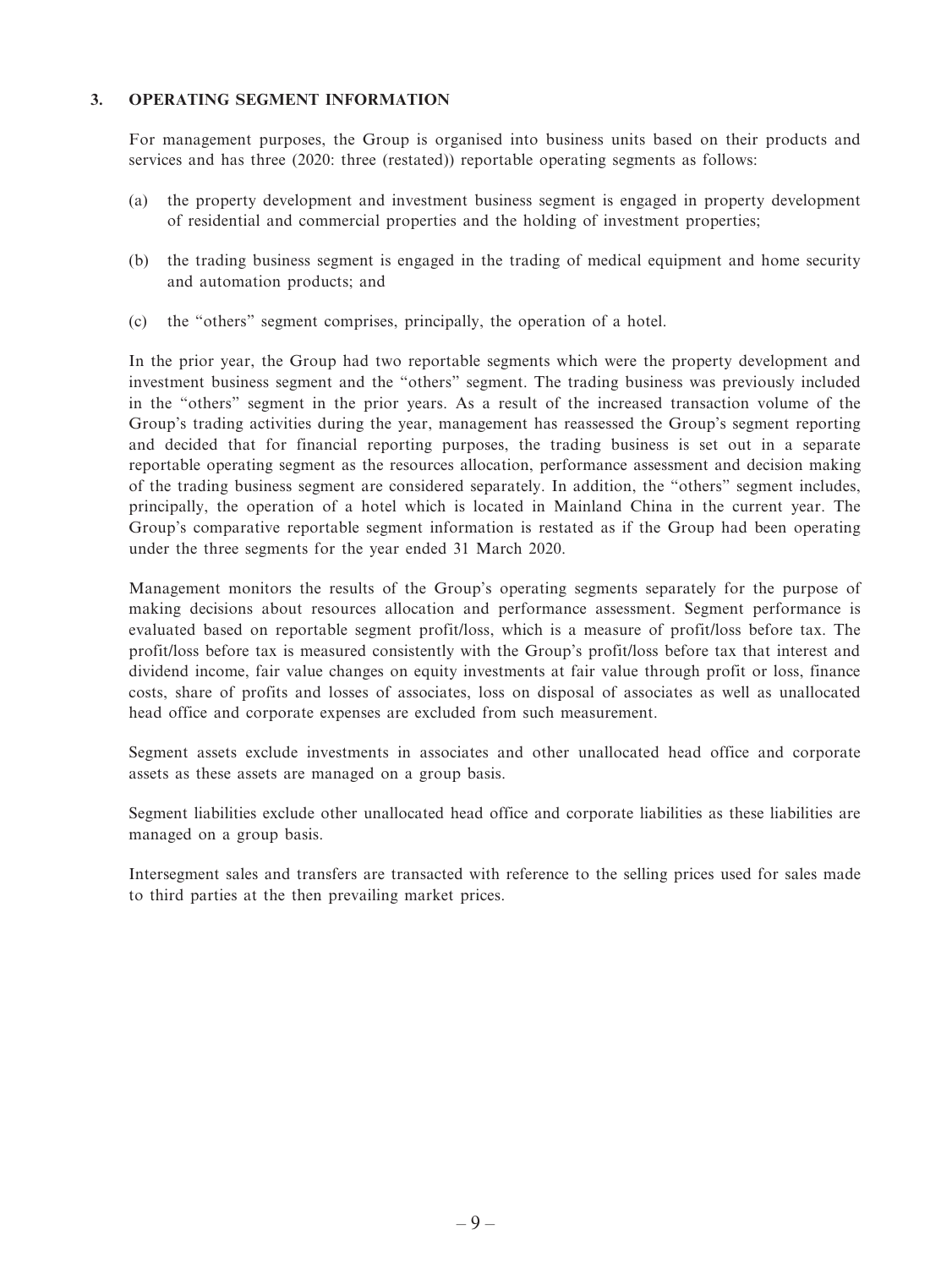Year ended 31 March 2021

| <b>Property</b><br>development<br>and investment<br><b>business</b><br><b>HK\$'000</b> | <b>Trading</b><br><b>business</b><br><b>HK\$'000</b> | <b>Others</b><br><b>HK\$'000</b> | <b>Total</b><br><b>HK\$'000</b> |
|----------------------------------------------------------------------------------------|------------------------------------------------------|----------------------------------|---------------------------------|
|                                                                                        |                                                      |                                  |                                 |
| 45,300                                                                                 | 49,104                                               | 9,395                            | 103,799                         |
| 8,612                                                                                  | 165                                                  | 69                               | 8,846                           |
| 53,912                                                                                 | 49,269                                               | 9,464                            | 112,645                         |
|                                                                                        |                                                      |                                  |                                 |
| 13,375                                                                                 | 988                                                  | (5, 339)                         | 9,024                           |
|                                                                                        |                                                      |                                  |                                 |
|                                                                                        |                                                      |                                  | 168                             |
|                                                                                        |                                                      |                                  |                                 |
|                                                                                        |                                                      |                                  |                                 |
|                                                                                        |                                                      |                                  | 1,300                           |
|                                                                                        |                                                      |                                  |                                 |
|                                                                                        |                                                      |                                  | (5,880)                         |
|                                                                                        |                                                      |                                  | (20,771)                        |
|                                                                                        |                                                      |                                  |                                 |
|                                                                                        |                                                      |                                  | 2,037                           |
|                                                                                        |                                                      |                                  | (18, 121)                       |
|                                                                                        |                                                      |                                  |                                 |
|                                                                                        |                                                      |                                  | (32, 243)                       |
|                                                                                        |                                                      |                                  |                                 |
| 1,988,968                                                                              | 31,258                                               | 158,951                          | 2,179,177                       |
|                                                                                        |                                                      |                                  |                                 |
|                                                                                        |                                                      |                                  | 27,606                          |
|                                                                                        |                                                      |                                  |                                 |
|                                                                                        |                                                      |                                  | 184,256                         |
|                                                                                        |                                                      |                                  | 2,391,039                       |
| investments at fair value through<br>investments at fair value through                 |                                                      |                                  |                                 |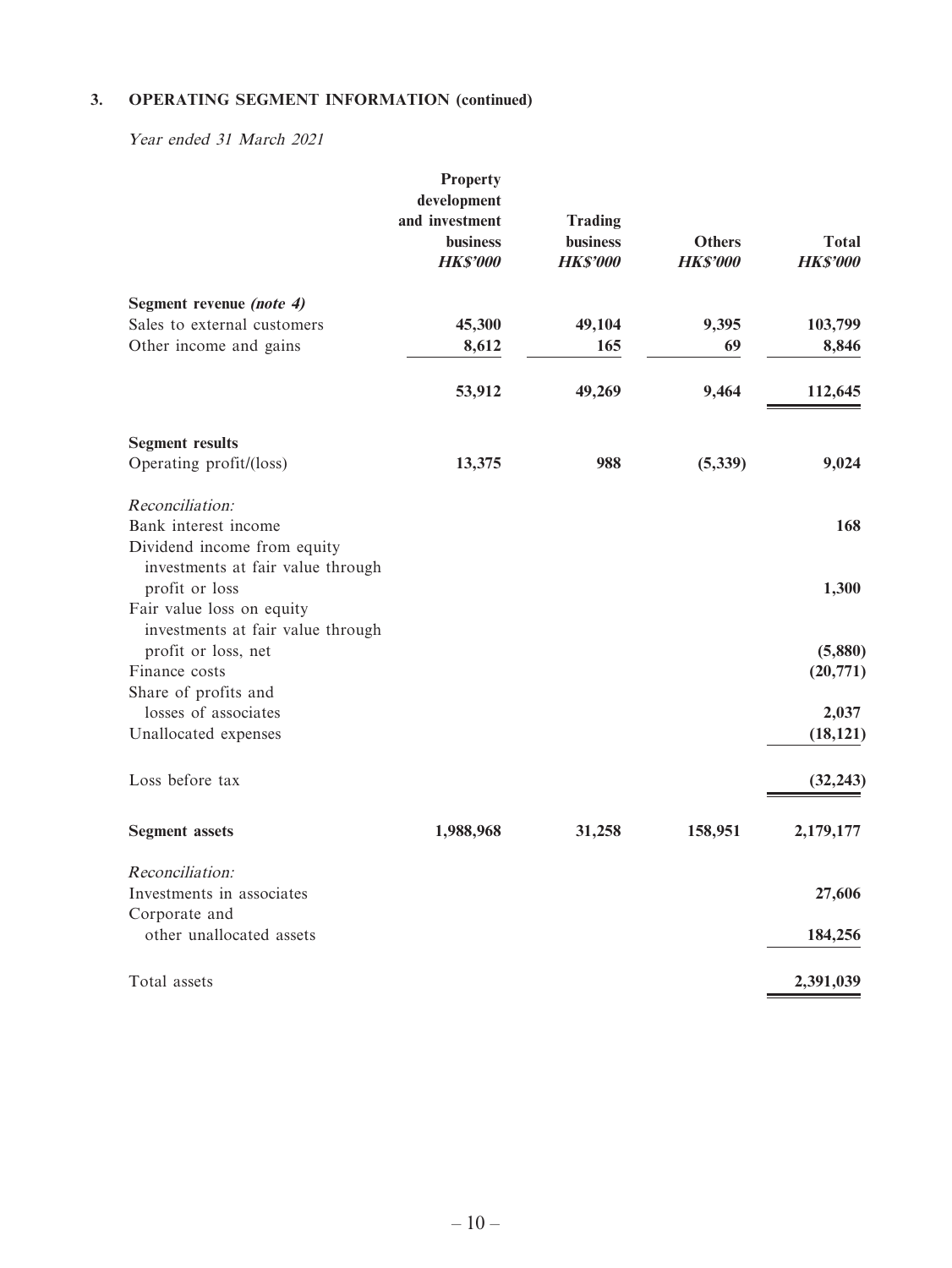Year ended 31 March 2021 (continued)

|                                     | <b>Property</b><br>development<br>and investment<br><b>business</b><br><b>HK\$'000</b> | <b>Trading</b><br><b>business</b><br><b>HK\$'000</b> | <b>Others</b><br><b>HK\$'000</b> | <b>Total</b><br><b>HK\$'000</b> |
|-------------------------------------|----------------------------------------------------------------------------------------|------------------------------------------------------|----------------------------------|---------------------------------|
| <b>Segment liabilities</b>          | 372,486                                                                                | 10,837                                               | 20,129                           | 403,452                         |
| Reconciliation:                     |                                                                                        |                                                      |                                  |                                 |
| Corporate and                       |                                                                                        |                                                      |                                  |                                 |
| other unallocated liabilities       |                                                                                        |                                                      |                                  | 401,165                         |
| Total liabilities                   |                                                                                        |                                                      |                                  | 804,617                         |
| Other segment information:          |                                                                                        |                                                      |                                  |                                 |
| Fair value gain on                  |                                                                                        |                                                      |                                  |                                 |
| investment properties, net          | (24,950)                                                                               |                                                      |                                  | (24,950)                        |
| Loss on disposal of items of        |                                                                                        |                                                      |                                  |                                 |
| property, plant and equipment       |                                                                                        | 17                                                   |                                  | 17                              |
| Impairment of accounts receivable,  |                                                                                        |                                                      |                                  |                                 |
| net                                 | 642                                                                                    | 2,180                                                |                                  | 2,822                           |
| Impairment of other receivables     | 3,663                                                                                  | 1,144                                                | 42                               | 4,849                           |
| Provision for inventories           |                                                                                        | 1,449                                                |                                  | 1,449                           |
| Reversal of provision for net       |                                                                                        |                                                      |                                  |                                 |
| realisable value of properties held |                                                                                        |                                                      |                                  |                                 |
| for sale, net                       | (2,300)                                                                                |                                                      |                                  | (2,300)                         |
| Depreciation of property,           |                                                                                        |                                                      |                                  |                                 |
| plant and equipment                 | 8,402                                                                                  | 341                                                  | 5,225                            | 13,968                          |
| Capital expenditure*                | 13                                                                                     | 5,733                                                | 5,907                            | 11,653                          |

\* Capital expenditure represents additions of property, plant and equipment.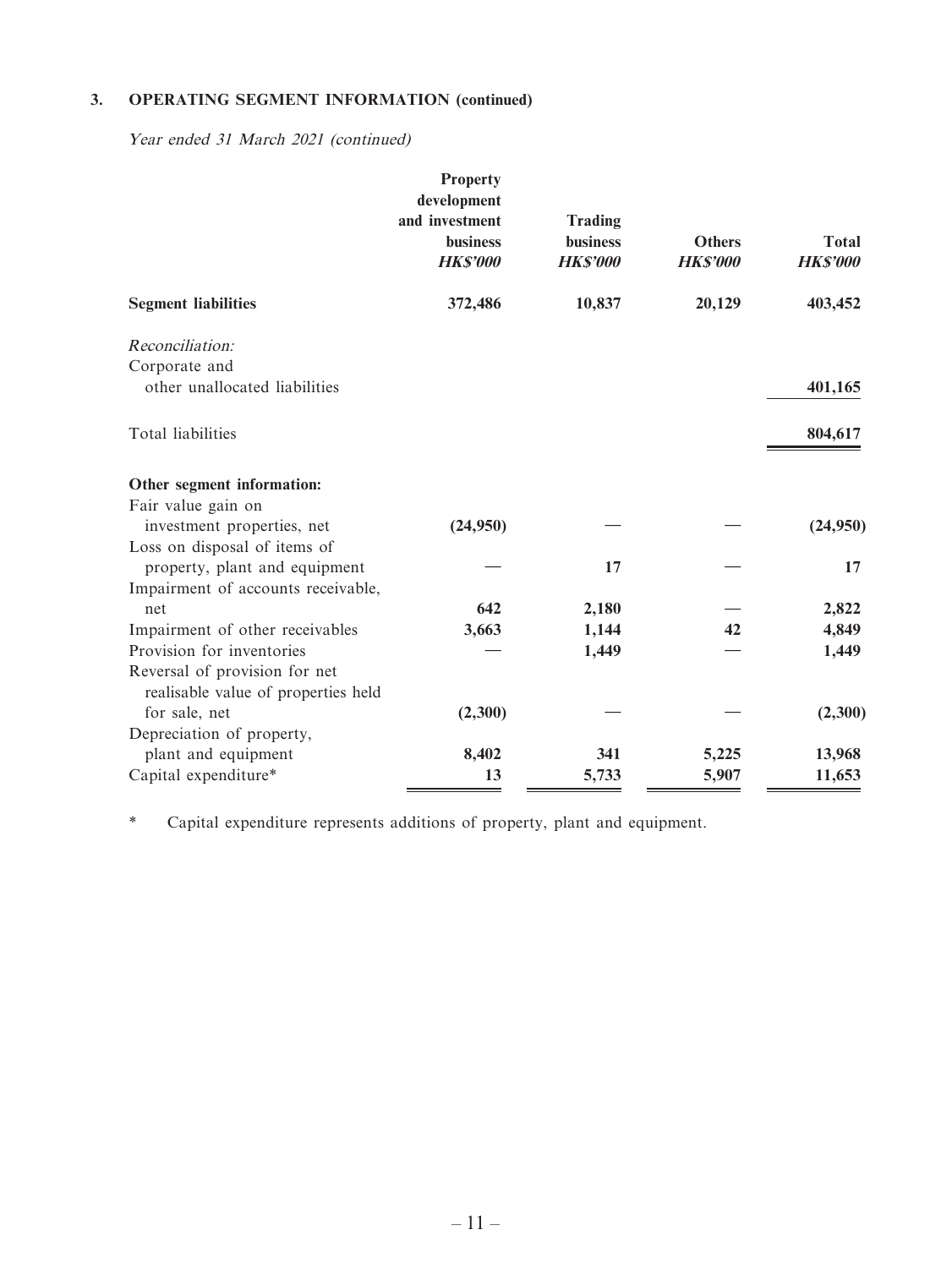Year ended 31 March 2020 (restated)

|                                                     | Property                      |                     |          |           |
|-----------------------------------------------------|-------------------------------|---------------------|----------|-----------|
|                                                     | development<br>and investment |                     |          |           |
|                                                     | business                      | Trading<br>business | Others   | Total     |
|                                                     | HK\$'000                      | HK\$'000            | HK\$'000 | HK\$'000  |
| Segment revenue (note 4)                            |                               |                     |          |           |
| Sales to external customers                         | 302,170                       | 49,444              |          | 351,614   |
| Other income and gains                              | 6,474                         | 178                 | 711      | 7,363     |
|                                                     | 308,644                       | 49,622              | 711      | 358,977   |
| <b>Segment results</b>                              |                               |                     |          |           |
| Operating profit/(loss)                             | 5,069                         | 6,438               | (5,715)  | 5,792     |
| Reconciliation:                                     |                               |                     |          |           |
| Bank interest income                                |                               |                     |          | 130       |
| Dividend income from equity                         |                               |                     |          |           |
| investments at fair value through<br>profit or loss |                               |                     |          | 1,900     |
| Fair value loss on equity                           |                               |                     |          |           |
| investments at fair value through                   |                               |                     |          |           |
| profit or loss, net                                 |                               |                     |          | (14, 806) |
| Finance costs                                       |                               |                     |          | (9, 544)  |
| Share of profits and losses of                      |                               |                     |          |           |
| associates                                          |                               |                     |          | (1,790)   |
| Loss on disposal of associates                      |                               |                     |          | (493)     |
| Unallocated expenses                                |                               |                     |          | (16,202)  |
| Loss before tax                                     |                               |                     |          | (35, 013) |
| <b>Segment</b> assets                               | 1,844,120                     | 33,893              | 115,815  | 1,993,828 |
|                                                     |                               |                     |          |           |
| Reconciliation:                                     |                               |                     |          |           |
| Investments in associates                           |                               |                     |          | 22,476    |
| Corporate and other unallocated<br>assets           |                               |                     |          | 210,924   |
| Total assets                                        |                               |                     |          | 2,227,228 |
|                                                     |                               |                     |          |           |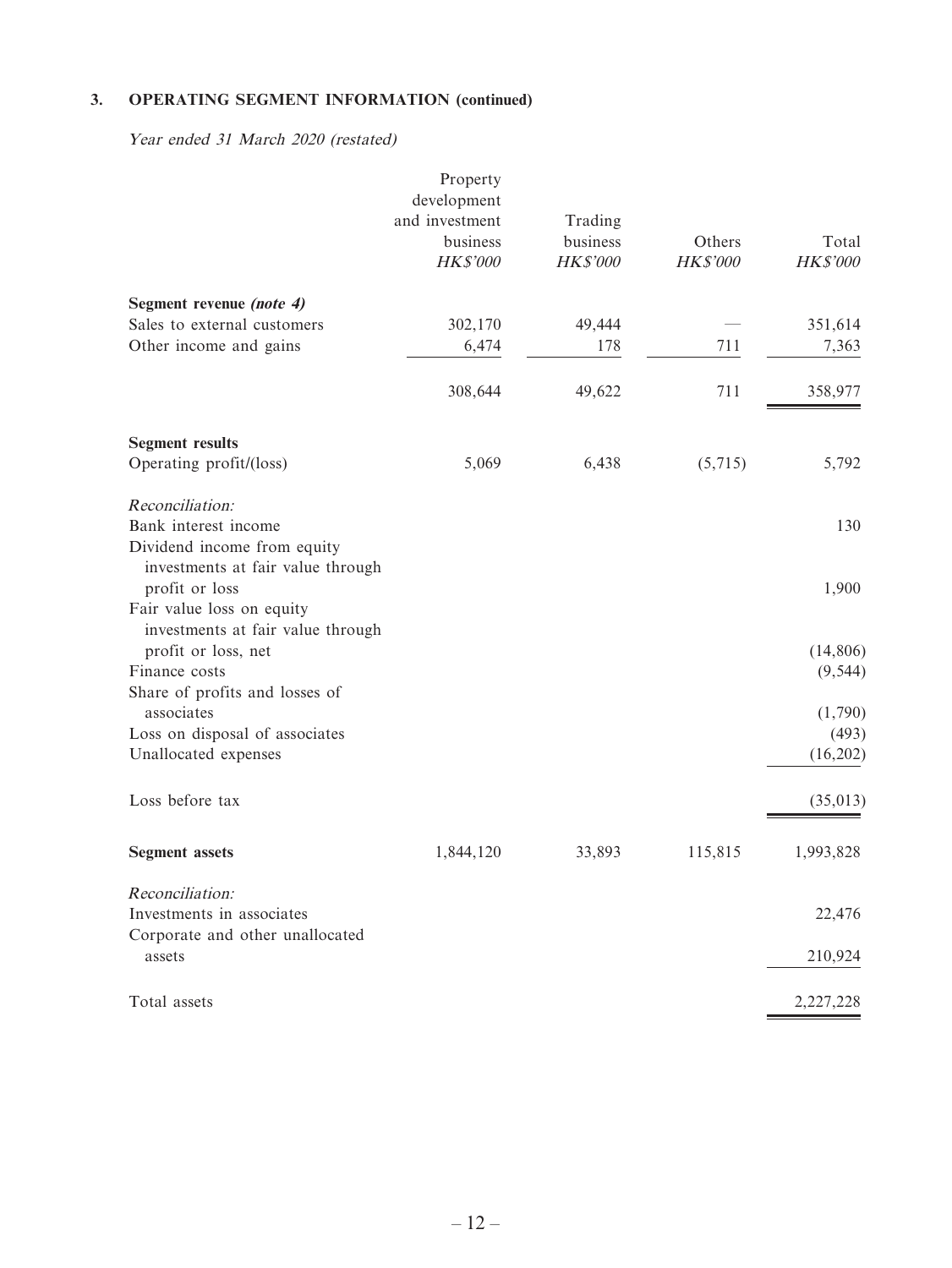Year ended 31 March 2020 (restated) (continued)

|                                       | Property                      |                     |          |          |
|---------------------------------------|-------------------------------|---------------------|----------|----------|
|                                       | development<br>and investment |                     |          |          |
|                                       | business                      | Trading<br>business | Others   | Total    |
|                                       | HK\$'000                      | HK\$'000            | HK\$'000 | HK\$'000 |
|                                       |                               |                     |          |          |
| <b>Segment liabilities</b>            | 403,456                       | 9,600               | 2,522    | 415,578  |
| Reconciliation:                       |                               |                     |          |          |
| Corporate and other unallocated       |                               |                     |          |          |
| liabilities                           |                               |                     |          | 295,974  |
| Total liabilities                     |                               |                     |          | 711,552  |
| Other segment information:            |                               |                     |          |          |
| Fair value loss on investment         |                               |                     |          |          |
| properties, net                       | 22,758                        |                     |          | 22,758   |
| Loss on disposal of items of          |                               |                     |          |          |
| property, plant and equipment         | 131                           |                     |          | 131      |
| Reversal of impairment of accounts    |                               |                     |          |          |
| receivable, net                       | (81)                          |                     |          | (81)     |
| Impairment of other receivables       |                               |                     | 142      | 142      |
| Reversal of provision for             |                               |                     |          |          |
| inventories                           |                               | (360)               |          | (360)    |
| Provision for net realisable value of |                               |                     |          |          |
| properties held for sale              | 4,430                         |                     |          | 4,430    |
| Depreciation of property, plant and   |                               |                     |          |          |
| equipment                             | 8,665                         | 113                 | 153      | 8,931    |
| Capital expenditure*                  | 6                             | 263                 | 1,087    | 1,356    |

\* Capital expenditure represents additions of property, plant and equipment.

#### **Geographical information**

#### **(a) Revenue from external customers**

|                             | <b>Hong Kong</b> |                        | <b>Mainland China</b> |                                               | <b>Consolidated</b> |         |
|-----------------------------|------------------|------------------------|-----------------------|-----------------------------------------------|---------------------|---------|
|                             | 2021             | 2020                   | 2021                  | 2020                                          | 2021                | 2020    |
|                             |                  | <b>HKS'000</b> HKS'000 |                       | <b>HKS'000</b> HKS'000 <b>HKS'000</b> HKS'000 |                     |         |
| Segment revenue:            |                  |                        |                       |                                               |                     |         |
| Sales to external customers | 35,732           | 30.428                 | 68,067                | 321.186                                       | 103,799             | 351.614 |

The revenue information above is based on locations of the operations.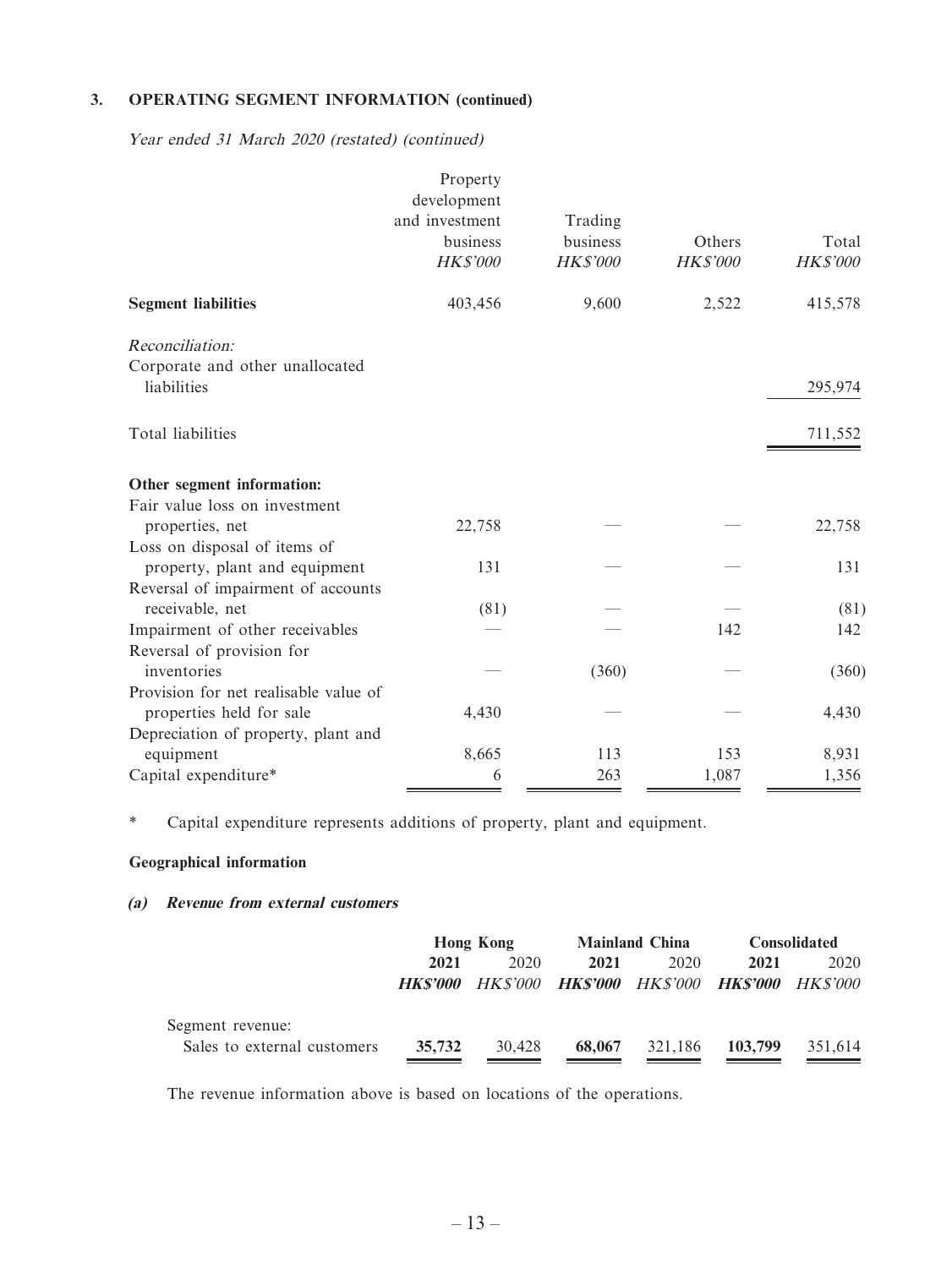#### **Geographical information (continued)**

#### **(b) Non-current assets**

|                | 2021<br><b>HK\$'000</b> | 2020<br><b>HK\$'000</b> |
|----------------|-------------------------|-------------------------|
| Hong Kong      | 142,944                 | 139,342                 |
| Mainland China | 1,214,102               | 1,159,847               |
|                | 1,357,046               | 1,299,189               |

The non-current assets information above is based on the locations of the assets and excludes investments in associates and equity investments at fair value through profit or loss.

#### **Information about a major customer**

During the year, revenue of approximately HK\$14,586,000 (2020: HK\$170,667,000) was derived from gross rental income (2020: sales of properties) by the property development and investment business segment from a single customer.

#### **4. REVENUE, OTHER INCOME AND GAINS**

An analysis of revenue is as follows:

|                                                                | 2021           | 2020            |
|----------------------------------------------------------------|----------------|-----------------|
|                                                                | <b>HKS'000</b> | <b>HK\$'000</b> |
| Revenue from contracts with customers:                         |                |                 |
| Income from property development and investment business       | 24,454         | 282,301         |
| Income from trading of medical equipment and home security and |                |                 |
| automation products                                            | 49,104         | 49,444          |
| Hotel operations                                               | 9,395          |                 |
| Revenue from other sources:                                    |                |                 |
| Gross rental income                                            | 20,846         | 19,869          |
|                                                                | 103,799        | 351.614         |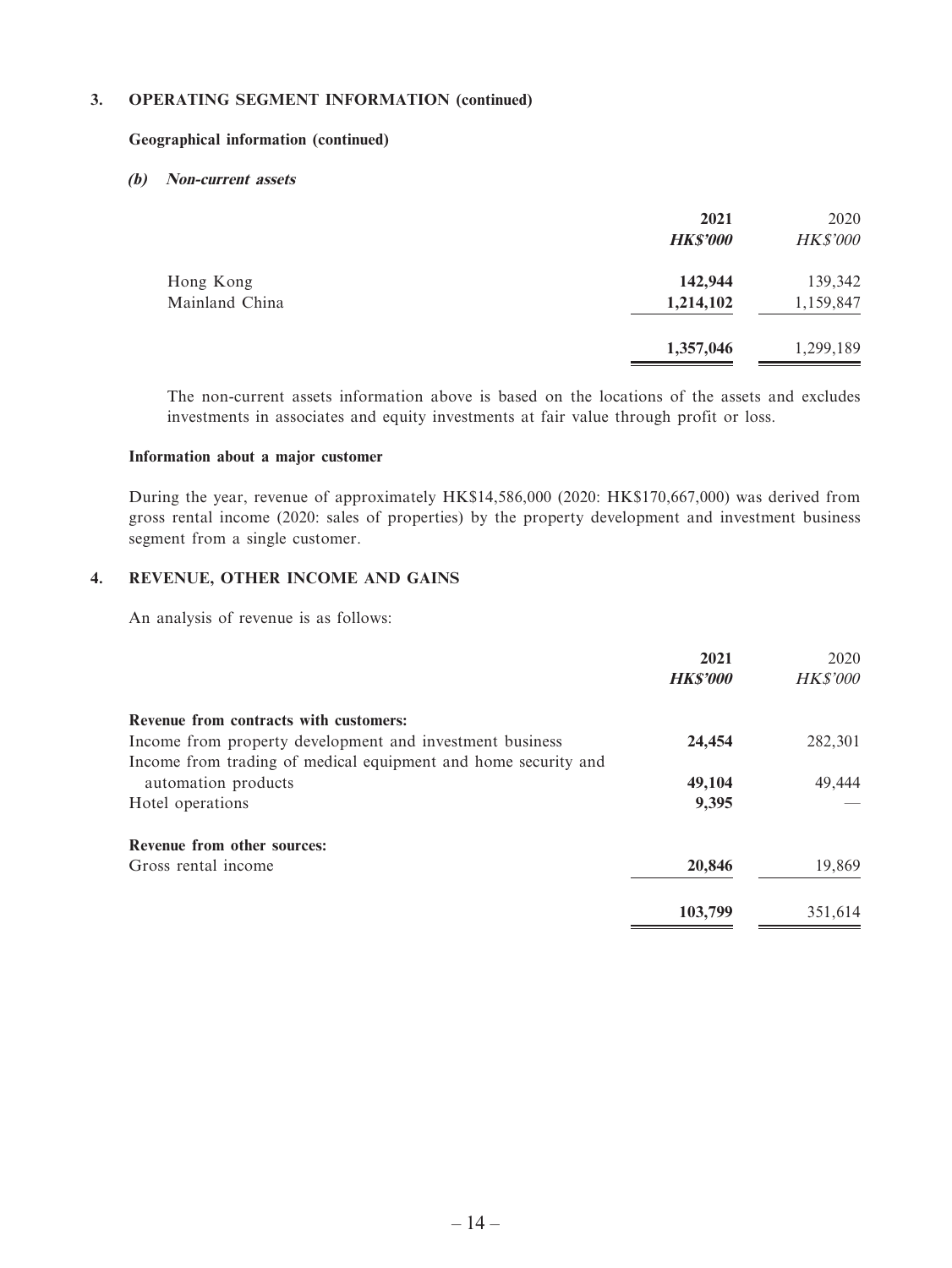#### **4. REVENUE, OTHER INCOME AND GAINS (continued)**

#### **(i) Disaggregated revenue information**

For the year ended 31 March 2021

|                                                           | <b>Property</b><br>development<br>and investment<br><b>business</b><br><b>HKS'000</b> | <b>Trading</b><br><b>business</b><br><b>HKS'000</b> | <b>Others</b><br><b>HK\$'000</b> | <b>Total</b><br><b>HK\$'000</b> |
|-----------------------------------------------------------|---------------------------------------------------------------------------------------|-----------------------------------------------------|----------------------------------|---------------------------------|
| <b>Geographical markets</b>                               |                                                                                       |                                                     |                                  |                                 |
| Hong Kong                                                 |                                                                                       | 35,732                                              |                                  | 35,732                          |
| Mainland China                                            | 24,454                                                                                | 13,372                                              | 9,395                            | 47,221                          |
| Total revenue from contracts<br>with customers recognised |                                                                                       |                                                     |                                  |                                 |
| at a point in time                                        | 24,454                                                                                | 49,104                                              | 9,395                            | 82,953                          |

For the year ended 31 March 2020 (restated)

|                                             | Property<br>development<br>and investment<br>business<br><b>HK\$'000</b> | Trading<br>business<br><b>HK\$'000</b> | Total<br><b>HK\$'000</b> |
|---------------------------------------------|--------------------------------------------------------------------------|----------------------------------------|--------------------------|
|                                             |                                                                          |                                        |                          |
| <b>Geographical markets:</b>                |                                                                          |                                        |                          |
| Hong Kong                                   |                                                                          | 30,428                                 | 30,428                   |
| Mainland China                              | 282,301                                                                  | 19,016                                 | 301,317                  |
| Total revenue from contracts with customers |                                                                          |                                        |                          |
| recognised at a point in time               | 282,301                                                                  | 49.444                                 | 331,745                  |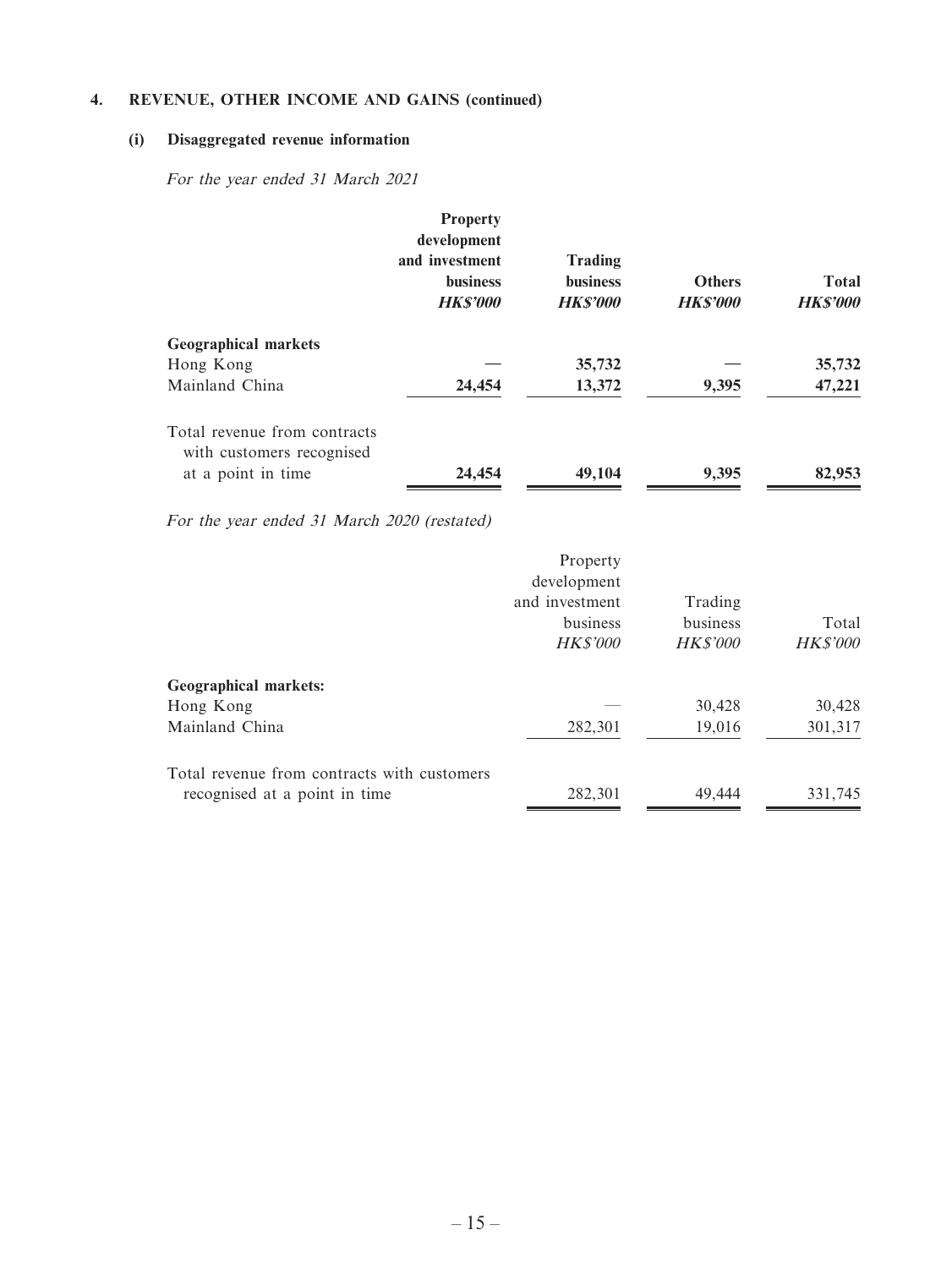#### **4. REVENUE, OTHER INCOME AND GAINS (continued)**

#### **(i) Disaggregated revenue information (continued)**

The following table shows the amounts of revenue recognised in the current reporting period that were included in the contract liabilities at the beginning of the reporting period:

|                                                                                                           | 2021           | 2020            |
|-----------------------------------------------------------------------------------------------------------|----------------|-----------------|
|                                                                                                           | <b>HKS'000</b> | <b>HK\$'000</b> |
| Revenue recognised that was included in contract liabilities at<br>the beginning of the reporting period: |                |                 |
| Sale of properties                                                                                        | 2,264          | 218,280         |
| Sale of goods                                                                                             | 1,030          | 1,031           |
|                                                                                                           | 3,294          | 219,311         |

#### **(ii) Performance obligations**

Information about the Group's performance obligations is summarised below:

#### **Sale of properties**

The performance obligation is satisfied when the physical possession or the legal title of the completed property is obtained by the purchaser.

As a practical expedient, the transaction prices allocated to the remaining performance obligations (unsatisfied or partially unsatisfied) are not disclosed in the notes to the financial statements because all the remaining performance obligations in relation to the income from property development and investment business are a part of contracts that have an original expected duration of one year or less.

#### **Sale of goods**

The performance obligation is satisfied upon delivery of the products and payment is generally due within 90 days from delivery.

#### **Hotel operations**

The performance obligation is satisfied over time as services are rendered and short-term advances are normally required before rendering the services.

The performance obligation of food and beverage operations of the hotel is satisfied when the control of the food and beverage products is transferred, being at the point when the customer purchases the food and beverage items at the food and beverage operations. Payment of the transaction is due immediately at the point when the customer purchases the food and beverage items.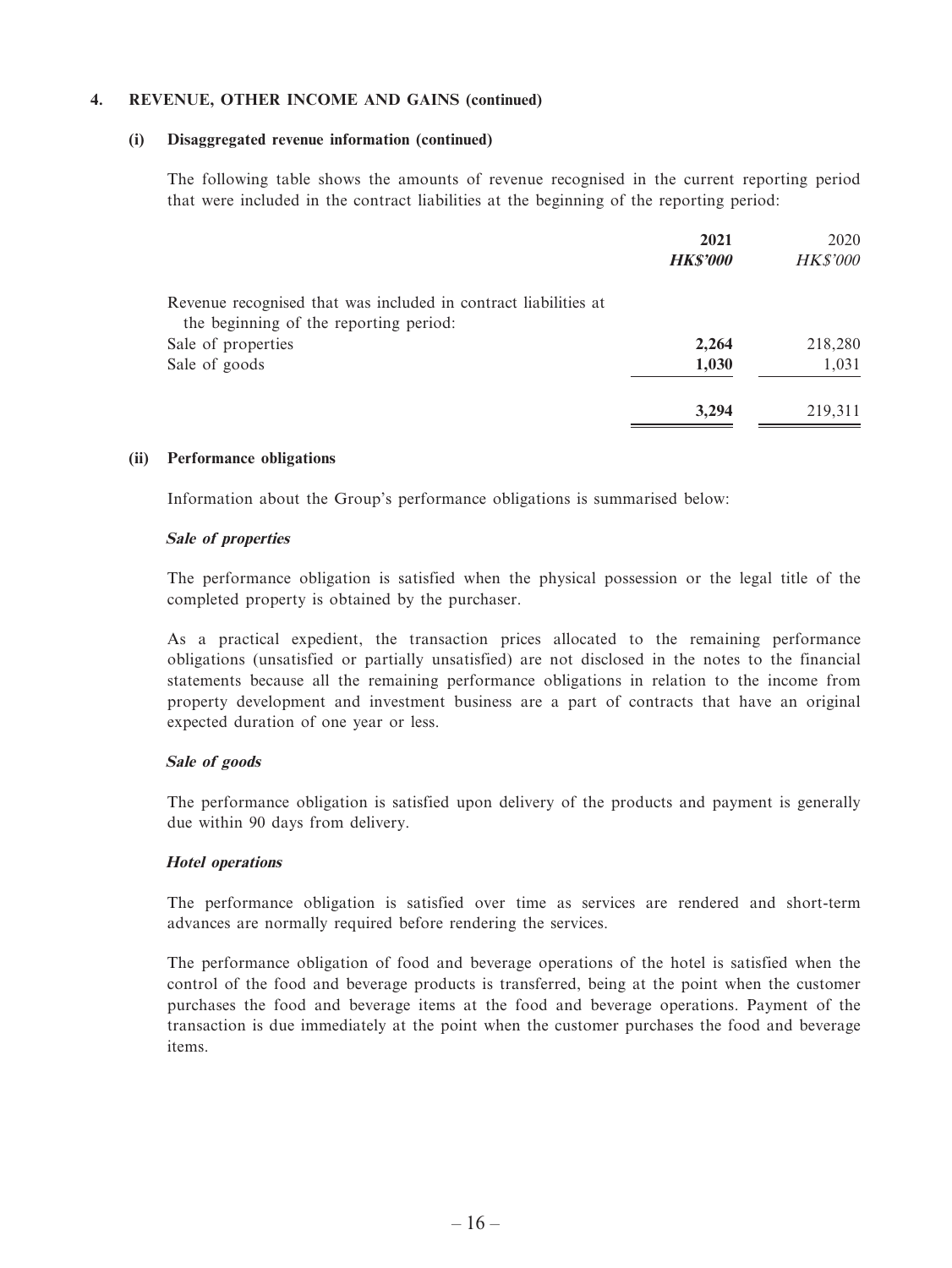#### **4. REVENUE, OTHER INCOME AND GAINS (continued)**

An analysis of other income and gains is as follows:

|                                                               | 2021<br><b>HK\$'000</b> | 2020<br><b>HK\$'000</b> |
|---------------------------------------------------------------|-------------------------|-------------------------|
|                                                               |                         |                         |
| Other income and gains                                        |                         |                         |
| Bank interest income                                          | 168                     | 130                     |
| Dividend income from equity investments at fair value through |                         |                         |
| profit or loss                                                | 1,300                   | 1,900                   |
| Gross rental income                                           | 5,874                   | 6,184                   |
| Government grants*                                            | 1,834                   |                         |
| Others                                                        | 1,138                   | 1,179                   |
|                                                               | 10,314                  | 9,393                   |

\* The government grants were granted under the Employment Support Scheme of the Government of Hong Kong Special Administrative Region to retain employment and combat COVID-19. As at the end of the reporting period, there were no unfulfilled conditions or contingencies relating to these grants.

#### **5. FINANCE COSTS**

An analysis of finance costs is as follows:

|                                                                           | 2021<br><b>HK\$'000</b> | 2020<br><b>HK\$'000</b> |
|---------------------------------------------------------------------------|-------------------------|-------------------------|
| Interest on bank loans and other borrowings<br>Less: Interest capitalised | 32,581<br>(11, 810)     | 27,963<br>(18, 419)     |
|                                                                           | 20,771                  | 9.544                   |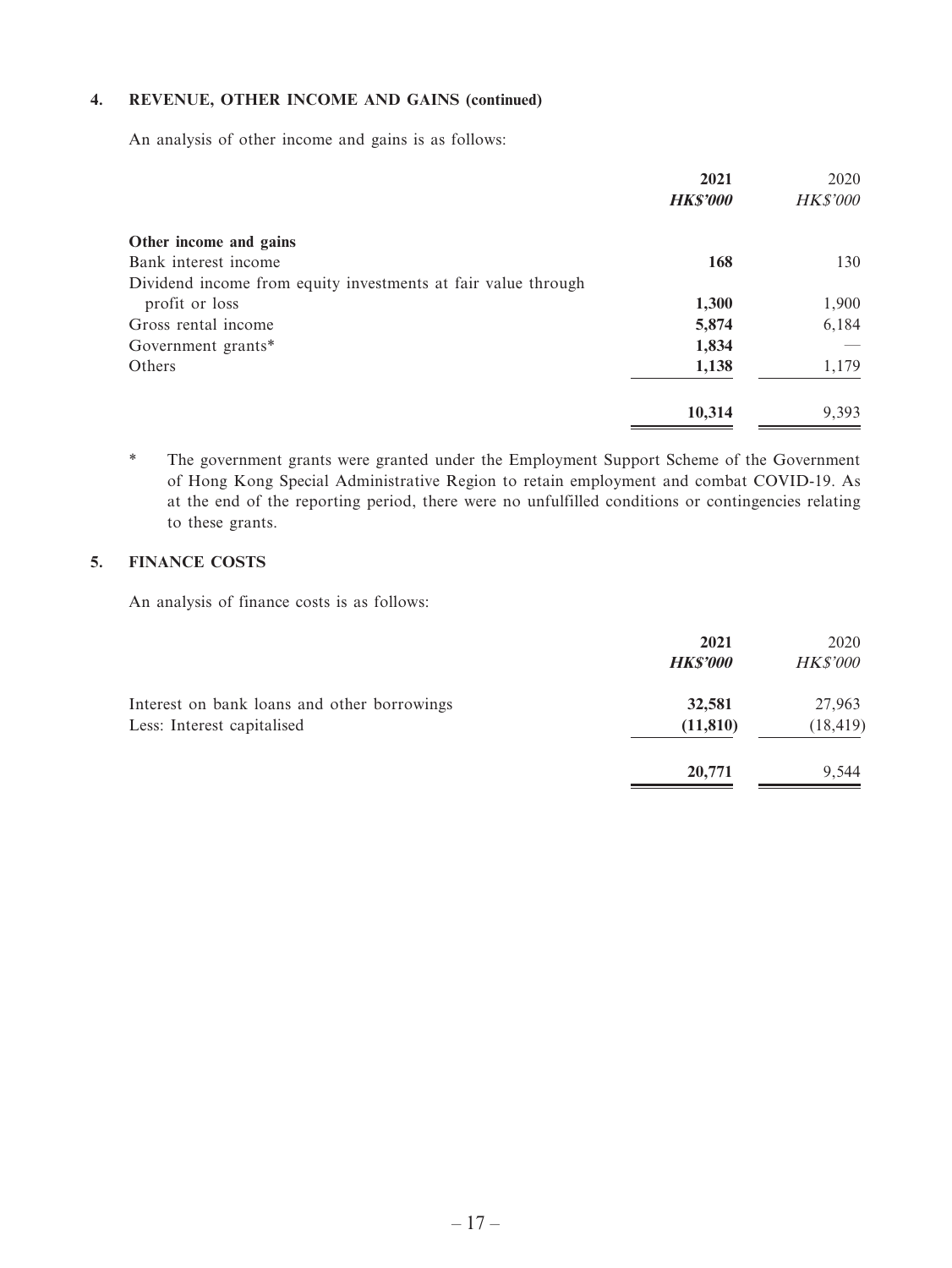#### **6. INCOME TAX**

**7. DIVIDEND**

Hong Kong profits tax has been provided at the rate of 16.5% (2020: 16.5%) on the estimated assessable profits arising in Hong Kong during the year except for one subsidiary of the Group which is a qualifying entity under the two-tiered profits tax regime effective from the year of assessment 2018/2019, and the first HK\$2,000,000 (2020: HK\$2,000,000) of assessable profits of this subsidiary are taxed at 8.25% (2020: 8.25%) and the remaining assessable profits are taxed at 16.5% (2020: 16.5%). Taxes on profits assessable elsewhere have been calculated at the rates of tax prevailing in the jurisdictions in which the Group operates.

Land Appreciation Tax ("**LAT**") in Mainland China is levied at progressive rates ranging from 30% to 60% on the appreciation of land value, being the proceeds from the sale of properties less deductible expenditure, including the amortisation of land use rights, borrowing costs and all property development expenditures.

|                               | 2021            | 2020            |
|-------------------------------|-----------------|-----------------|
|                               | <b>HK\$'000</b> | <b>HK\$'000</b> |
| $Current - Hong Kong$         |                 |                 |
| Charge for the year           | 67              |                 |
| $Current$ $-$ Elsewhere       |                 |                 |
| Charge for the year           | 2,055           | 2,712           |
| LAT in Mainland China         | (193)           | 4,499           |
| Deferred                      | 4,730           | (4,688)         |
| Total tax charge for the year | 6,659           | 2,523           |
| <b>DIVIDEND</b>               |                 |                 |
|                               | 2021            | 2020            |
|                               | <b>HKS'000</b>  | <b>HK\$'000</b> |

| Special — Nil $(2020:HK0.5$ cent per ordinary share) | 4.890 |
|------------------------------------------------------|-------|
|                                                      |       |

In the prior year, a special dividend of HK0.5 cent per ordinary share was approved at a special general meeting on 11 June 2019.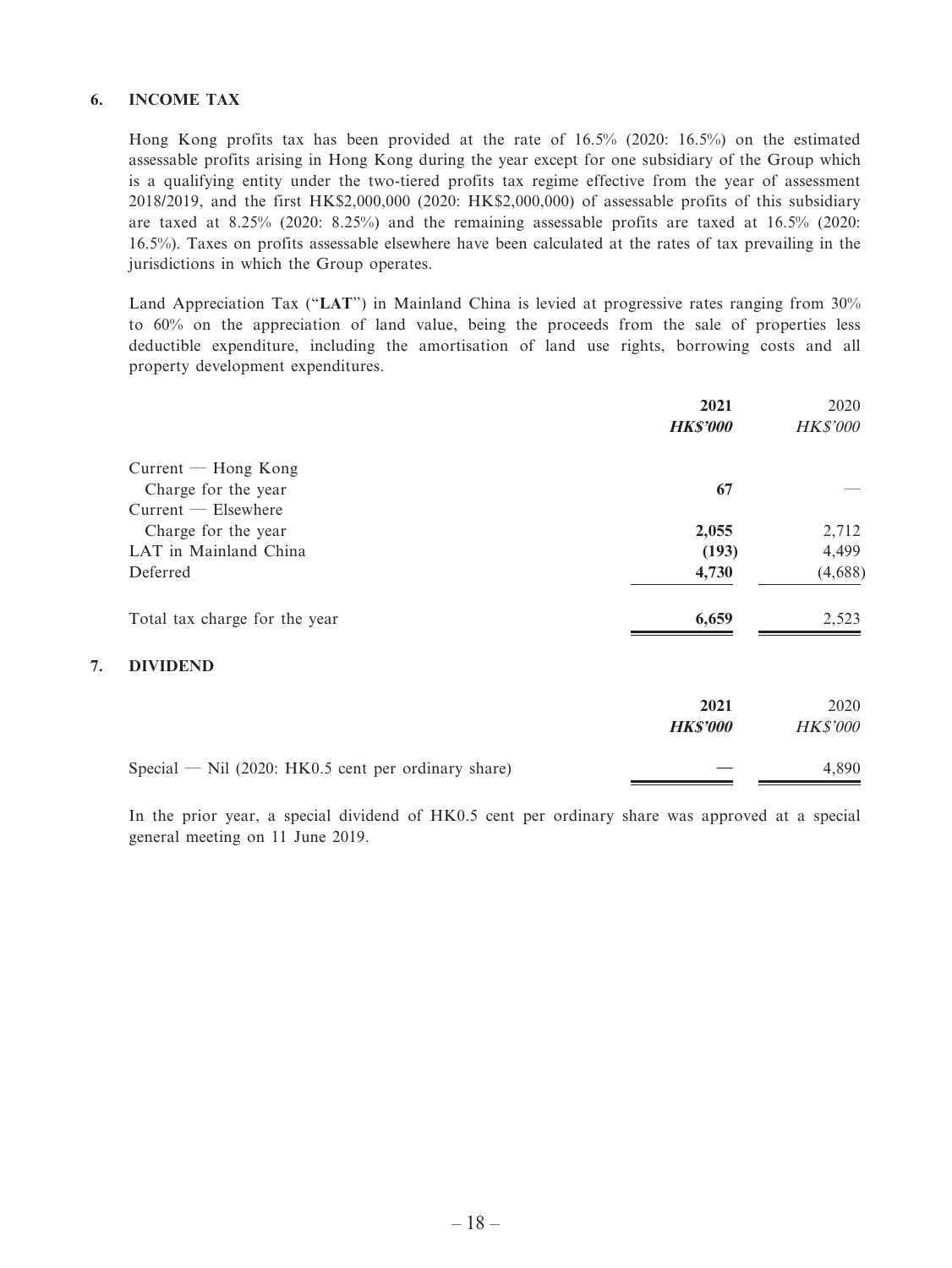#### **8. LOSS PER SHARE ATTRIBUTABLE TO ORDINARY EQUITY HOLDERS OF THE COMPANY**

The calculation of the basic loss per share amount is based on the loss for the year attributable to ordinary equity holders of the Company, and the weighted average number of ordinary shares of 977,880,400 (2020: 977,880,400) in issue during the year.

The calculation of the basic and diluted loss per share amounts attributable to the owners of the Company is based on the following data:

|                                                                                                                          | 2021<br><b>HKS'000</b> | 2020<br><b>HK\$'000</b> |
|--------------------------------------------------------------------------------------------------------------------------|------------------------|-------------------------|
| Loss                                                                                                                     |                        |                         |
| Loss attributable to ordinary equity holders of the Company, used<br>in the basic and diluted loss per share calculation | (36, 738)              | (35,296)                |
|                                                                                                                          | 2021                   | 2020                    |
| <b>Shares</b>                                                                                                            |                        |                         |
| Weighted average number of ordinary shares in issue during the<br>year used in the basic loss per share calculation      | 977,880,400            | 977,880,400             |
| Effect of dilution — weighted average number of ordinary shares:<br>Share options*                                       |                        |                         |
|                                                                                                                          | 977,880,400            | 977,880,400             |

\* No adjustment has been made to the basic loss per share amounts presented for the year ended 31 March 2021 in respect of a dilution as the impact of share options had an anti-dilutive effect on the basic loss per share amounts presented.

The Group had no potentially dilutive ordinary shares in issue during the year ended 31 March 2020.

#### **9. ACCOUNTS RECEIVABLE**

|                                   | 2021<br><b>HK\$'000</b> | 2020<br><b>HK\$'000</b> |
|-----------------------------------|-------------------------|-------------------------|
| Accounts receivable<br>Impairment | 27,094<br>(4, 558)      | 36,134<br>(1,692)       |
|                                   | 22,536                  | 34,442                  |

The Group's trading terms with its customers are mainly on credit. The credit period is generally 90 days for the sale of trading goods and up to 180 days for the sale of completed properties held for sale. Each customer has a maximum credit limit. The Group seeks to maintain strict control over its outstanding receivables. Overdue balances are reviewed regularly by senior management. In view of the aforementioned and the fact that the Group's accounts receivable relate to a large number of diversified customers, there is no significant concentration of credit risk. The Group does not hold any collateral or other credit enhancements over its accounts receivable balances. Accounts receivable are non-interest-bearing.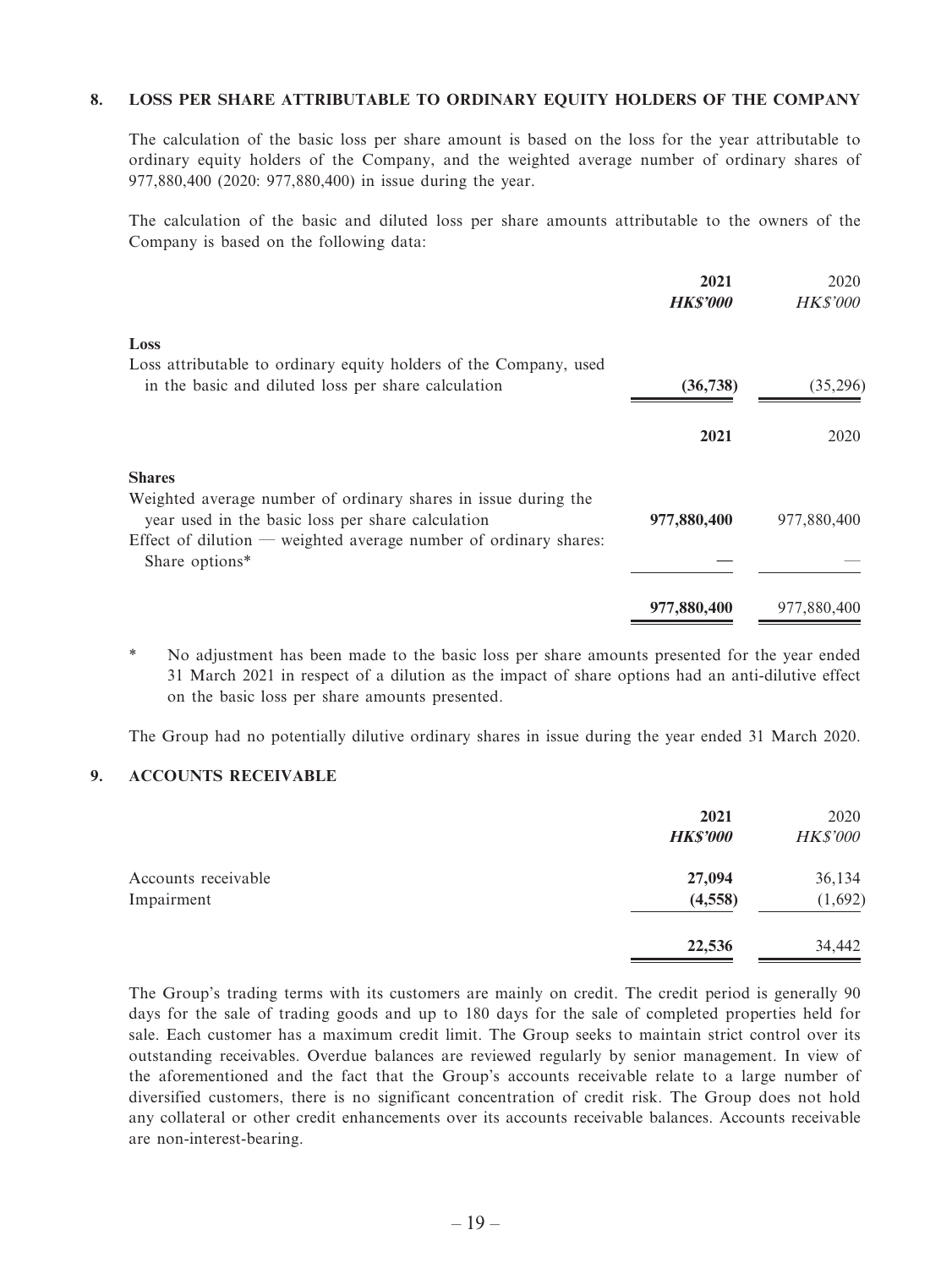#### **9. ACCOUNTS RECEIVABLE (continued)**

An ageing analysis of the accounts receivable as at the end of the reporting period, based on the invoice date and net of loss allowance, is as follows:

|                 | 2021            | 2020            |
|-----------------|-----------------|-----------------|
|                 | <b>HK\$'000</b> | <b>HK\$'000</b> |
| Within 90 days  | 13,620          | 24,594          |
| 91 to 180 days  | 5,565           | 4,202           |
| 181 to 360 days | 1,227           | 3,444           |
| Over 360 days   | 2,124           | 2,202           |
|                 | 22,536          | 34,442          |

The movements in the loss allowance for impairment of accounts receivable are as follows:

|                                                 | 2021<br><b>HK\$'000</b> | 2020<br><b>HK\$'000</b> |
|-------------------------------------------------|-------------------------|-------------------------|
| At beginning of year                            | 1,692                   | 1,815                   |
| Impairment/(reversal of impairment) losses, net | 2,822                   | (81)                    |
| Exchange realignment                            | 44                      | (42)                    |
| At end of year                                  | 4,558                   | 1,692                   |

An impairment analysis is performed at each reporting date using a provision matrix to measure expected credit losses. The provision rates are based on days past due for groupings of various customer segments with similar loss patterns (i.e., by geographical region and product type). The calculation reflects the probability-weighted outcome, the time value of money and reasonable and supportable information that is available at the reporting date about past events, current conditions and forecasts of future economic conditions. Generally, accounts receivable are written off if past due for more than one year and are not subject to enforcement activity.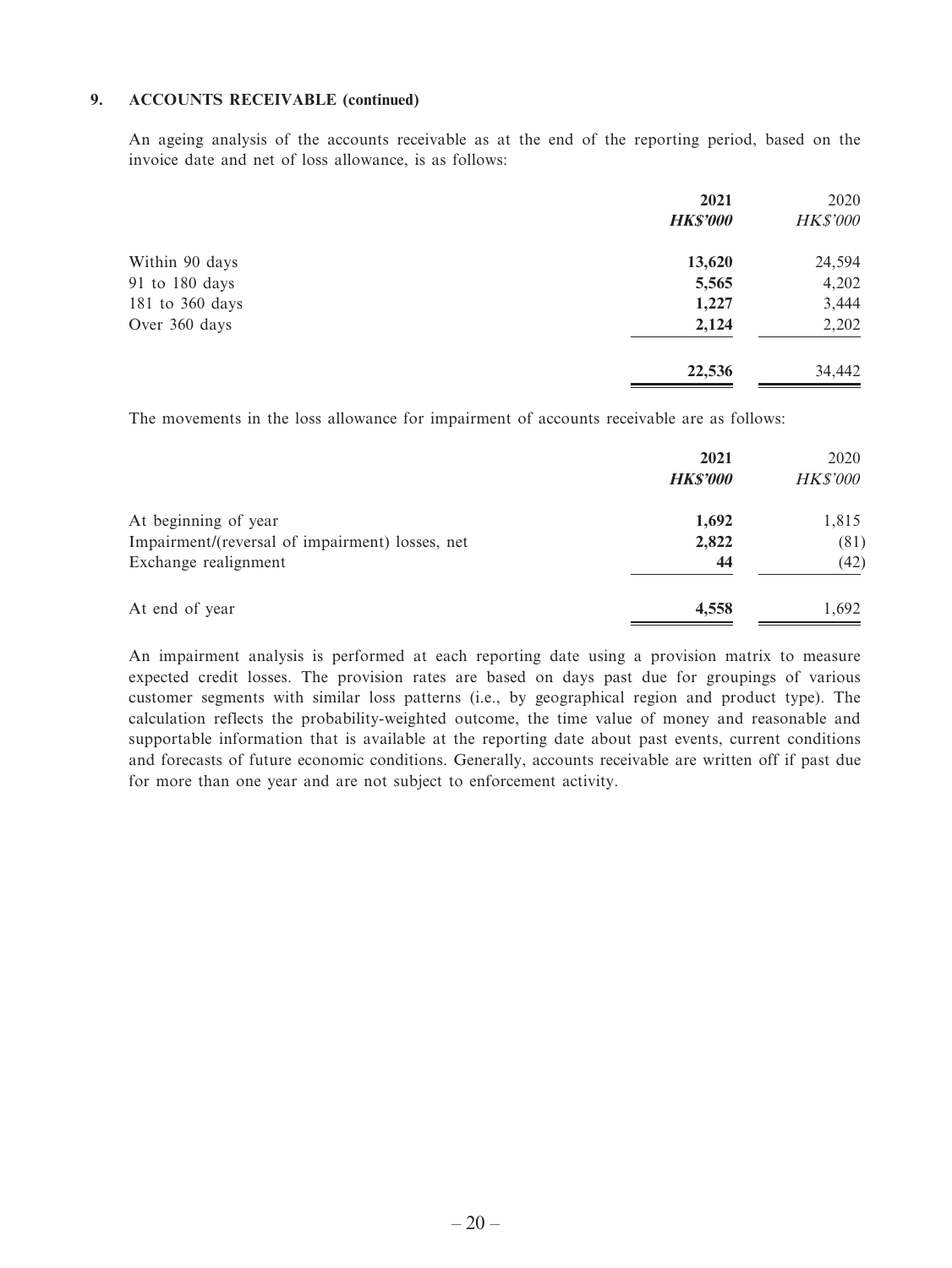#### **10. ACCOUNTS PAYABLE**

An ageing analysis of the accounts payable as at the end of the reporting period, based on the invoice date, is as follows:

|                 | 2021            | 2020     |
|-----------------|-----------------|----------|
|                 | <b>HK\$'000</b> | HK\$'000 |
| Within 90 days  | 1,391           | 3,679    |
| 91 to 180 days  | 584             | 624      |
| 181 to 360 days | 191             | 276      |
| Over 360 days   | 3,658           | 3,581    |
|                 | 5,824           | 8,160    |

Accounts payable are non-interest-bearing and are normally settled on 30-day terms.

#### **11. SHARE CAPITAL**

|                                     | 2021<br><b>HK\$'000</b> | 2020<br><b>HK\$'000</b> |
|-------------------------------------|-------------------------|-------------------------|
| Authorised:                         |                         |                         |
| 1,500,000,000 (2020: 1,500,000,000) |                         |                         |
| ordinary shares of HK\$0.10 each    | 150,000                 | 150,000                 |
| Issued and fully paid:              |                         |                         |
| 977,880,400 (2020: 977,880,400)     |                         |                         |
| ordinary shares of HK\$0.10 each    | 97,788                  | 97,788                  |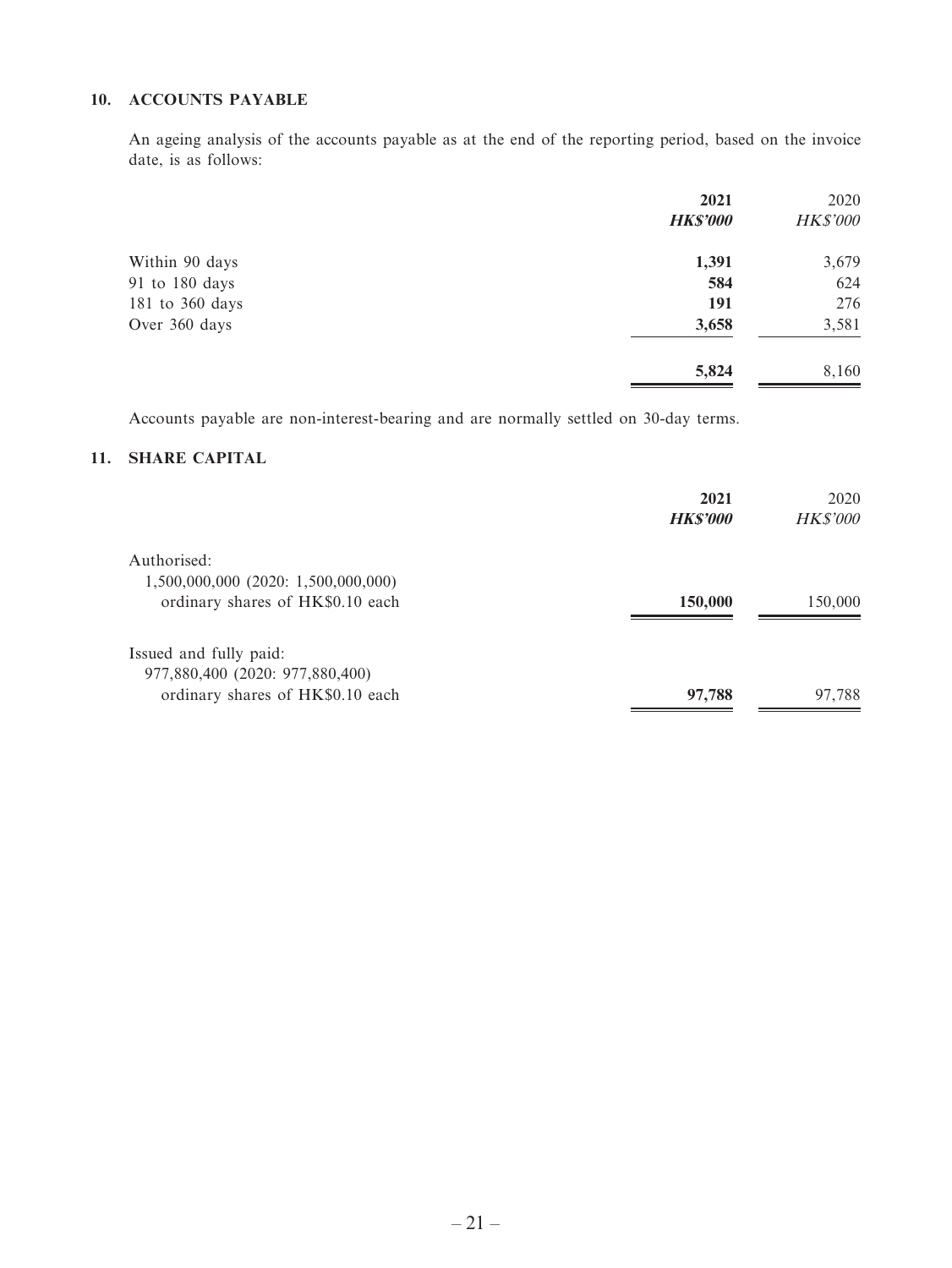## **MANAGEMENT DISCUSSION AND ANALYSIS**

## **2019 Coronavirus Pandemic ("COVID-19 Pandemic") Response**

From early 2020, the Group has taken steps to protect the health and safety of our workforce, their families, local suppliers and neighbouring communities while ensuring a safe environment for operations to continue as usual. For example:

- measures to maximise social distancing and staff protection within the offices;
- meetings held off-site or by conference calls or video conference as far as possible;
- cancellation of all non-essential travel;
- flexible and remote working plans for employees;
- restrictions on office access and temperature screening;
- self-isolation following travel, development of symptoms, or interaction with any confirmed case of COVID-19 and requirement to undergo a coronavirus test as and when necessary at the Group's cost; and
- increased inventory of face mask, hand sanitiser and hygiene supplies and increased focus on cleaning and sanitisation.

## **BUSINESS REVIEW**

The Group's major business segments during the year ended 31 March 2021 ("**Reporting Period**") comprise:

- (a) the property development and investment business segment is engaged in property development of residential and commercial properties and the holding of investment properties;
- (b) the trading business segment is engaged in the trading of medical equipment and home security and automation products, including the provision of related installation; and
- (c) the "others" segment comprises, principally, the operation of a hotel.

The Group's turnover for the year ended 31 March 2021 recorded at approximately HK\$103,799,000 (2020: HK\$351,614,000), representing a significant decrease of approximately 70% as compared to last year.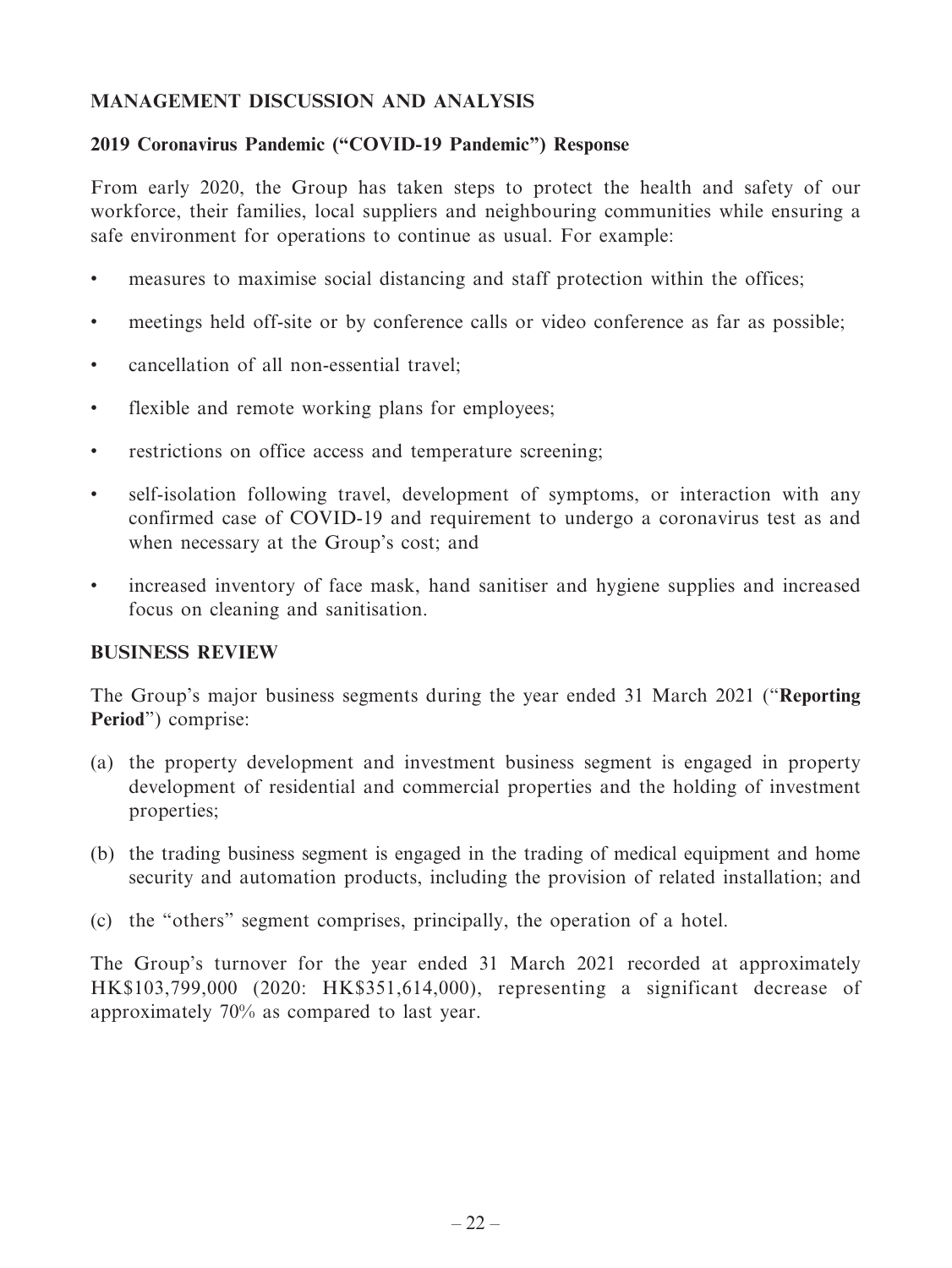#### **Property development and investment business**

The Group's turnover for the year ended 31 March 2021 generated from this segment recorded at approximately HK\$45,300,000 (2020: HK\$302,170,000), representing a significant decrease of approximately 85% as compared with last year. The turnover generated from this segment arise from the sales of properties in the People's Republic of China (the "**PRC**") and rental income earned from investment properties located in the PRC.

## **(i) Sales of properties**

Turnover decreased significantly from approximately HK\$282,301,000 for the year ended 31 March 2020 to approximately HK\$24,454,000 for the year ended 31 March 2021, representing a significant decrease of approximately 91%. There was a one-off sales recognised in the last reporting period from the sales of the entire Zhu Ji Lane ("**珠璣巷**") project in Kaifeng (total saleable area of approximately 13,000 square metres ("**sq.m.**")) to a single customer at a consideration of RMB160 million (equivalent to approximately HK\$176 million) which did not recur in the Reporting Period. In the Reporting Period, the sales were mainly contributed by the sales of two shops at Century Place in Kaifeng, the PRC ("**Century Place**") and certain remaining residential units at World Expo Plaza in Kaifeng, the PRC ("**World Expo**").

The process of seeking potential buyers for the remaining properties was delayed due to the general slowdown in the property market in the PRC and the domestic property market was basically frozen due to the impact of the COVID-19 Pandemic. During the year, the Group had deferred the pre-sale arrangement for the residential area of Section G of Century Place, Kaifeng, the PRC. The pre-sale commenced since May 2021, and the related sales revenue will be recognised during the year ending 31 March 2022, subject to the progress of the construction and completion of sales.

For other remaining units in Haikou and Kaifeng, the PRC, the Group has been actively seeking potential buyers, in particular, the commercial project located in Haikou City, Hainan Province, the PRC. After taking into consideration of the rise and development of Hainan, the Group has planned to apply to the relevant local government authority for the optimisation and redevelopment of the project located in Haikou City in order to generate a greater economic return to the Group. The outcome of the discussion regarding such plan has not been reached as of the date of this announcement. In the event that any agreement or contract with any third party is reached, the Group will comply with the relevant requirements of The Rules Governing the Listing of Securities on The Stock Exchange of Hong Kong Limited (the "**Listing Rules**").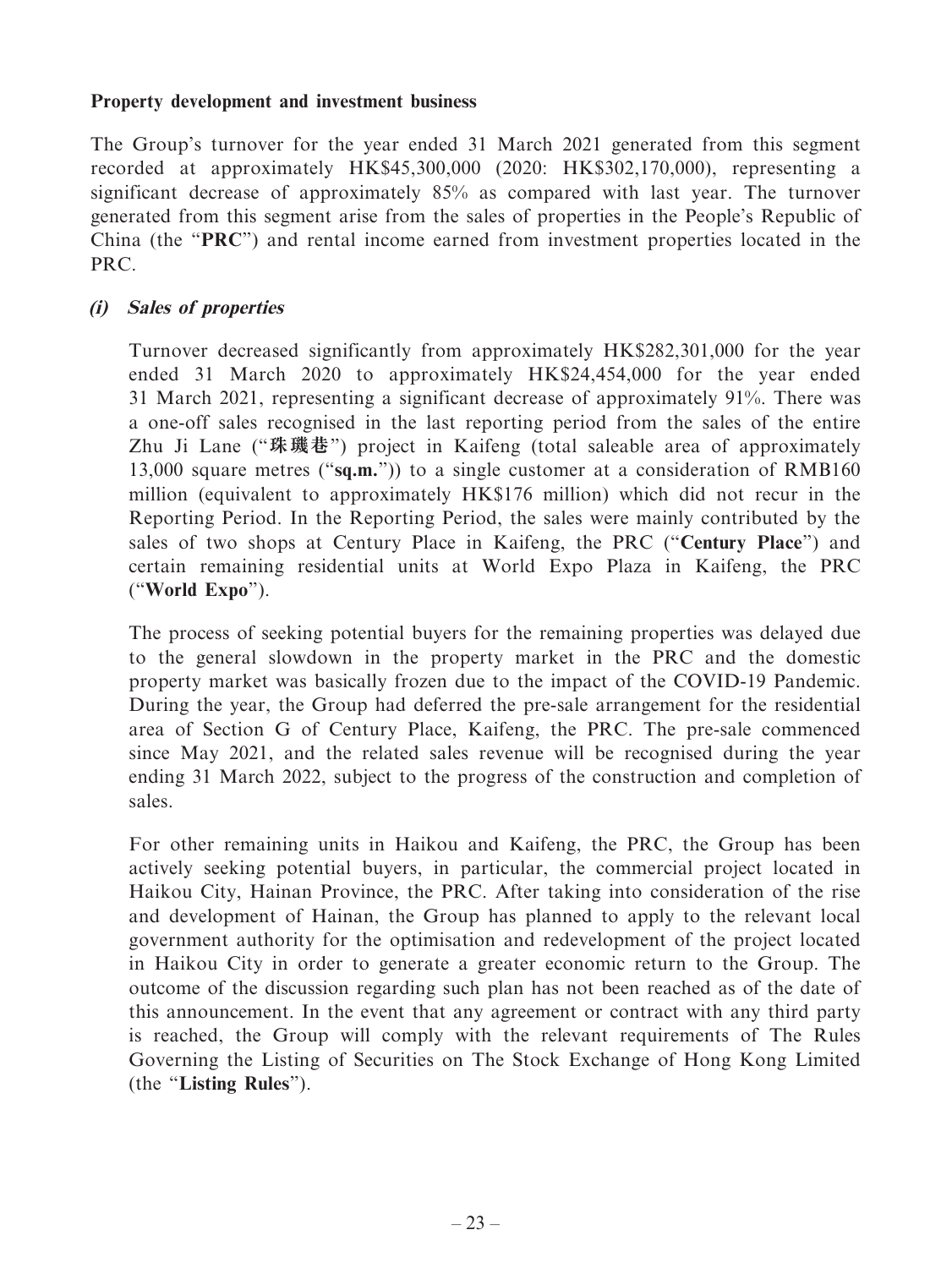## **(ii) Rental income from investment properties**

Turnover from rental income increased from approximately HK\$19,869,000 for the year ended 31 March 2020 to approximately HK\$20,846,000 for the year ended 31 March 2021, representing a slight increase of approximately 5%. The increase was because of a one-month rental concession provided to the shopping mall tenants in Kaifeng, the PRC due to the COVID-19 Pandemic in February 2020, while no such rental concession was provided in this Reporting Period.

Segment operating profit generated from this segment during the Reporting Period amounted to approximately HK\$13,375,000 (2020: HK\$5,069,000), which represents a significant increase by approximately 164% as compared to last year. This is mainly due to the significant increase in fair value gain on investment properties (before deferred tax) to approximately HK\$24,950,000 (2020: loss of HK\$22,758,000).

## **Trading business**

The Group's turnover for the year ended 31 March 2021 generated from this segment recorded at approximately HK\$49,104,000 (2020: HK\$49,444,000), representing a slight decrease of approximately 0.7% as compared with last year.

The turnover generated from this segment arises from the trading of medical equipment, wellness and pandemic prevention products and home security and automation products, including the provision of the related installation and maintenance services.

## **(i) Trading of medical equipment, wellness and pandemic prevention products**

Turnover increased from approximately HK\$28,463,000 for the year ended 31 March 2020 to approximately HK\$34,599,000 for the year ended 31 March 2021, representing an increase of approximately 22%. The increase was because of the sales of newly-introduced wellness and pandemic prevention products, including surgical masks and air cleaner machines during the Reporting Period. The spread of COVID-19 Pandemic also caused the increase in awareness and demand for medical products.

## **(ii) Trading of home security and automation products**

Turnover decreased from approximately HK\$20,981,000 for the year ended 31 March 2020 to approximately HK\$14,505,000 for the year ended 31 March 2021, representing a decrease of approximately 31%. The decrease was because of the drop in demand for security products during the COVID-19 Pandemic because some potential projects at the PRC have been deferred due to the lock down policy.

Segment operating profit generated from this segment during the Reporting Period amounted to approximately HK\$988,000 (2020: HK\$6,438,000 (restated)). The decrease was due to the drop in sales of home security and automation products in the PRC market as mentioned above during the Reporting Period.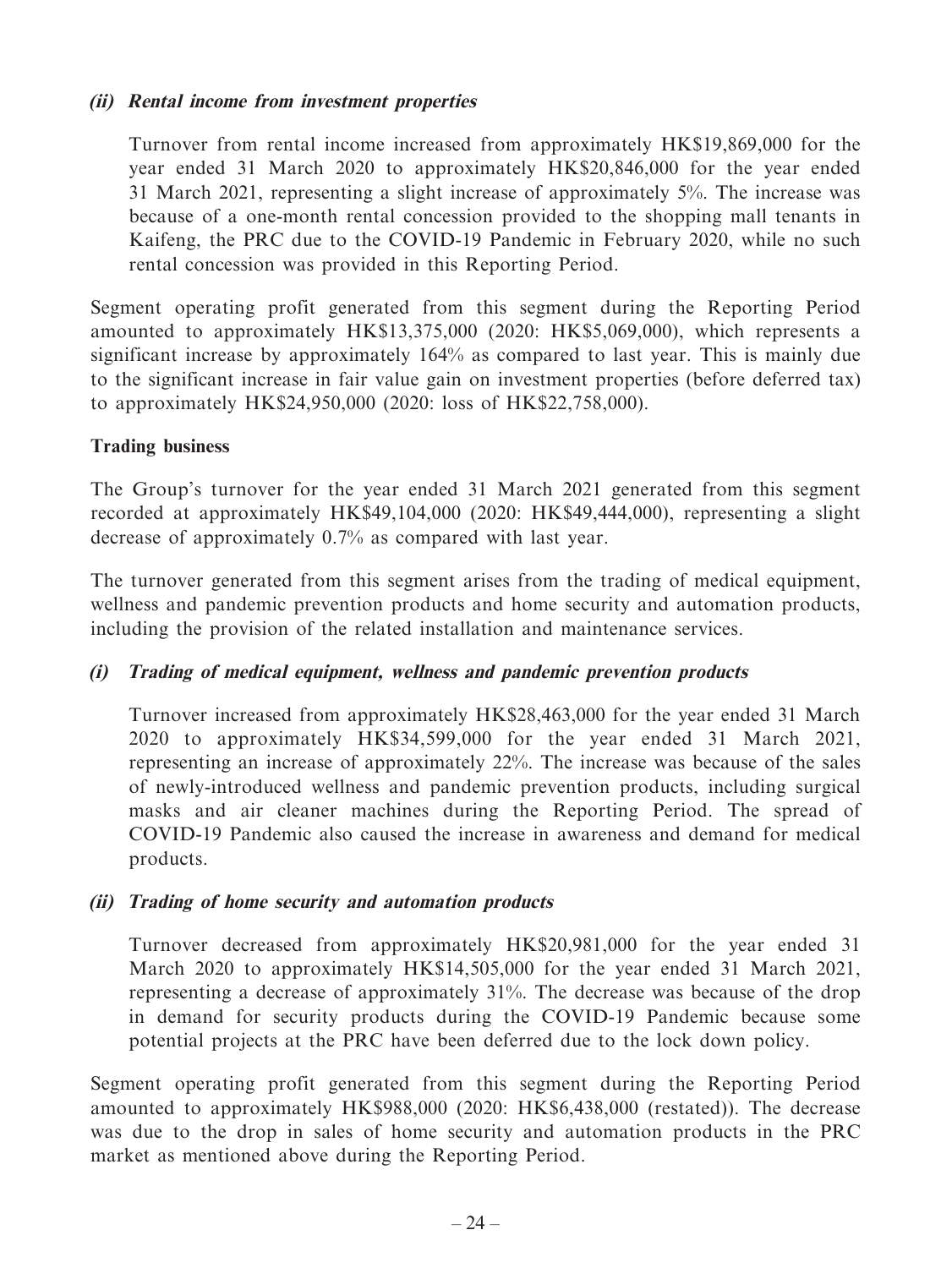#### **Other business, principally operation of a hotel**

The Group's turnover for the year ended 31 March 2021 generated from this segment recorded at approximately HK\$9,395,000 (2020: Nil (restated)), representing an increase of 100% as compared with last year. The turnover generated from this segment arises mainly from the operation of a hotel. The hotel operation business has been operating since January 2020. The Group has operated one hotel, namely Holiday Inn Express Kaifeng City Center ("**Holiday Inn Express Kaifeng**") during the Reporting Period with a turnover of approximately HK\$9.4 million.

Holiday Inn Express Kaifeng is located in the city centre of Kaifeng, with a total gross floor area of approximately 14,000 sq.m.. It consists of 243 guest rooms, including 100 king bed standard rooms, 106 single bed standard rooms, 18 king bed superior rooms, 18 single bed superior rooms and 1 suite. There are also 3 meeting rooms with a total gross floor area of approximately 460 sq.m..

The PRC Government imposed lockdowns in some provinces with strict social distancing measures during the COVID-19 Pandemic. Hence, Holiday Inn Express Kaifeng temporarily closed its food and beverage facilities in February and March 2020. As most of the cities in the PRC have substantially eased or lifted domestic travel restrictions and have resumed normal social activities since the second quarter of 2020, the business of Holiday Inn Express Kaifeng has been gradually recovering. While room rates remained depressed, occupancy levels in Holiday Inn Express Kaifeng have started to rebuild throughout the rest of 2020 with demand being led by the domestic retail segment. Nevertheless, the resurgence of COVID-19 cases from November 2020 onwards has translated to slower business pickup with cancellations in rooms and restaurants reservation.

Segment operating loss generated from this segment during the Reporting Period amounted to approximately HK\$5,339,000 (2020: HK\$5,715,000 (restated)). The loss was mainly due to the depreciation expense of the hotel and the operating loss of the hotel operation.

The decrease of segment loss was because a whole-year operation was noted in the Reporting Period compared to only one-month of operation in the last reporting period as the hotel operation was started in January 2020 and was temporarily closed for around two months in the last reporting period. However, the increase in revenue was totally offset by the increase in full-year depreciation in this Reporting Period.

The net loss attributable to owners of the Company for the year ended 31 March 2021 amounted to approximately HK\$36,738,000 as compared with the net loss attributable to owners of the Company for the year ended 31 March 2020 of approximately HK\$35,296,000. The slight increase in loss was due to (i) the significant drop in turnover for the Reporting Period; and (ii) the increase in finance costs as more loans were obtained. The above was partly offset by the recovery of the PRC's property market from the last reporting period, which resulted in an aggregate fair value gain on the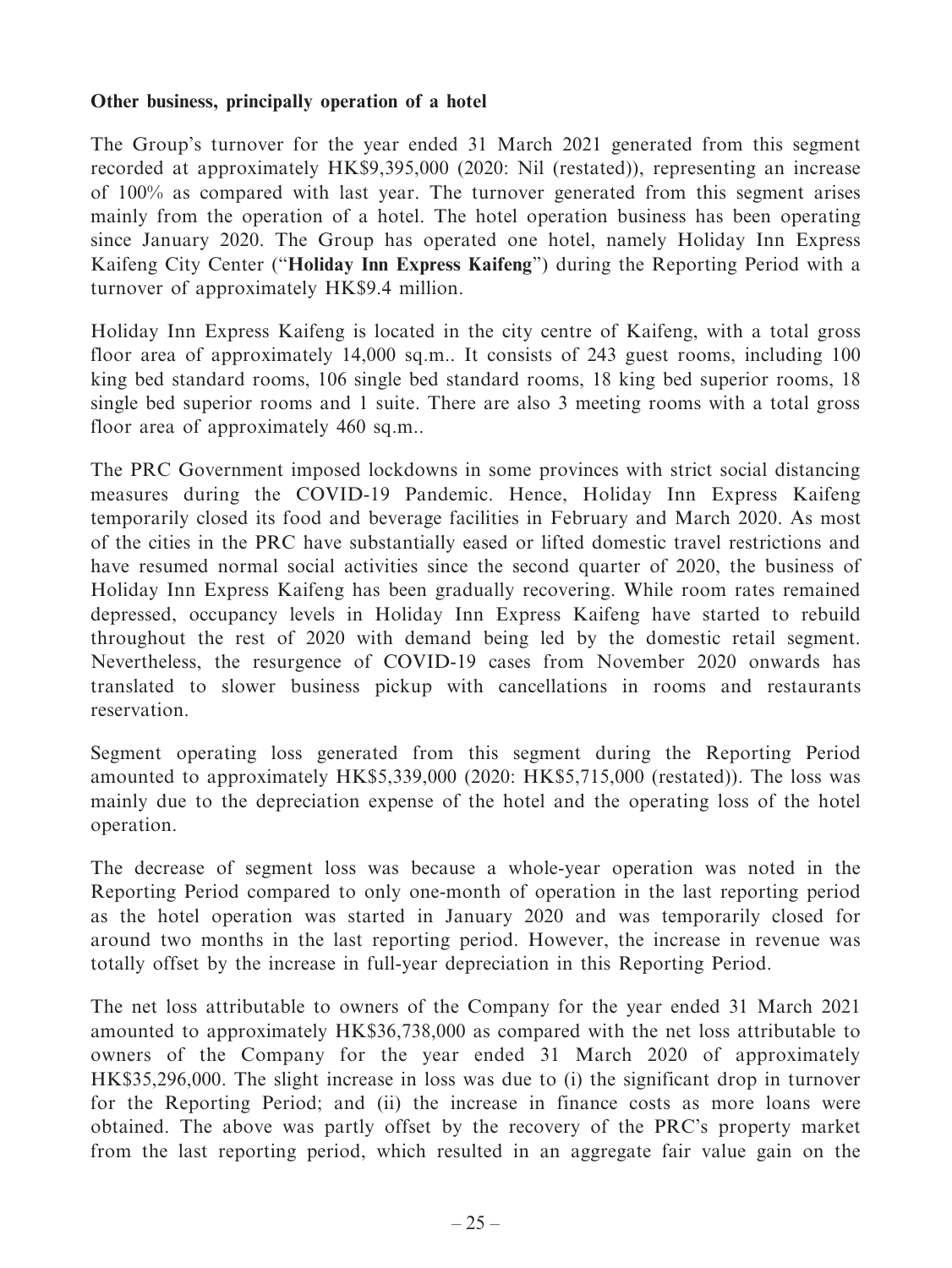Group's investment properties in the PRC amounted to HK\$24,950,000 (2020: fair value loss of HK\$22,758,000) upon the revaluation of the Group's investment properties in the PRC as of the end of the Reporting Period.

Loss per share for the year ended 31 March 2021 was approximately HK3.76 cents.

## **FINANCIAL REVIEW**

## **Turnover**

For the year ended 31 March 2021, the Group's turnover amounted to approximately HK\$104 million, decreased by approximately 70% as compared with last year. Such decrease was mainly contributed by the sales of the entire Zhu Ji Lane ("**珠璣巷**") project (total saleable area of approximately 13,000 sq.m.) to a single customer in the last reporting period. The sales during this Reporting Period mainly arose from the sales of the remaining units of the Group's existing projects. No new project was launched to market during the Reporting Period. The decrease was partly offset by the increase in turnover contributed by the new hotel operation.

Turnover generated from property development and investment business, trading business and other business amounted to approximately HK\$45 million, HK\$49 million and HK\$10 million, respectively, representing a decrease of approximately 85%, a decrease of approximately 1% and an increase of approximately 100%, respectively, as compared with the last reporting period.

## **Gross profit margin**

During the year ended 31 March 2021, the Group's gross profit margin was approximately 44.8%, increased by approximately 21 percentage points as compared with last year's 23.8%. This was mainly driven by the fact that the proportion of rental income among turnover of the property development and investment segment is larger in this Reporting Period than last year, increasing from 7% to 46% in that segment. The gross profit margin of rental income was much higher than the sales of properties because only minimal cost was incurred for the property rental business, with the gross profit margin of over 90%. As a result, the overall gross profit margin was higher in this Reporting Period.

## **Other operating expenses, net**

The amount decreased from approximately HK\$20.7 million for the year ended 31 March 2020 to approximately HK\$11.3 million for the year ended 31 March 2021. Prior year's amount mainly represented the aggregate fair value loss on the equity investments at fair value through profit or loss of approximately HK\$14.8 million. Such loss decreased to approximately HK\$5.9 million in the Reporting Period. This year's amount mainly represented the impairment of accounts receivable and other receivables totalling approximately HK\$7.7 million.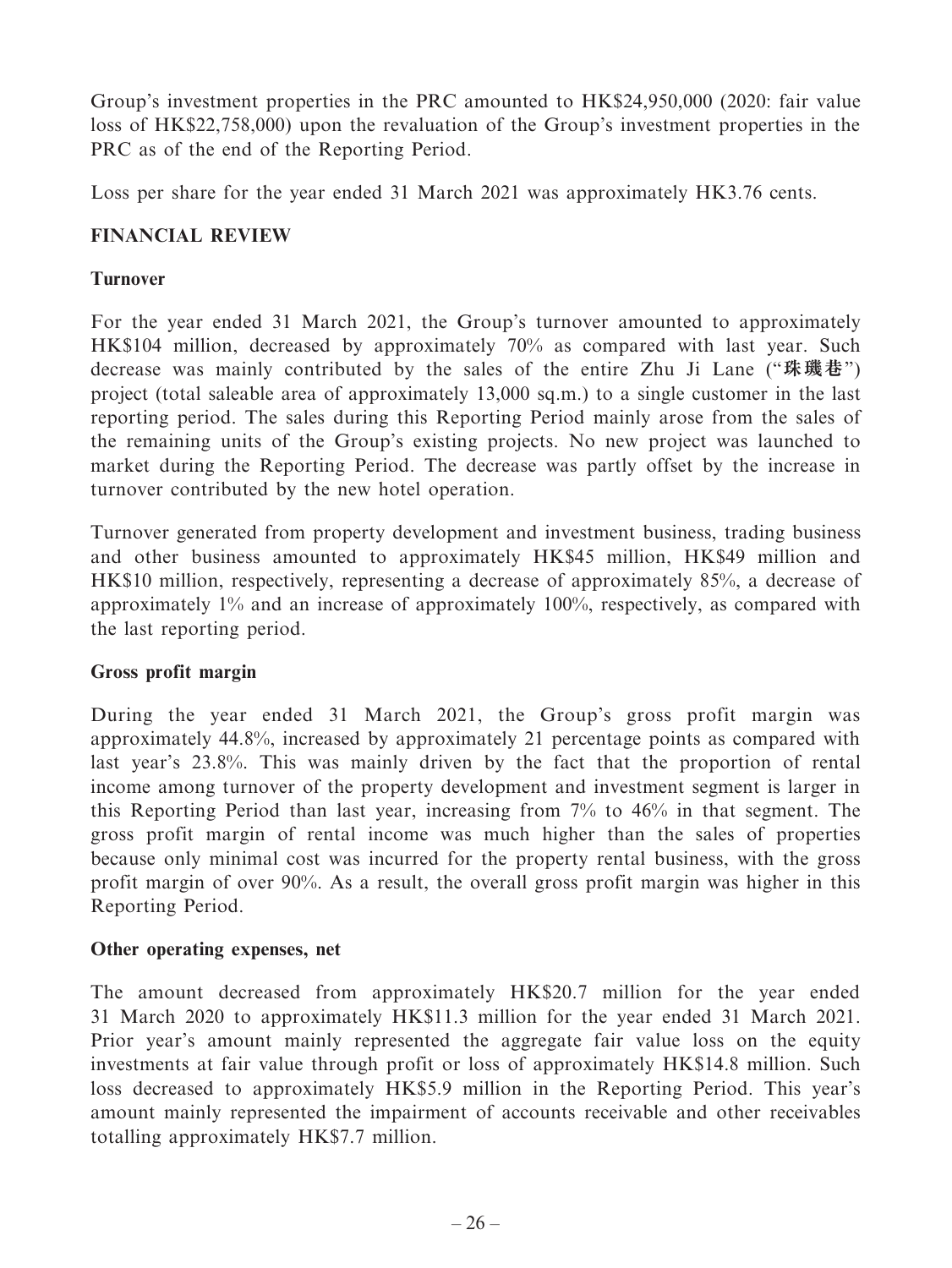#### **Share of profits and losses of associates**

For the year ended 31 March 2021, the Group's share of profits of associates amounted to approximately HK\$2.0 million, as compared with the share of losses of associates amounted to approximately HK\$1.8 million during the last reporting period. It is because of the disposal of loss-making associates, Deson Construction International Holdings Limited (now known as Smart City Development Holdings Limited) ("**DCIHL**") and its subsidiaries, in June 2019. No further losses of DCIHL and its subsidiaries were shared by the Group since then. On the other hand, in April 2018, we established an associate engaging in the trading of software licences. This new associate has contributed a share of profit to the Group in the Reporting Period, where a share of loss was recorded in the last reporting period.

#### **Liquidity, financial resources and gearing ratio**

During the Reporting Period, the Group maintained a healthy liquidity position with working capital financed mainly by internal resources and also other borrowings. The Group adopted a prudent cash and financial management policy.

As at 31 March 2021, the Group had total assets of approximately HK\$2,391,039,000, which were financed by total liabilities, shareholders' equity and non-controlling interests of approximately HK\$804,617,000, approximately HK\$1,589,401,000 and approximately HK\$2,979,000 (debit balance), respectively. The Group's current ratio as at 31 March 2021 was 2.24 as compared with 2.61 as at 31 March 2020.

Gearing ratio is calculated by the total interest-bearing debts less cash and cash equivalents divided by the total equity as at the end of the respective reporting periods and multiplied by 100%. The Group had a net gearing ratio of approximately 29% as at 31 March 2021 (2020: 27%). We analysed the maturity profiles of our borrowings and manage our liquidity level to ensure a sufficient cash flow to service our indebtedness and meet cash requirements arising from our business. We will explore various financing opportunities to improve our capital structure and reduce our cost of capital.

## **Capital expenditure**

Total capital expenditure for the year ended 31 March 2021 was approximately HK\$11,653,000.

## **Contingent liabilities**

As at 31 March 2021, the Group had no significant contingent liabilities.

#### **Commitments**

As at 31 March 2021, the Group had capital commitments contracted, but not provided for, of approximately HK\$9,363,000.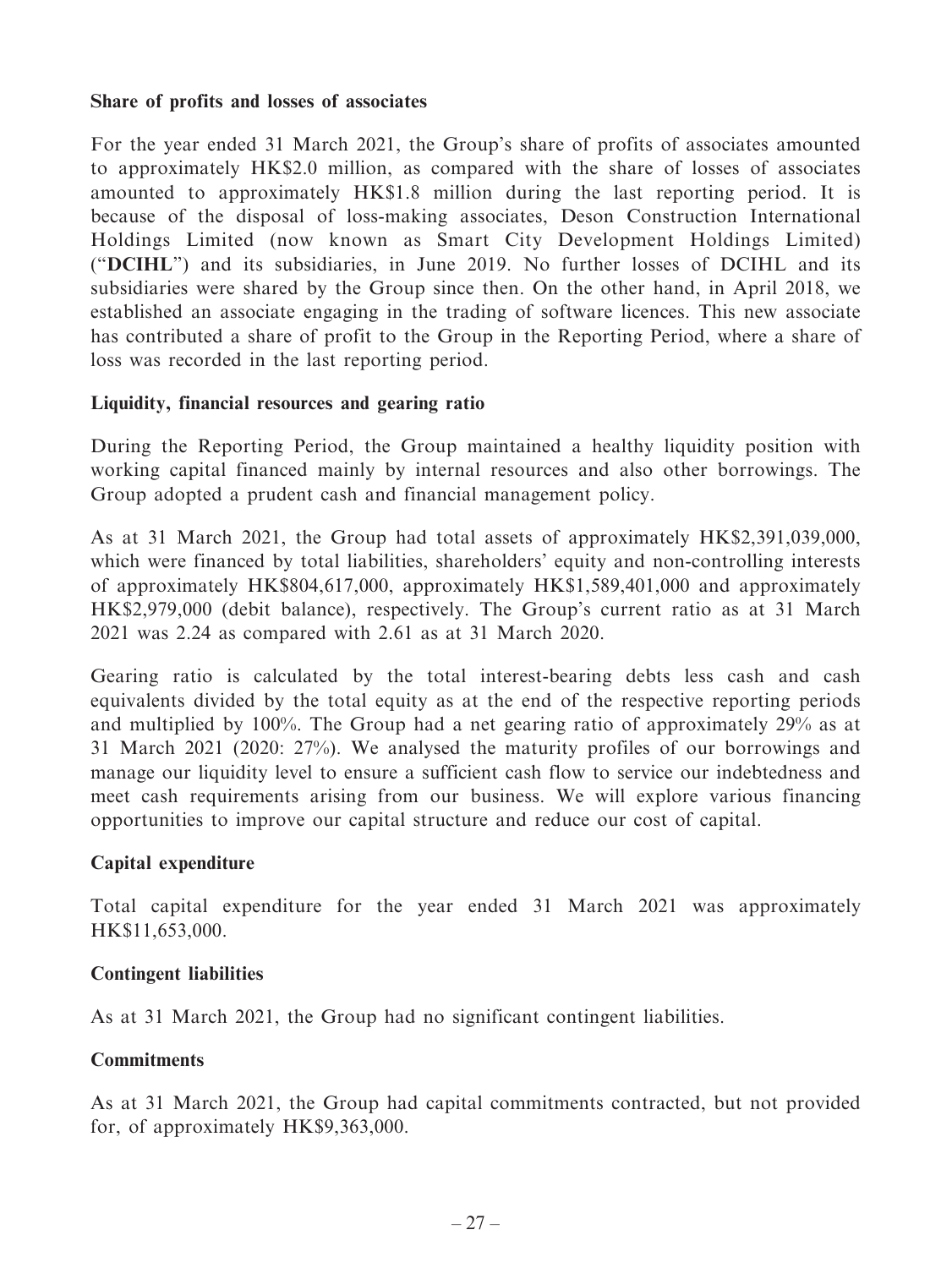#### **Charges on group assets**

Assets with an aggregate carrying value of approximately HK\$1,034,956,000 were pledged as securities for the Group's banking facilities.

#### **Treasury policies**

The Group had adopted a prudent financial management approach towards its treasury policies and thus maintained a healthy liquidity position throughout the year ended 31 March 2021. The Group strives to reduce its exposures to credit risk by performing ongoing credit assessments and evaluations of the financial status of its customers. To manage liquidity risk, the Board closely monitors the Group's liquidity position to ensure that the liquidity structure of the Group's assets, liabilities and other commitments can meet its funding requirements from time to time.

#### **Exchange risk exposure**

The Group is mainly exposed to balances denominated in Renminbi ("**RMB**"), which mainly arise from certain entities' foreign currency-denominated monetary assets and liabilities for the Group's operating activities.

The Group currently does not have a foreign currency hedging policy to eliminate the currency exposures against changes in exchange rates of RMB against HKD. However, management monitors the related foreign currency exposures closely and will consider hedging significant foreign currency exposures should the need arise.

## **PROSPECTS**

## **Impact of COVID-19 Pandemic**

Looking forward to 2021, as COVID-19 vaccines become available and their inoculation rate rises, the Board estimates the pace of recovery of economic activities will speed up accordingly.

Since late January 2020, travel restrictions and other public health measures including the extension of Chinese new year holiday and quarantine requirements for travellers have been imposed in various areas in China due to the COVID-19 Pandemic, as a result of which some staff of the Group were restricted from business travelling or otherwise returning to work after the holiday. The prolonged effect of the epidemic and the public health measures have adversely affected the Group's hotel business in Kaifeng. Going forward, the Group will closely take note of the development of the COVID-19 Pandemic and its impact on the Group's businesses, and will proactively take preventive measures to mitigate the impact of the COVID-19 Pandemic on the Group's businesses. As the COVID-19 Pandemic has greatly increased the public awareness of the importance of health and hygiene, the Group's medical business has demonstrated capability to maintain normal operation and stable performance notwithstanding the challenges posed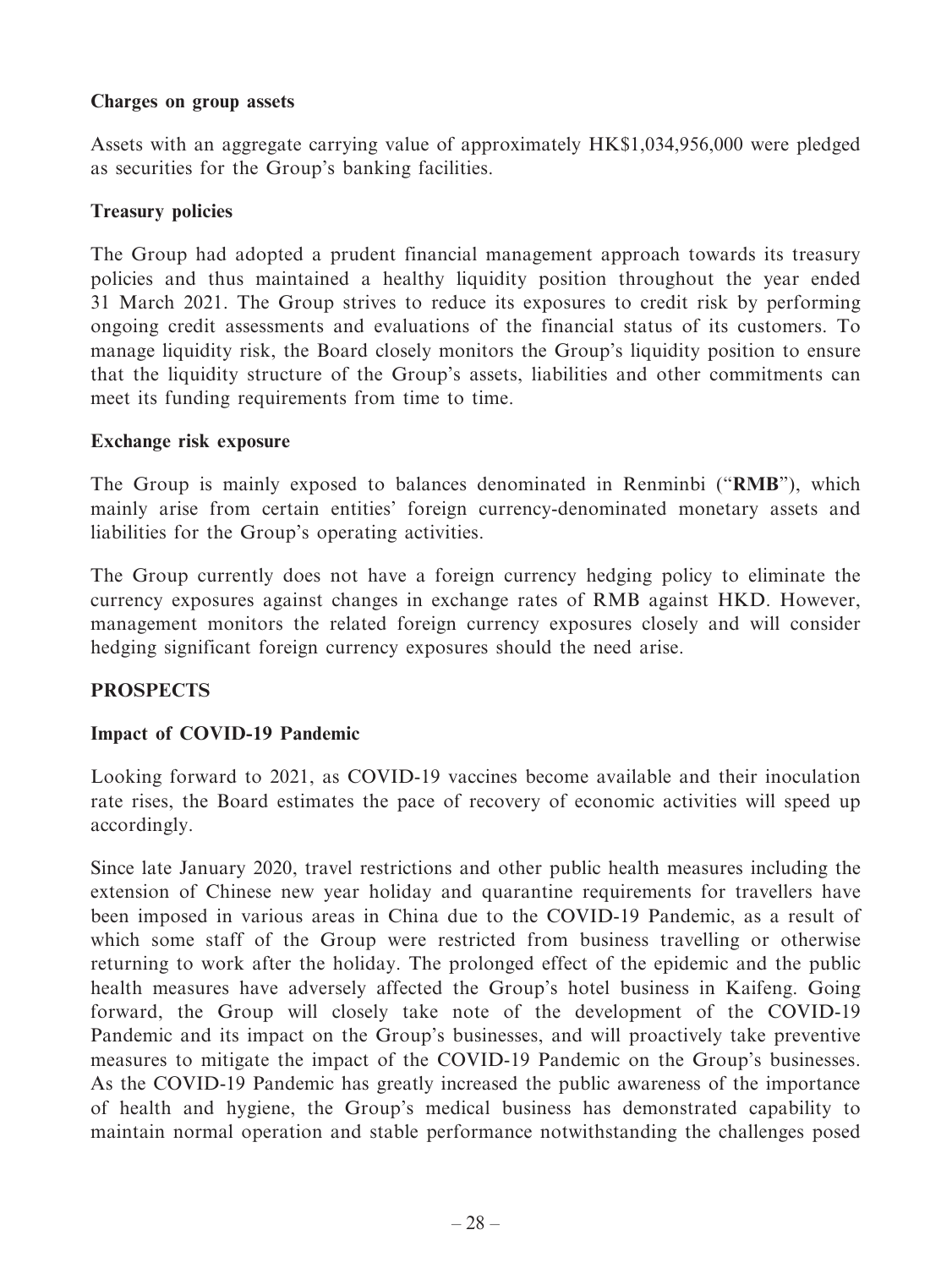by COVID-19 Pandemic to medical operators. The Group will leverage its experience in the health and medical industry and continue to explore suitable investment and acquisition opportunities which are in line or may create synergy with the Group's existing businesses.

#### **Property development and investment**

In Mainland China, if the COVID-19 Pandemic is under control for the rest of 2021, the economy is expected to continue to recover. It is also expected that the PRC Government will continue to provide fiscal stimulus and accommodative monetary policy to support economic recovery and growth. The property market, in particular the residential property sector, will be resilient in the long term.

On 9 June 2005, the Group was granted the land use rights of a development site in Long Ting District of the city of Kaifeng, Henan Province, the PRC, which has been developed into a residential and commercial complex with an estimated gross floor area of approximately 210,500 sq.m., known as "**Century Place, Kaifeng**". Up to the date of this announcement, the construction of a gross floor area of approximately 190,000 sq.m. has been completed and achieved a total sales contract sum of approximately RMB767 million. The remaining part of the land (Section G) is under construction, and it is expected that the construction will be completed by the last quarter of 2021 and the pre-sale has already started in the second quarter of 2021.

The unsold area at the Century Place, Kaifeng consists of the following:

#### **CURRENT USE AREA**

(approximately sq.m.)

| Section A | Investment properties $-$ Shops (leased out) | 53,600 |
|-----------|----------------------------------------------|--------|
| Section B | Properties held for sales $-$ Apartments     | 200    |
|           | Car park                                     | 78     |
| Section C | Properties held for sales $-$ Villas         | 6,000  |
| Section D | Properties held for sales $-$ Offices        | 1,200  |
|           | Car park                                     | 10     |
| Section E | Properties held for sales $-$ Shops          | 350    |
| Section F | Properties held for sales $-$ Shops          | 11,100 |
|           | Car park                                     | 89     |
| Section G | Properties held for sales under development  |        |
|           | - Apartments and shops                       | 20,500 |

The Group plans to sell Section C together with Section G. It is because these two sections are adjacent to each other and it is believed that the synergy effect can bring a higher return to the Group. Up to the date of this announcement, the discussions regarding any potential sales remained preliminary and no formal proposal has been put forward by any third party to the Group and no legally binding agreement or contract relating to such business cooperation has been entered into by the Company or any of its subsidiaries. The outcome of any discussion on such business cooperation is not known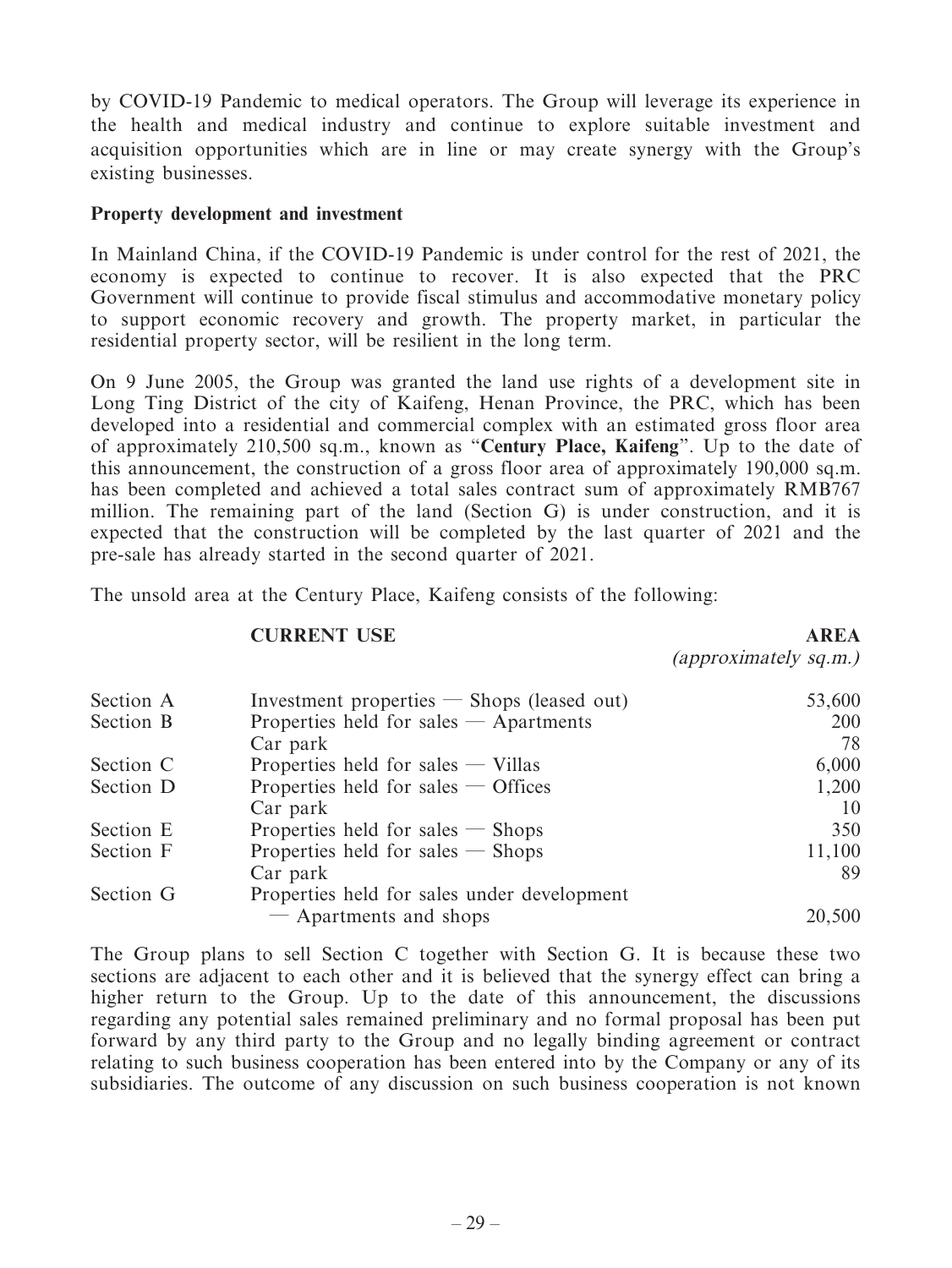as of the date of this announcement and in the event that any agreement or contract regarding the possible business cooperation with the aforementioned third party is reached, the Company will comply with the relevant requirements of the Listing Rules.

Up to the date of this announcement, the total contract sum from the pre-sale of Section G properties amounted to approximately RMB21 million (equivalent to approximately HK\$25 million).

On 16 February 2012, the Group successfully won a bid for the acquisition of land use right of a residential and commercial site in the city of Kaifeng, the PRC, which has been developed into a residential and commercial complex with an estimated gross floor area of approximately 95,000 sq.m., known as "**World Expo, Kaifeng**". Up to the date of this announcement, this project has been completed and achieved a total sales contract sum of approximately RMB557 million.

The unsold area at the World Expo, Kaifeng consists of the following:

#### **CURRENT USE AREA**

(approximately sq.m.)

| Commercial Section A Property, plant and equipment $-$ Hotel      | 14,000 |
|-------------------------------------------------------------------|--------|
| Commercial Section B Properties held for sales $-$ Shops          | 8,900  |
| Residential Blocks $1-3$ Properties held for sales $-$ Apartments | 7.100  |
| Car park                                                          | 147    |

During the year, the Group has reclassified the original animation center property from "property, plant and equipment" to "completed properties held for sales". The Group has terminated the animation business and has been seeking potential buyer for the original animation center property together with the remaining properties at World Expo, Kaifeng, the PRC.

In Mainland China, the pace of economic growth is likely to be slower than in previous years due to factors including the US-China trade conflict and the severe impact of the COVID-19 Pandemic. However, it is expected that the PRC Government will provide necessary fiscal stimulus and formulate accommodative monetary policy to maintain stable economic growth. The Board remains optimistic about the property market in Mainland China. With its good experience in the property market of the PRC, the Group may acquire additional land to enrich the Group's land reserve, specifically in the Guangdong — Hong Kong — Macao Greater Bay Area, which is adjacent to Hong Kong. However, the Group has no specific investment plan in relation to any particular project as at the date of this announcement. The Board has been actively seeking potential buyers for the remaining properties in the PRC. In the event that any agreement or contract regarding the possible business cooperation with any third party is reached, the Group will comply with the relevant requirements of the Listing Rules.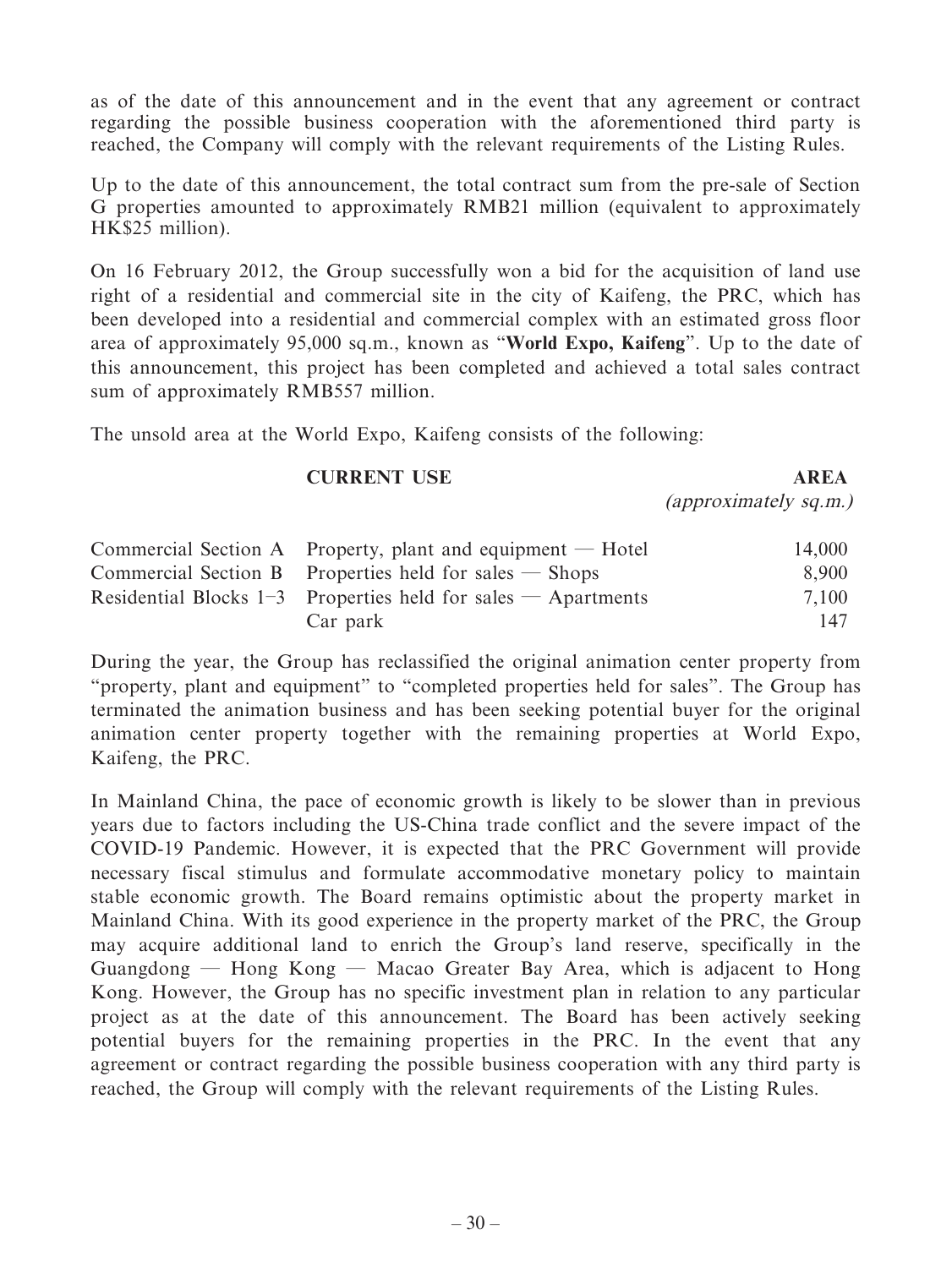## **Formation of an investment company for the property investment and/or redevelopment in Hong Kong**

On 15 October 2018, the Group has entered into a subscription agreement ("**Subscription Agreement**") with Excel Castle International Limited ("**Excel Castle**"), a company incorporated in the British Virgin Islands ("**BVI**"), pursuant to which the Group has conditionally agreed to subscribe for the subscription shares, representing 6% of the enlarged issued share capital of Excel Castle at a consideration of US\$900,000 (equivalent to approximately HK\$7.0 million) ("**Subscription**"). On the same date, the Group, Excel Castle and Southern Victory Investments Limited ("**SVIL**"), a company incorporated in the BVI, have entered into a shareholders' agreement ("**Shareholders' Agreement**") governing the affairs of Excel Castle and the provision of the shareholder's loan with an amount up to HK\$62,980,000 by the Group, which has taken effect on the completion date of the Subscription.

Excel Castle is an investment holding company to hold directly a company incorporated in Hong Kong that is engaged in the business of investment holding, property investment and/or redevelopment in Hong Kong and which in turn holds eight other wholly-owned subsidiaries (together with Excel Castle, collectively referred to as the "**Excel Castle Group**").

Each of SVIL and the Group agreed to make available the maximum contributions to Excel Castle of approximately HK\$987 million and HK\$63 million, respectively by way of shareholders' loans in various instalments in such amounts in proportion to the respective shareholdings on such dates as from time to time to be determined by the board of directors of Excel Castle for the purpose of financing the business of the Excel Castle Group and/or the redevelopment project of the Excel Castle Group. The transaction was completed on 9 November 2018.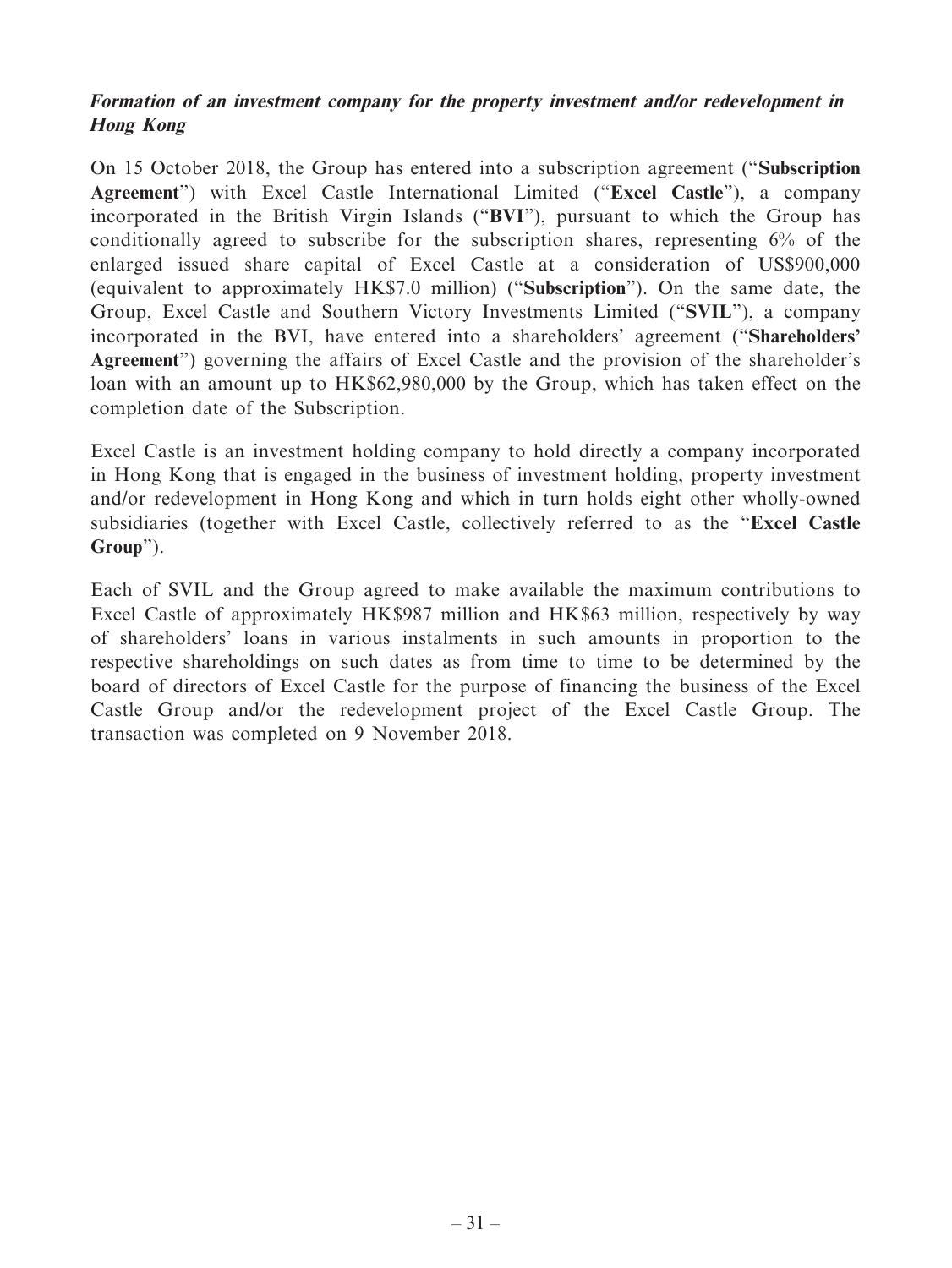On 4 March 2020, the Group entered into a sale and purchase agreement with SVIL to acquire a further 2% of the issued share capital of Excel Castle from SVIL at a cash consideration of HK\$4,194,000. During the year ended 31 March 2020, the Group increased its shareholder's loans to Excel Castle by HK\$24,160,000 according to the Group's equity interest in Excel Castle. On 23 March 2021, the Group entered into another sale and purchase agreement with SVIL to acquire a further 2% of the issued share capital of Excel Castle from SVIL at a cash consideration of HK\$3,969,000. Since then, the Group held 10% issued share capital of Excel Castle. During the Reporting Period, the Group also increased its shareholder's loans to Excel Castle by HK\$1,968,000 according to the Group's equity interest in Excel Castle. The Directors considered the acquisition provided the Group with an opportunity to increase its investment in Excel Castle with a view to being benefited from the long-term returns from future revenue from the property development. On 31 March 2021, the Group also entered into a supplemental shareholders' agreement with SVIL to revise the maximum contribution amounts by way of shareholders' loans from both shareholders to HK\$80 million by the Group and HK\$716 million by SVIL.

As the Group does not have significant influence over Excel Castle, the investment is classified as an equity investment at fair value through profit or loss.

As at 31 March 2021, the total investment made by the Group was approximately HK\$80 million.

As at the end of the Reporting Period, Excel Castle Group has one property redevelopment project in Tsim Sha Tsui ("**TST Property**"). The old commercial building has been demolished and the redevelopment works have commenced. The TST Property will be developed into a modern commercial building with larger saleable area. The whole redevelopment project is expected to be completed in 2024.

As at 31 March 2021, the carrying amount of the Group's interest in Excel Castle Group was approximately HK\$51,050,000 (2020: HK\$50,407,000).

## **Formation of companies for the property investment and/or redevelopment in Shanghai**

In 2019, the Group has invested in two property projects in Shanghai, being the property redevelopment of residential apartments at Wuyi Road, Changning District, Shanghai, the PRC ("**Project Embassy**") and property redevelopment of offices and carparks at West Huaihai Road, Changning District, Shanghai, the PRC ("**Project Stone**"). The total cost of investments on these two projects as at 31 March 2021 were approximately HK\$21 million.

As at 31 March 2021, the aggregate carrying amount of these two projects was approximately HK\$16,601,000 (2020: HK\$16,493,000).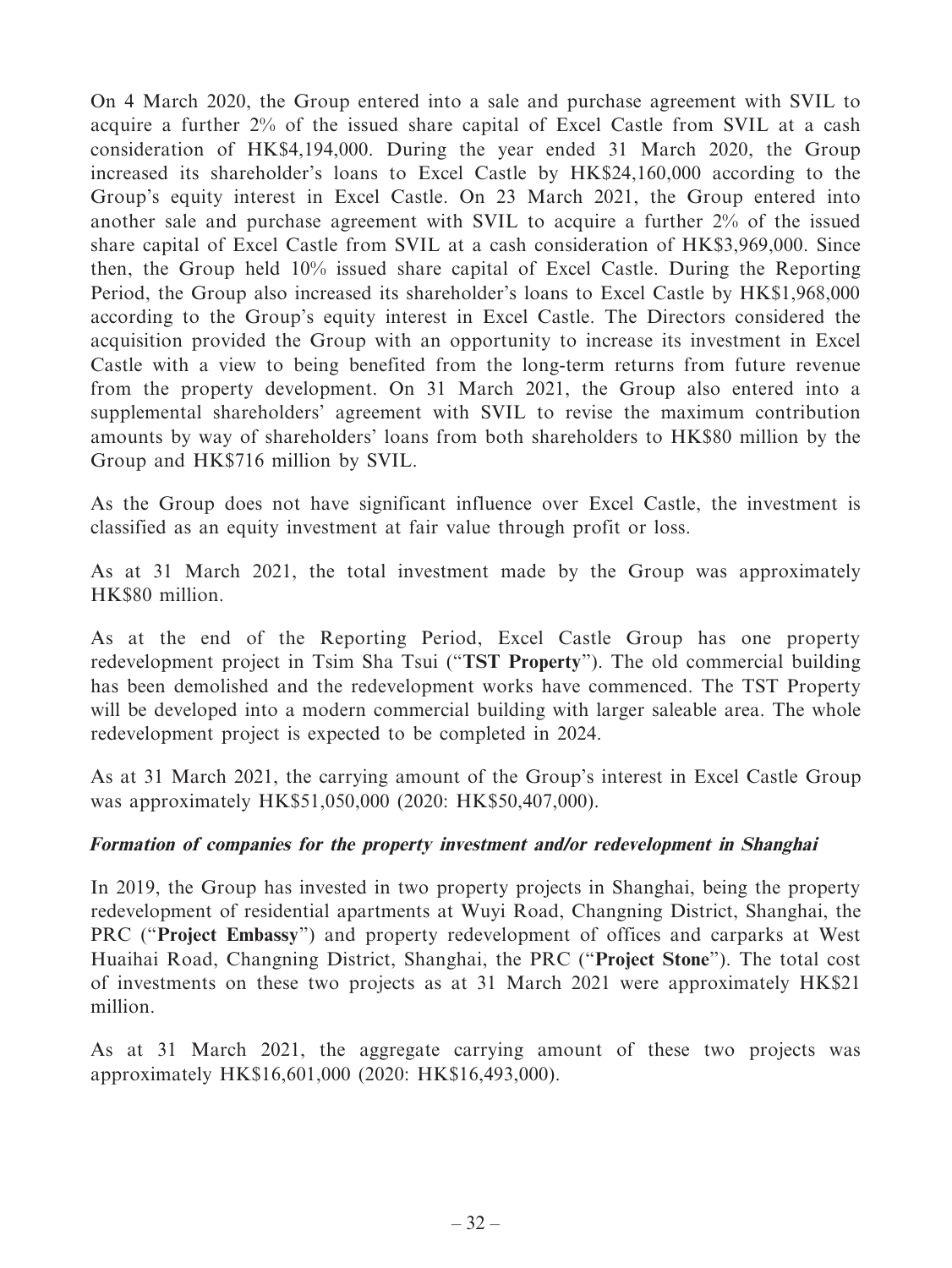Project Embassy is a low-rise building in Shanghai located next to the Embassy of Belgium. The building contains eight apartments with a total gross floor area of approximately 867 sq.m.. It is co-invested with an independent third party through a company registered in BVI in which the Group has 10% equity interest. During the Reporting Period, 3 out of 8 units were sold. The remaining 5 units were sold after the Reporting Period. It is expected that the Group will realise this investment in the next reporting period.

Project Stone is an office building, named Shanghai City Point. It is located in a grade A mixed-use building in Changning District, the PRC. Project Stone acquired four floors of the building with a total gross floor area of approximately 6,668 sq.m.. This project is co-invested with the same independent third party as Project Embassy through a company registered in BVI in which the Group has 5% equity interest. During the year, all the properties under Project Stone were leased to third parties for rental income.

As the Group does not have significant influence over Project Stone and Project Embassy, the investments are classified as equity investments at fair value through profit or loss.

The Group also co-invested with an independent third party in the Starway Parkview South Station Hotel project ("**Project Parkview**"), which is located in Xuhui West Bund area, adjacent to Shanghai Botanical Garden. The Group has 30% equity interest which is accounted for as an associate. The hotel was built in 2003 with a total gross floor area of approximately 7,319 sq.m. and 56 rooms. The hotel has been converted into 66-room serviced apartments with plenty of shared common area combined with mixed retail, catering, leisure and modern gym and it was renamed as "**Cohost West Bund**", a co-living serviced apartment in Shanghai. Rental income from Project Parkview has substantially increased as compared to the last reporting period. The Group and its co-investor have been seeking for potential buyers for Project Parkview.

In anticipation of the uncertain and challenging economic environment and volatility in the market ahead, the Group will continue to adopt a cautious and proactive approach in managing its core investments and to look for sound and stable investment opportunities to produce sustainable returns for the Company's shareholders.

## **Participation in a real estate investment fund**

On 23 April 2019, the Group has entered into a general-partner shareholders' agreement with Gusto Brave Limited, a representing entity of Pamfleet Group ("**Pamfleet**") (which is a member of Schroders Capital), and Pamfleet China GP II Limited ("**Pamfleet China**") to act as a general partner of a fund manager for property investment.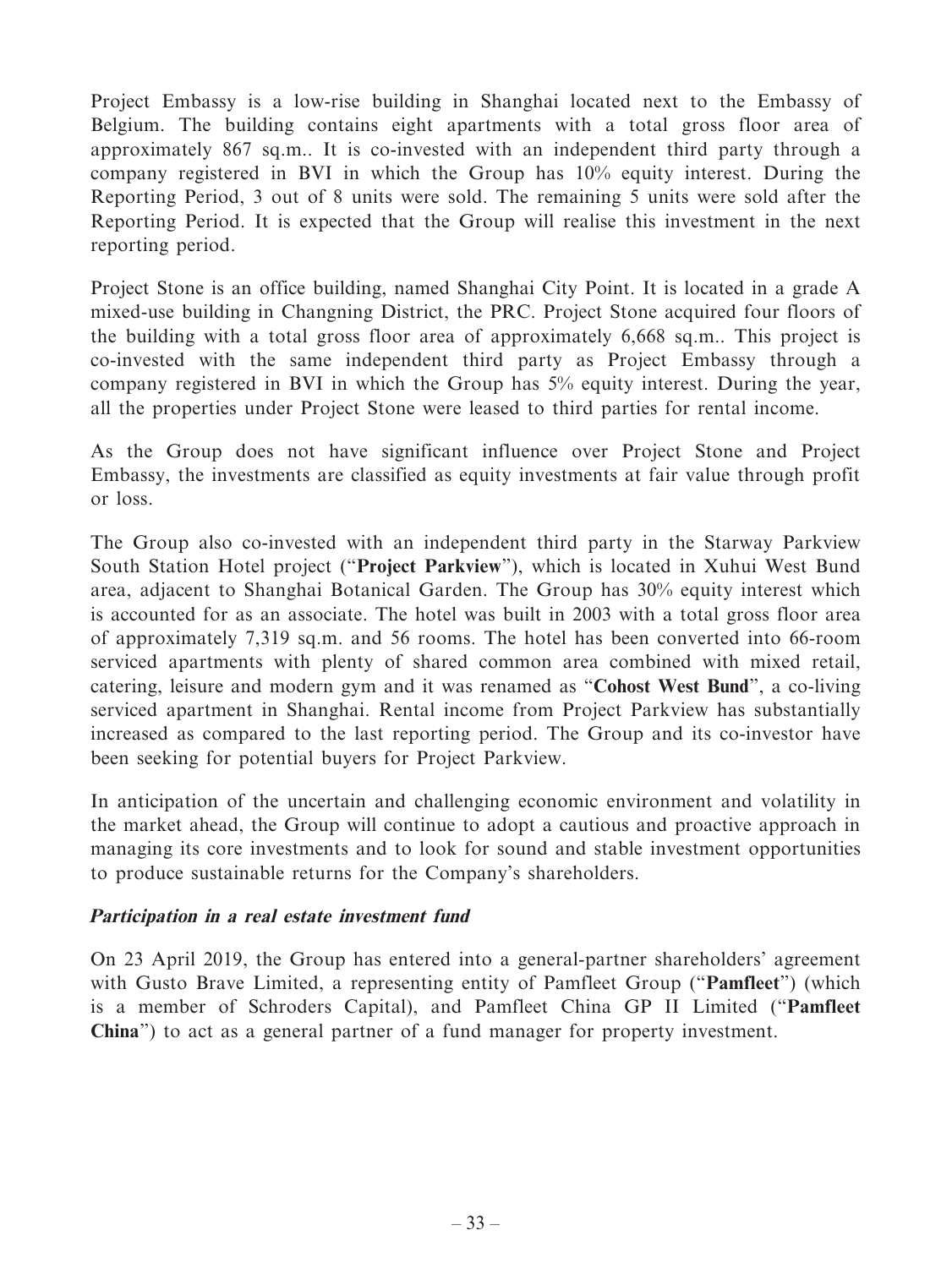The Group owns 30% equity interest in Pamfleet China. Pamfleet is an independent and privately-owned real estate investment advisor with offices in Hong Kong, Singapore and Shanghai. Pamfleet's experienced team seeks to create long-term value through knowledgeable deal sourcing, disciplined acquisitions, active asset management, rebranding and refurbishment with an emphasis on design, anticipating tenant and community requirements and delivering good value for money. Members of the management team of Pamfleet have been involved in the selection and management of real estate investments throughout Asia for over 20 years.

Pamfleet and the Group operate with a flat organisational structure, which allows and encourages collaboration.

Up to the end of the Reporting Period, the fund managed by Pamfleet China is Pamfleet Shanghai Real Estate Fund II ("**PSREFII**"). The Group has also acted as a limited partner (holds 1.5%) of PSREFII. PSREFII seeks to capitalise on Pamfleet's track record of its successful investments in under-performing, under-priced and distressed real estate with repositioning and value-add potential in Shanghai and other tier-one cities in Mainland China. The investment strategy of PSREFII is to identify, structure and execute successful asset repositioning investments in Shanghai and other tier-one cities in Mainland China. Up to the end of the Reporting Period, the total cost of investment made by the Group was approximately HK\$6.2 million.

As at 31 March 2021, the carrying amount of this investment in the real estate investment fund was approximately HK\$3,794,000 (2020: HK\$3,992,000).

Up to the end of the Reporting Period, there was only one project operated by PSREFII in Shanghai, namely Project Hub.

The property is located at the junction of Daning Road and Gonghexin Road within Daning Commercial Area of Jing An District, Shanghai. It has 4 blocks of office building with a total gross floor area of approximately 37,547 sq.m.. It is expected to generate higher rental income after the refurbishment.

## **Trading of medical equipment and home security and automation products**

The increasing standard of living around the globe, especially in Hong Kong and major cities in the PRC, and increasing health awareness, in particular from high-income consumers living in urban areas, together create additional demand for medical equipment. Consequently, this segment is expected to continue to be a worthwhile investment. In the coming reporting period, we will expand our distribution channels and introduce a broader range of products to boost sales growth.

In addition, with the improving standard of living and technology in Hong Kong, major cities in the PRC and Southeast Asia, the Group aims to provide a series of solutions to smart city development for shopping malls, government facilities, border and airport, etc..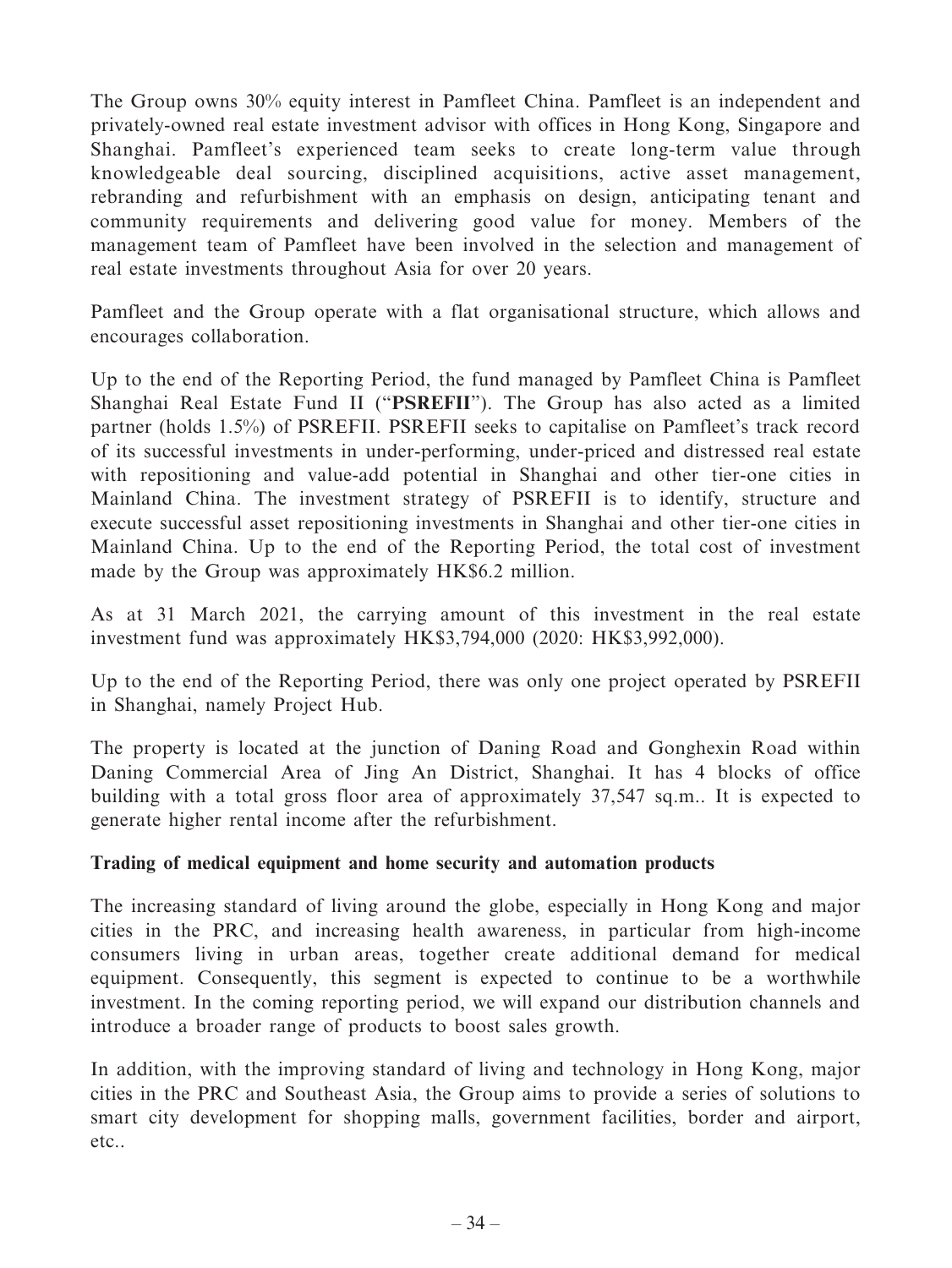The Group has set up a new subsidiary for the trading of wellness and pandemic prevention products. Due to the COVID-19 Pandemic, the Group will increase the range of products to fulfill the demand of the society.

During the Reporting Period, the Group is the sole distributor in Hong Kong for a medical-grade air purifier developed by a team of Hong Kong air quality experts and medical professionals which has passed the "AHAM" (United States) and "CNAS" (China) standards, known as Perfect Particulates Purification ("**PPP**"). PPP is equipped with patented PPP Kill Virus Blue High Efficiency Particulate Air Filter Sterilisation Technologies to effectively kill the Coronavirus Disease, SARS-COV-2 and human pneumonia viruses. At present, several government departments have adopted the abovementioned PPP air purifiers to provide a safe, comfortable, clean and sterile environment for the public.

The Group will continue to adopt efficacious cost management strategies and maintain tight credit control measures to cope with challenges and to improve competitiveness within the volatile operating environment. The Directors will continue to make every effort to maximise the interests of the shareholders of the Company.

## **Hotel operation**

Holiday Inn Express Kaifeng is located in the city centre of Kaifeng with a total gross floor area of approximately 14,000 sq.m.. It consists of 243 guest rooms, including 100 king bed standard rooms, 106 single bed standard rooms, 18 king bed superior rooms, 18 single bed superior rooms and 1 suite. There are also 3 meeting rooms with a total gross floor area of approximately 460 sq.m..

The Group has signed an agreement with 六州酒店管理(上海)有限公司 (a member of IHG Hotels & Resort) to operate the hotel under the name of "**Holiday Inn Express Kaifeng City Center**". Holiday Inn Express is one of the world-famous selected service hotel brands. Holiday Inn Express Kaifeng was opened in January 2020.

The Group is taking all practicable measures to cope with the challenges. The first priority is to deliver a feeling of safety to our guests. Therefore, we are putting in place strict sanitisation and hygiene protocol to ensure guests returning to stay or dine in the hotel will have complete peace of mind and full assurance in the hotel's products and services. Moreover, we are introducing marketing and sales recovery strategies to target the domestic market for staycation and food menu for takeaway, and at the same time, taking decisive decision to reduce operating costs. The Group will continue to improve the quality of its hotel services to ensure the hotel guests having enjoyable experiences during their stays in the hotel.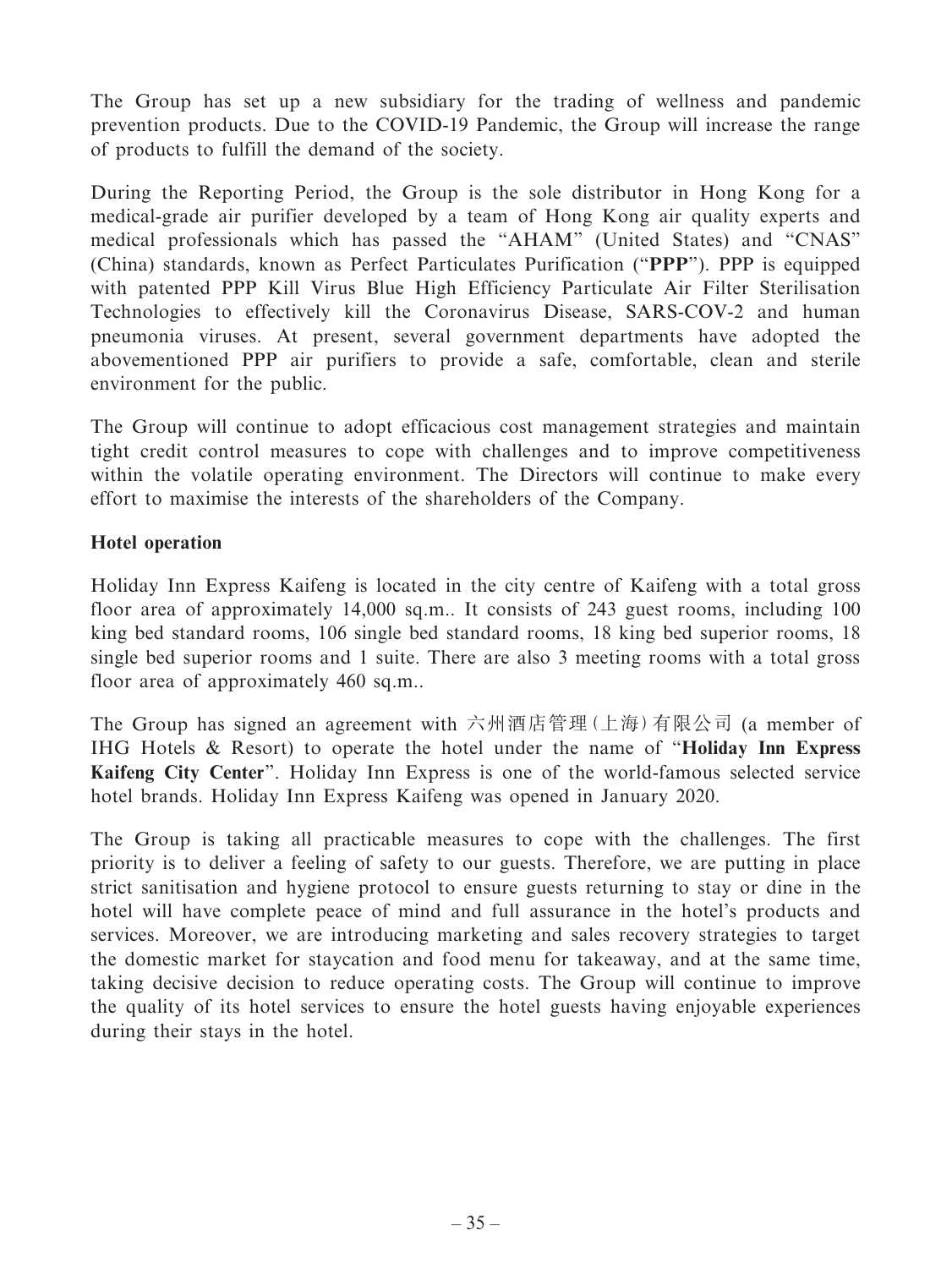Objectives for the remaining of 2021 are as follows: (1) we will continue to improve our investment portfolio through the acquisition of quality properties in Hong Kong at attractive price and disposals of more mature properties in order to balance the demands of short-term returns and long-term capital appreciation; (2) we will review our management system and cost structure so as to improve efficiency and reduce expenses where possible; (3) we will consider gearing up our projects in a responsible manner in order to increase our return on equity; and (4) we will further develop the business of trading of medical equipment and more variety of security products, as well as further explore new trading business.

The Board will strive for new breakthroughs in terms of industry and geographic coverage by improving the corporate governance mechanism and on the condition of compliance of the Listing Rules, increasing the risk control level, enhancing asset management capability, further forging a professional and high-quality talent team to seize the development opportunity and actively develop new customers. The Group will also pay attention to maintain the relationship with existing customers and explore deeper cooperation with quality customers in order to achieve steady and long-term development of the Group.

## **HUMAN RESOURCES**

As at 31 March 2021, the Group had 184 employees, 123 of whom were based in the PRC and the remaining employees were based in Hong Kong. The total employee benefits expenses including directors' emoluments (before capitalisation) for the year ended 31 March 2021 was approximately HK\$36.9 million as compared with approximately HK\$30.0 million in last year. The increase was because the Group had full-year operation of Holiday Inn Express Kaifeng during the Reporting Period.

The remuneration policy and package of the Group's employees were reviewed and approved by the Directors. Apart from pension funds, in order to attract and retain a high calibre of a capable and motivated workforce, the Group offers discretionary bonus and share options to staff based on individual performance and the achievements of the Group's targets.

## **PURCHASE, REDEMPTION OR SALES OF LISTED SECURITIES**

Neither the Company, nor any of its subsidiaries purchased, redeemed or sold any of the Company's listed securities during the year ended 31 March 2021.

## **CAPITAL STRUCTURE**

There was no change of the capital structure of the Company during the year ended 31 March 2021.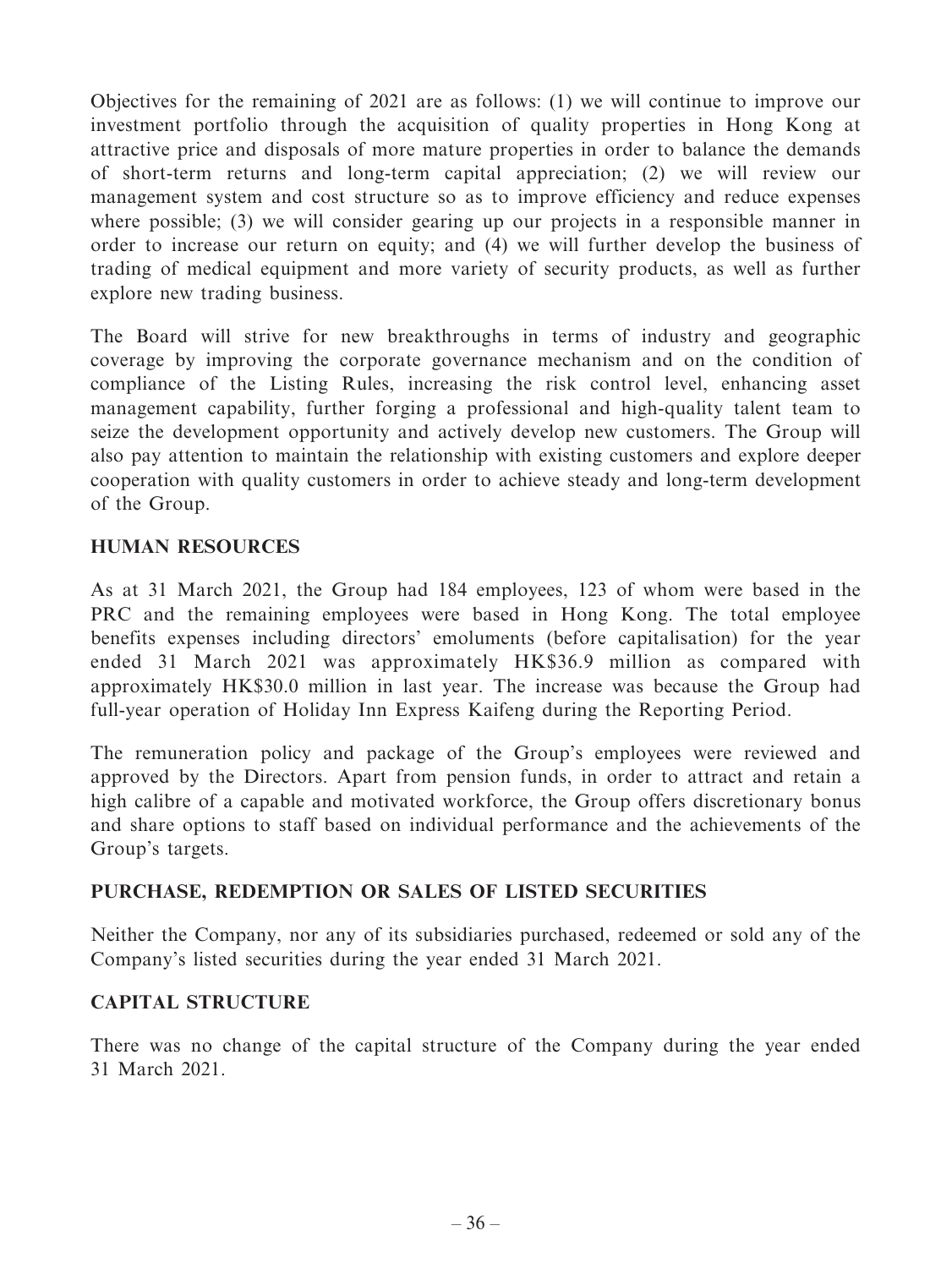## **SHARE OPTION SCHEME**

The Company adopted a share option scheme on 15 August 2012 (the "**Scheme**") which complied with the requirements of Chapter 17 of the Listing Rules.

The Company operates the Scheme for the purpose of providing incentives and rewards to eligible participants who contribute to the success of the Group's operations. Eligible participants of the Scheme include the Company's directors, including independent non-executive directors, the Company's shareholders and other employees of the Group. The Scheme will remain in force for 10 years from 15 August 2012.

During the Reporting Period, 38,700,000 share options were granted.

At the end of the Reporting Period, the Company had 38,700,000 share options outstanding under the Scheme, which represented approximately 3.96% of the Company's shares in issue as at that date. The exercise in full of the outstanding share options would, under the present capital structure of the Company, result in the issue of 38,700,000 additional ordinary shares of the Company and additional share capital of HK\$3,870,000 and share premium of HK\$967,500 (before issue expenses).

Details of the Scheme will be disclosed in the "Report of the Directors" and notes to the "Audited Financial Statements" in the Group's 2021 annual report.

#### **PRE-EMPTIVE RIGHTS**

There are no provisions for pre-emptive rights under the Company's Bye-Laws or the laws of Bermuda which would oblige the Company to offer new shares on a pro rata basis to existing shareholders.

## **TAX RELIEF**

The Company is not aware of any relief from taxation available to shareholders by reason of their holding of the Company's shares.

## **DISCLOSURE OF DIRECTORS' INFORMATION UNDER RULE 13.51B(1) OF THE LISTING RULES**

The following is the change in the information of the Directors since the interim report of the Company dated 23 November 2020, which is required to be disclosed pursuant to the Rule 13.51B(1) of the Listing Rules:

#### **Mr. Siu Kam Chau**

Resigned as an executive director of Power Financial Group Limited (stock code: 397), a company with its shares listed on the main board of the Stock Exchange, on 21 June 2021.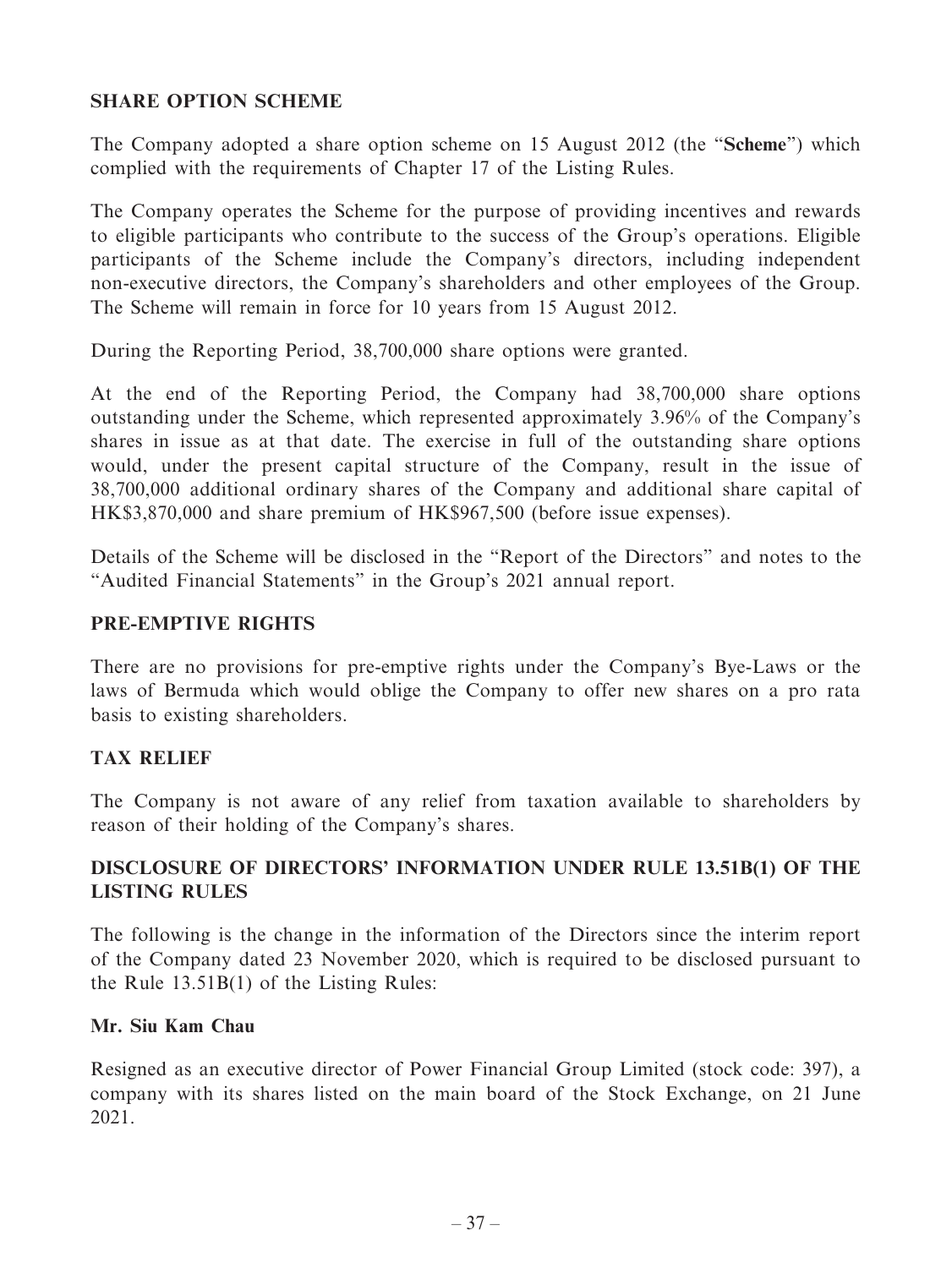## **CONTINUING CONNECTED TRANSACTIONS**

#### **Leases of office premises in Hong Kong**

On 20 April 2020, Grand On Enterprise Limited ("**Grand On**"), a wholly-owned subsidiary of the Company entered into a tenancy agreement ("**Tenancy Agreement**") with Fitness Concept Limited, a company wholly-owned by Mr. Tjia Boen Sien ("**Mr. Tjia**"), the Managing Director and Chairman and a substantial shareholder of the Company, for the leasing of a property of the Group in Hong Kong. The Tenancy Agreement was for a term of three years from 1 April 2020 to 31 March 2023, with a rental of HK\$25,500 per month payable in advance. On 1 May 2021, the monthly rental was revised to HK\$17,500. The annual rental fee payable by Fitness Concept Limited to Grand On for the year ended 31 March 2021 did not exceed HK\$306,000.

The annual rental fee payable by Fitness Concept Limited to Grand On for the financial years ending 31 March 2022 and 31 March 2023 are not expected to exceed HK\$218,000 and HK\$210,000 respectively.

Given that Mr. Tjia is the Managing Director and Chairman of the Company and has an approximately 44.66% equity interest in the Company at the time entering into the Tenancy Agreement, Mr. Tjia is a connected person of the Company within the meaning of the Listing Rules, the transaction therefore constitutes a connected transaction of the Company.

As each of the applicable percentage ratios of the transaction was less than 5% and the total considerations involved were less than HK\$3,000,000, pursuant to Rule 14A.33 of the Listing Rules, the transactions were exempted from the reporting, annual review, announcement and independent shareholders' approval requirements of the Listing Rules.

## **CORPORATE GOVERNANCE**

In the opinion of the Board, the Company has complied with most of the code provisions ("**Code Provisions**") as set out in the Code on Corporate Governance Practices ("**CG Code**") as contained in Appendix 14 to the Listing Rules save for the deviation from the Code Provision A.2.1 and A.4.1, details of which are explained below. The Company regularly reviews its corporate governance practices to ensure that these continue to meet the requirements of the CG Code.

## **Summary of deviation of the CG Code:**

## **Code Provision A.2.1**

CG Code Provision A.2.1 requires that the roles of Chairman and chief executive should be separate and should not be performed by the same individual.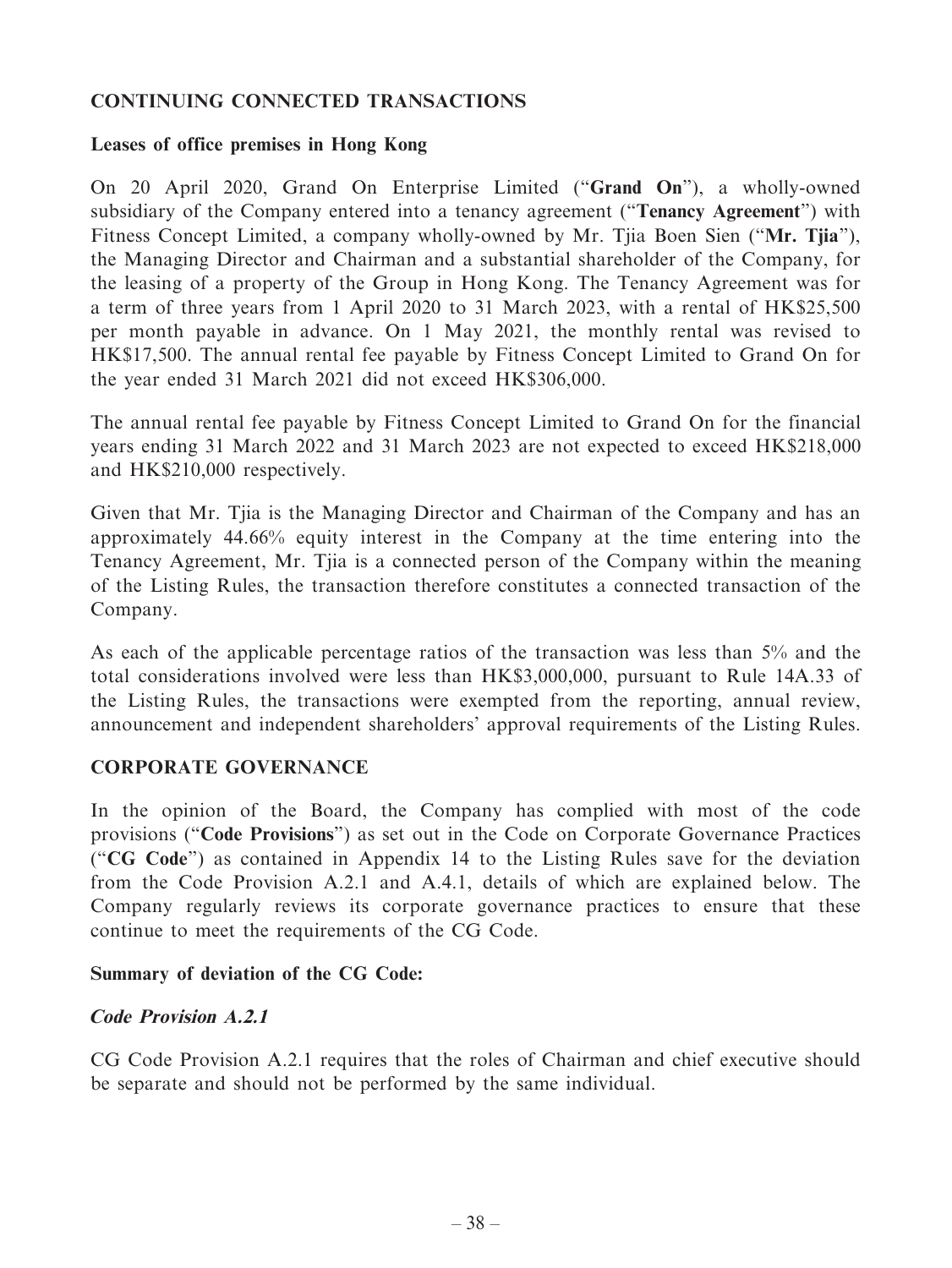The Company has deviated from CG Code Provision A.2.1 to the extent that the roles of chairman and chief executive (or in the context of the Company, the managing director) are performed by Mr. Tjia. Having considered the existing structure and composition of the board and operations of the Group in Hong Kong, the board believes that vesting the roles of both chairman and managing director in Mr. Tjia facilitates the effective implementation and execution of its business strategies by, and ensure a consistent leadership for, the Group. Further, a balance of power and authority between the board and management can be ensured by the operation of the board, whose members (including the three independent non-executive directors) are individuals of high calibre with ample experience, such that the interests of shareholders can be safeguarded. The Company will continue to review the structure and composition of the board from time to time to ensure that a balance of power and authority between the board and management is appropriately maintained for the Group.

## **Code Provision A.4.1**

Code Provision A.4.1 stipulates that non-executive directors should be appointed for a specific term, subject to re-election.

The independent non-executive directors are not appointed for a specific term. However, all independent non-executive directors are subject to retirement and rotation once every three years in accordance with the Company's Bye-Laws. As such, the Board considers that sufficient measures have been taken to ensure that the Company's corporate governance practices are comparable with those in the CG Code.

## **MODEL CODE FOR SECURITIES TRANSACTIONS**

The Company has adopted the Model Code for Securities Transactions by Directors of Listed Issuers ("**Model Code**") as set out in Appendix 10 to the Listing Rules. Specific enquiry has been made of all the Directors and the Directors have confirmed that they have complied with the Model Code throughout the year ended 31 March 2021. The Company has adopted the same Model Code for securities transactions by employees who are likely to be in possession of unpublished price-sensitive information of the Company. No incident of non-compliance of the Model Code by the relevant employees was noted by the Company.

## **REVIEW OF PRELIMINARY RESULTS ANNOUNCEMENT BY INDEPENDENT AUDITOR**

The figures in respect of the Group's consolidated statement of financial position, the consolidated statement of profit or loss, the consolidated statement of comprehensive income and the related notes thereto for the year ended 31 March 2021 as set out in this preliminary results announcement have been agreed by the Company's auditor, Ernst & Young ("**EY**"), to the amounts set out in the Group's draft consolidated financial statements for the Reporting Period. The work performed by EY, in this respect did not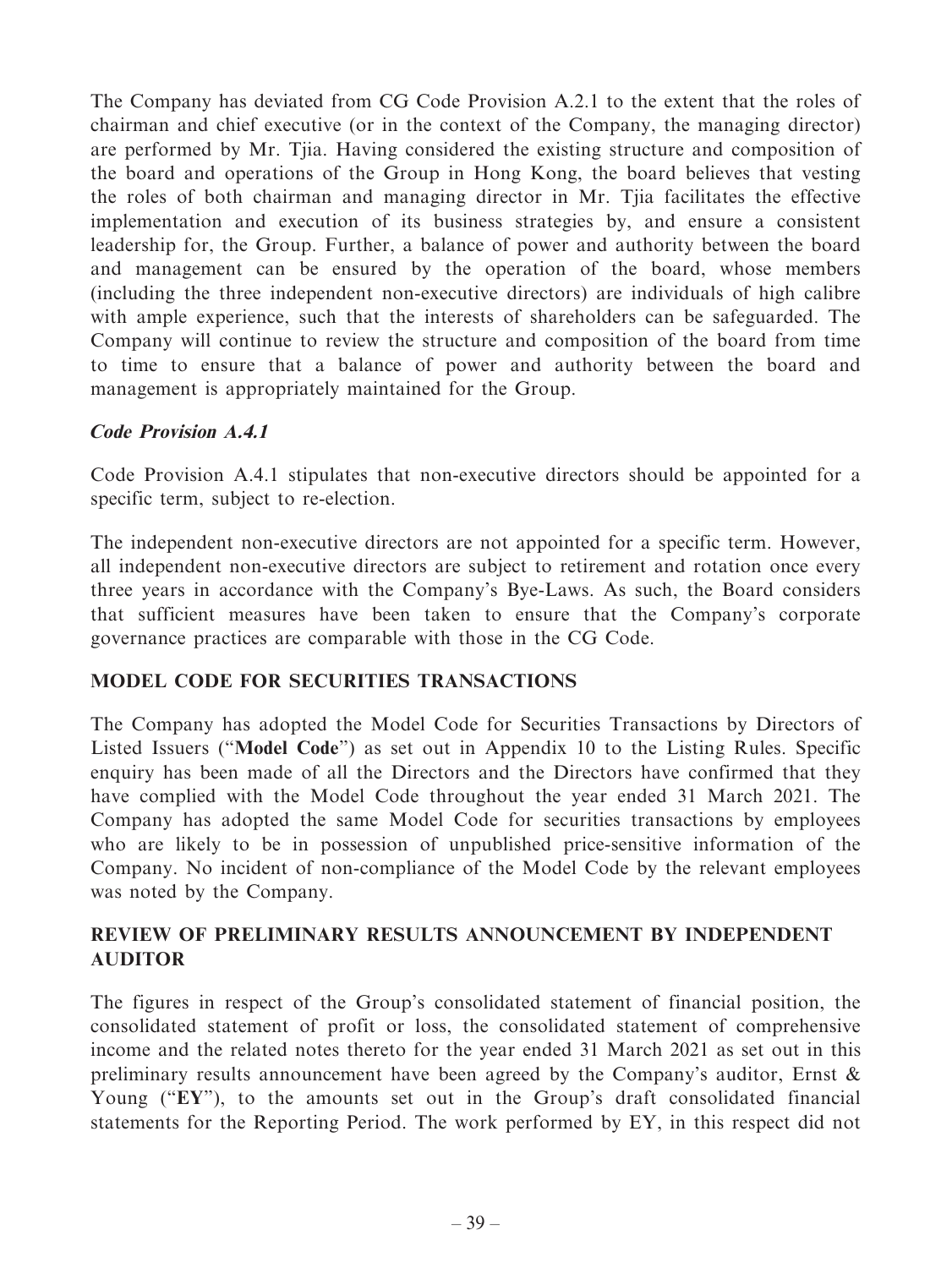constitute an assurance engagement in accordance with Hong Kong Standards on Auditing, Hong Kong Standards on Review Engagements or Hong Kong Standards on Assurance Engagements issued by the HKICPA and consequently no assurance has been expressed by EY on the preliminary results announcement.

#### **AUDIT COMMITTEE**

The Company has an audit committee which was established in accordance with the requirements of the CG Code for the purpose of reviewing and providing supervision over the Group's internal controls, risk management and financial reporting matters including the review of the annual results for the Reporting Period, and adequacy of resources and qualifications of the Company's accounting staff. The audit committee comprises of three independent non-executive directors of the Company, namely Dr. Ho Chung Tai, Raymond, Ir Siu Man Po and Mr. Siu Kam Chau. Mr. Siu Kam Chau is the chairman of the committee.

The annual results of the Group for the Reporting Period have been reviewed by the audit committee members who have provided advice and comment thereon.

## **SIGNIFICANT INVESTMENTS, MATERIAL ACQUISITIONS AND DISPOSAL**

Except the investment made to Excel Castle under the section headed "**Prospects**", the Group did not have any other significant investment, material acquisition or disposal during the Reporting Period.

## **ANNUAL GENERAL MEETING**

It is proposed that the forthcoming annual general meeting of the Company (the "**AGM**") will be held on Monday, 30 August 2021. A notice convening the AGM will be published and despatched to the Company's shareholders in the manner required by the Listing Rules in due course.

## **CLOSURE OF REGISTER OF MEMBERS**

For the purpose of determining the qualification as shareholders of the Company to attend and vote at the AGM, the register of members of the Company will be closed from 25 August 2021 to 30 August 2021, both days inclusive. In order to qualify as shareholders of the Company to attend and vote at the AGM, unregistered holders of shares of the Company are required to lodge all transfer documents accompanied by the relevant share certificates with the Company's branch share registrar and transfer office in Hong Kong, Tricor Tengis Limited at Level 54, Hopewell Centre, 183 Queen's Road East, Hong Kong for registration not later than 4:30 p.m. on 24 August 2021.